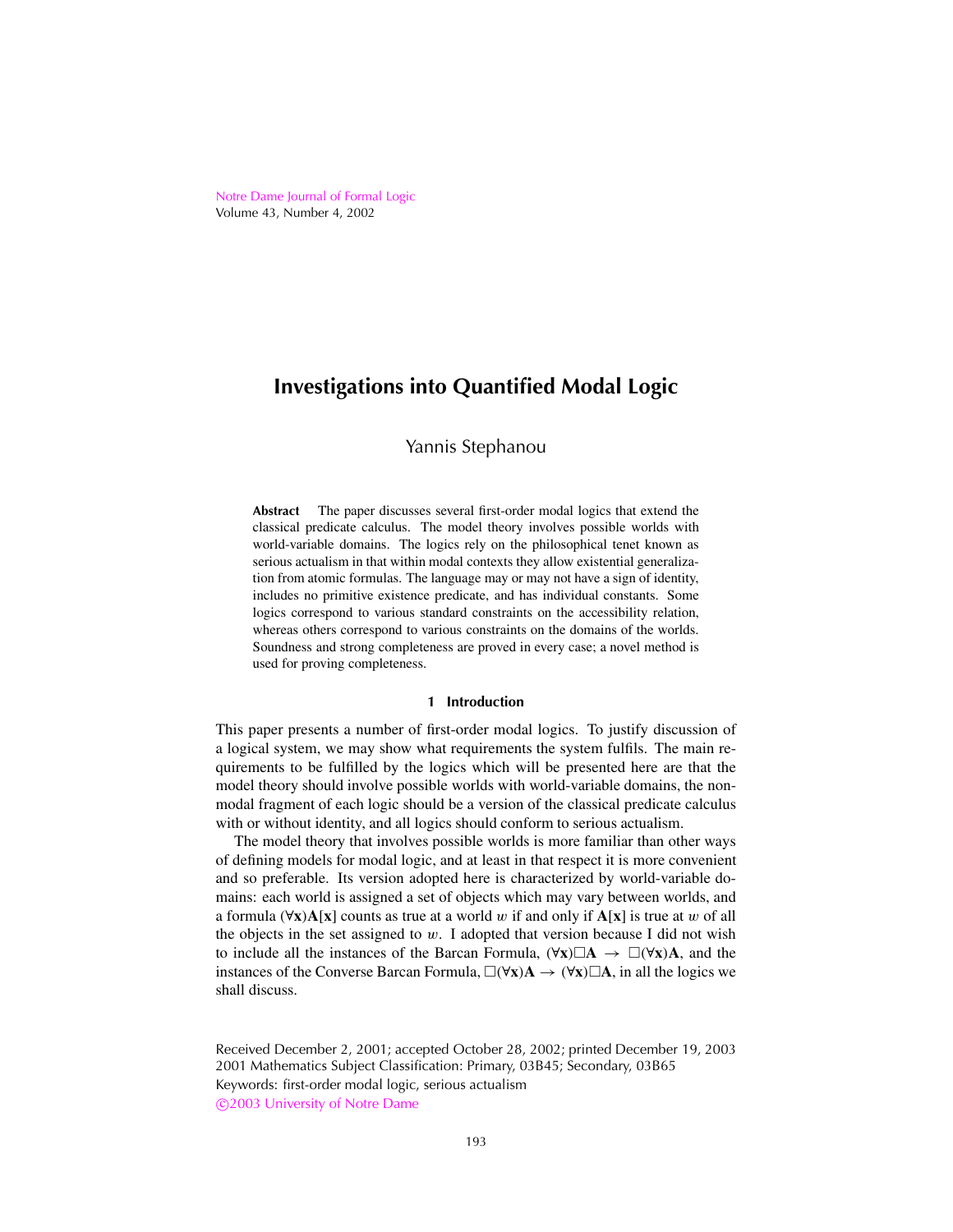There are well-known intuitive counterexamples to the Barcan Formula. For example, let us use the demonstrative 'these' to refer to all the entities there are, without any restriction. It seems clear that every being *x* is such that, necessarily, if these exist then  $x$  is one of them, but it also seems clear that there could have been something *x* such that these existed but *x* was not one of them. For there could have been something that does not in fact exist. There are also well-known intuitive counterexamples to the Converse Barcan Formula. Let us consider any ordinary material object *x*. It seems clear that *x* might not have existed, although necessarily every being exists. Our intuitions strongly support the idea that there are many contingent beings and the idea that there could have been things which do not actually exist. If our intuitions have not gone awry here, we should not admit all the instances of the Barcan Formula and the Converse Barcan Formula in our preferred first-order modal logic.

The model theory I chose is put forward as just a set-theoretic way of defining some logics. There is no suggestion that it reflects the structure of modal reality or the relation between modal reality and interpreted language. The term 'worlds' is used here because it has become standard and not because the model theory is intended to be about possible worlds in a philosophically substantial sense of the word. So the model theory should not be judged by how well it captures the relations between language and modal reality.

The model theory might be justified by the logics it defines, although this paper will not provide such a justification. A logic is a class of formulas which arguably express the logical principles governing some concepts (or at least is similar, from a formal point of view, to such a class of formulas). A model theory introduces one or more notions of a valid formula, and the extension of any such notion is a logic. The best way of justifying a definition of validity is to find some concepts whose logical properties may interest us and to show that the formulas that come under the definition express just the logical principles governing the interaction of those concepts. The model theory itself could then be justified because it included such definitions.

The second requirement to be fulfilled by the logics discussed in this paper is that their nonmodal fragment should be classical. Even if one has philosophical objections to the classical predicate calculus, one cannot deny that it has been central to both mathematics and philosophy. Most mathematical theories can be couched in a framework provided by classical first-order logic, and when a philosophical discussion presupposes a first-order logic it is normally classical. Thus, however interesting the first-order modal logics may be whose nonmodal fragment is not classical, there is clearly a need for logics whose nonmodal fragment is classical.

That need has not yet been fully met. When the model theory involves possible worlds with a constant domain the nonmodal fragment of the resulting logics is classical, but when the domains vary from world to world the resulting logics are usually based on some free logic or other. Two exceptions are Kripke [\[6\]](#page-27-0) and Menzel [\[7\]](#page-27-0). The nonmodal fragment of any system in [\[6\]](#page-27-0) is not free, but it is not classical either. It is an inclusive logic, a logic that admits the empty domain; so the systems exclude the classical theorem  $(x)Px \rightarrow (\exists x)Px$ . Moreover, there is a double restriction on Kripke's logics: the language has no individual constants, and open formulas are not accepted as theorems. As long as that double restriction applies, the peculiarities of free logic cannot appear. And if we admit either open formulas

<span id="page-1-0"></span>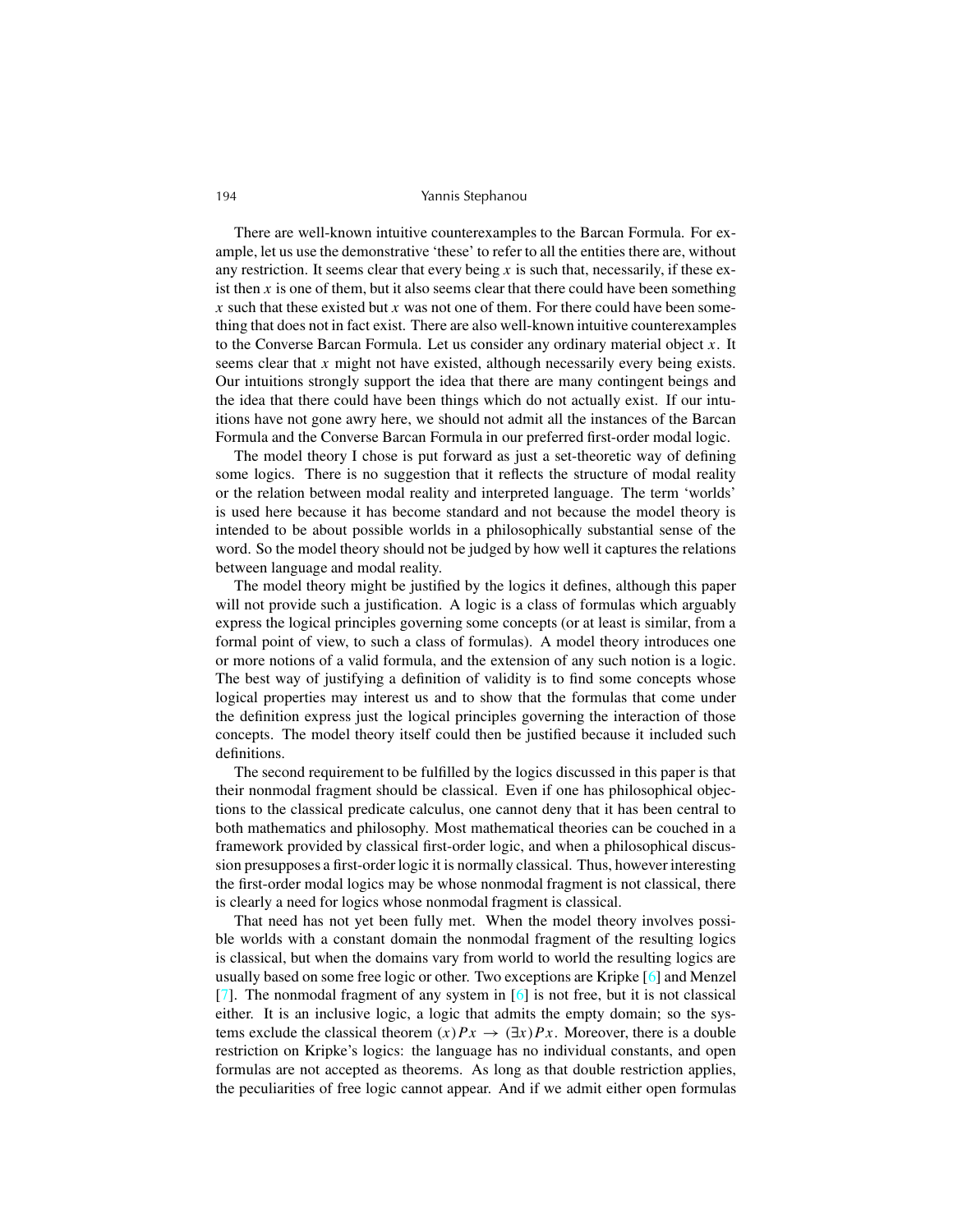#### Quantified Modal Logic **195**

<span id="page-2-0"></span>as theorems or individual constants, an inclusive logic based on a classical propositional (nonmodal) system is inevitably free. For the inclusive logic, in order to avoid  $(x)Px \rightarrow (\exists x)Px$ , must exclude at least one of the classical theorems  $(x)Px \rightarrow Pa$ and  $Pa \rightarrow (\exists x)Px$ , as well as at least one of  $(x)Px \rightarrow Px$  and  $Px \rightarrow (\exists x)Px$ . On the other hand, the nonmodal fragment of system **A** in the appendix to [\[7\]](#page-27-0) is a formulation of the classical predicate calculus with identity. **A** is based on **S5**, which will play a peripheral part in this paper.<sup>[1](#page-25-0)</sup>

The requirement that every one of the logics to be discussed should have a classical nonmodal fragment suggests that the language should have no primitive existence predicate. Of course, we can formulate a nonmodal logic that employs such a predicate and otherwise does not differ from a usual version of the classical predicate calculus. That logic would presumably be classical. Yet standard formulations of the classical predicate calculus have no primitive existence predicate, and for this reason no such predicate will be used here. Also, our language will have individual constants (which are treated as rigid designators because they are intended as schematic letters for proper names) but not function symbols. It seems that any expression that we may be inclined to render through a function symbol can be accommodated, when we formalize modal discourse, in terms of definite descriptions analyzable in Russell's style.

Serious actualism is the principle that, for every being *x* and every property  $\varphi$ , it is necessarily the case that if *x* has  $\varphi$  then *x* exists. Its main proponent is Plantinga (see [\[8\]](#page-27-0), pp. 11–15 and [\[9](#page-27-0)], pp. 316–23 and pp. 344–49). The logics we shall discuss conform to this principle in that within modal contexts they allow existential generalization from atomic formulas. More specifically, the formulas of the form  $(\forall x)$ [**F**...**x**... →  $(\exists x)$ **F**...**x**...] are theorems (or rather, by definition abbreviate theorems) in all those logics; and the formulas of the form  $(\forall x) \Box [F \ldots x \ldots \rightarrow (\exists y) [x = y]]$  abbreviate theorems in all the logics with identity. Every predicate letter **F** is a schematic letter for predicates, and a predicate expresses a property or relation. Thus, if we accept serious actualism and the analogous principle about relations, then we should endorse those theorems. Since existential generalization from atomic formulas is allowed even within modal contexts, the model theory has local predicates: for every world  $w$  in any model and for every *k*-place predicate letter **F**, the value of **F** at w contains only *k*-tuples of members of the domain of  $w$ .

Serious actualism is controversial. Pollock  $([10]$  $([10]$  $([10]$ , pp. 126–29) and Fine  $([1]$  $([1]$ , pp. 160–71) have objected to it; Forbes ([\[3](#page-27-0)], chap. 3) argued for a version restricted to unstructured properties and relations. I will not defend serious actualism here. I hope to show elsewhere that it is right and that formulas of the form  $(\forall x) \Box [F... x \ldots \rightarrow (\exists x) F... x \ldots]$  or the form  $(\forall x) \Box [F... x \ldots \rightarrow (\exists y) [x = y]]$ should be admitted in our preferred first-order modal logic. This paper must be seen as articulating a number of formal systems which conform to a philosophical position that is under debate.

As usual, each logic will be specified both model-theoretically and axiomatically, and completeness will be proved. When we prove completeness in first-order modal logic, we usually specify a property of sets of well-formed formulas, show how a consistent set of such formulas can be extended to a maximal consistent set with that property, and consider the class of all the maximal consistent sets that have the property. The property is normally to do with quantifiers, and the class we consider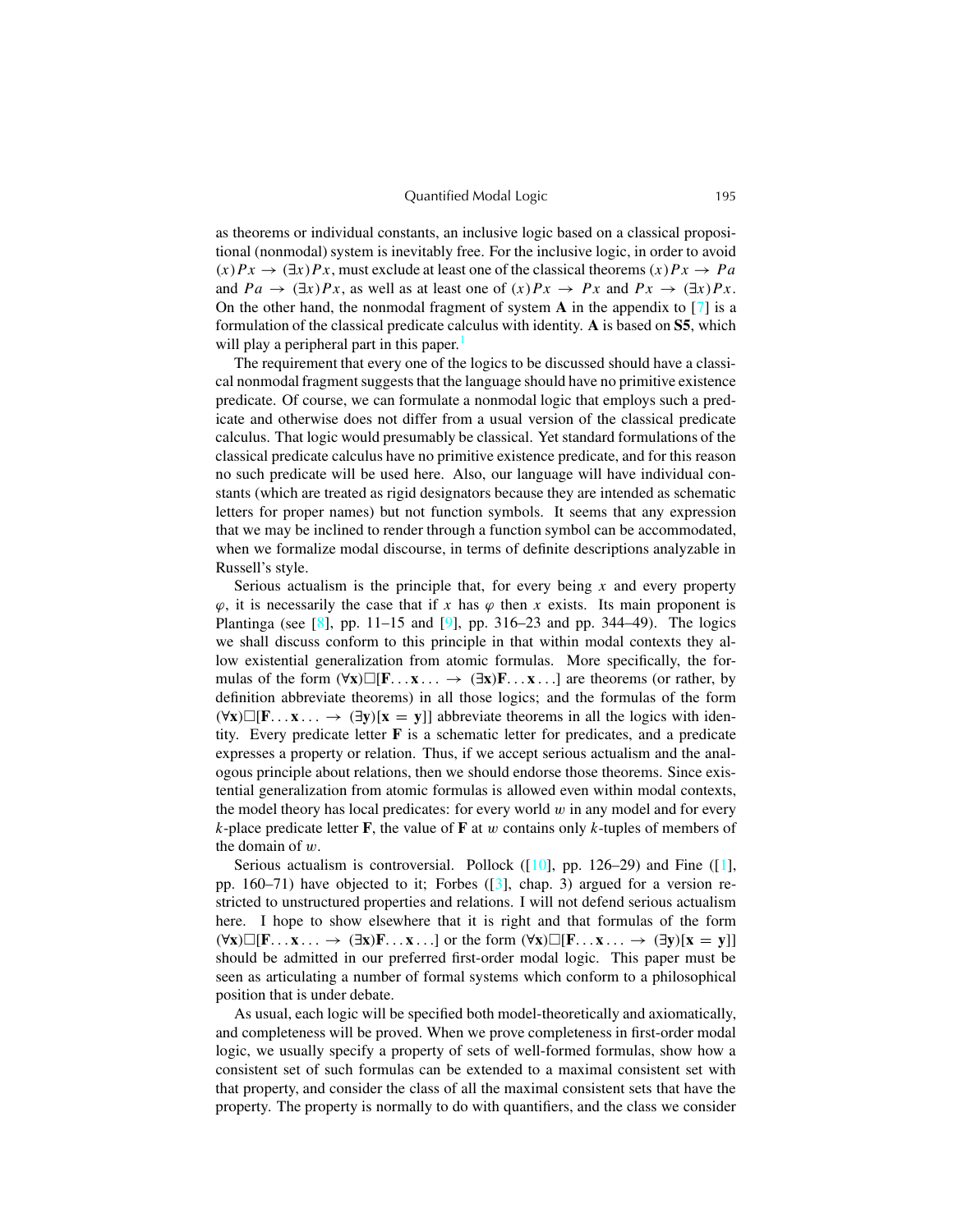<span id="page-3-0"></span>is used as the class of worlds in a canonical model. The two methods for proving completeness which are presented both in Hughes and Cresswell ([\[5](#page-27-0)], chap. 16) and in Garson [\[4](#page-27-0)] are of that kind. However, rather than take the class of all the maximal consistent sets having a specified property, we can start with a consistent set of wellformed formulas and construct a class of maximal consistent sets which can then be used as the class of worlds in a canonical model. Constructing the class of worlds may render the proof of completeness more complicated but should allow us greater flexibility in giving the class the desirable features. Both the method I shall employ here and the method used in Fine [\[2](#page-27-0)] are of this second kind. When we construct the class of maximal consistent sets according to the method in [\[2](#page-27-0)], at each stage we form a class W that effectively has the following feature:  $\{\Diamond [\mathbf{A}_1 \land \cdots \land \mathbf{A}_i] : \text{there is}$ a set  $w \in W$  that contains all the formulas  $A_1, \ldots, A_i$  is consistent. In the context of **S5**, that feature contributes greatly to making the class of maximal consistent sets suitable for use in a canonical model. When we construct the class according to the method I shall employ here, at no stage do we try to form a class with that feature. At the end of the construction the class is, however, suitable for use in a canonical model; in particular, it is such that if one of its members,  $w$ , contains a well-formed formula  $\neg \Box A$ , then either w or another one of its members contains  $\neg A$  and includes  ${B : \Box B \in w}.$ 

There are two sections in the paper after the introduction. Section 2 contains the claims that are proved in Section [3.](#page-8-0)

## **2 Models and Axioms**

The language  $\mathcal L$  has the following symbols:

| (variables)                                                           |  |  |                                                      | $x_1, x_2, \ldots$ |    |
|-----------------------------------------------------------------------|--|--|------------------------------------------------------|--------------------|----|
| (individual constants)                                                |  |  | $a_1, a_2, \ldots$                                   |                    |    |
| (predicate letters)                                                   |  |  | $F_1^1, F_2^1, \ldots, F_1^2, F_2^2, \ldots, \ldots$ |                    |    |
|                                                                       |  |  |                                                      |                    | nd |
| $\rightarrow$ , $\neg$ , $\Box$ , $\forall$ , $[$ , $]$ , $($ , $)$ . |  |  |                                                      |                    |    |

an

The order of variables which is indicated here will be called *alphabetical*, as will the above order of the predicate letters of degree 1 (i.e., those whose superscript is 1).

Bold letters will generally be used as metalinguistic variables. The letters **A**, **B**, **C**, and **D** (with or without a prime or subscript) are variables ranging over the wellformed formulas (wffs) of  $\mathcal{L}$ ; **x** and **y** range over the variables of  $\mathcal{L}$ , and **a** over the individual constants; **b**, **c**, and **d** range over both the variables and the individual constants; **F** and **G** range over the predicate letters. As usual, the letters *i*, *j*, *k*, and *h* will be variables ranging over the positive integers, while *m*, *n*, *l*, and *r* will range over the natural numbers.

A sequence of symbols is an atomic wff just in case it has the form  $F_j^i \mathbf{b}_1 \dots \mathbf{b}_i$ . For any **A**, **B**, and **x**, the formulas  $[A \rightarrow B]$ ,  $\neg A$ ,  $\Box A$ , and  $(\forall x)A$  are well formed. Nothing else is well formed.  $\Diamond A$  is defined as  $\neg \Box \neg A$ , while other connectives and the existential quantifier are introduced by standard abbreviatory definitions.<sup>[2](#page-26-0)</sup> Brackets will be omitted according to standard conventions.

We shall say that **b** is *free for* **x** *in* **A** if and only if in **A** no free occurrence of **x** is in the scope of an occurrence of  $(\forall \mathbf{b})$ .  $\dot{S}_{\mathbf{b}}^{\mathbf{x}} \mathbf{A}$  is the wff that will result from **A** if we replace every free occurrence of **x** with **b**, while  $\bar{S}_y^xA$  is the wff that will result from  $A$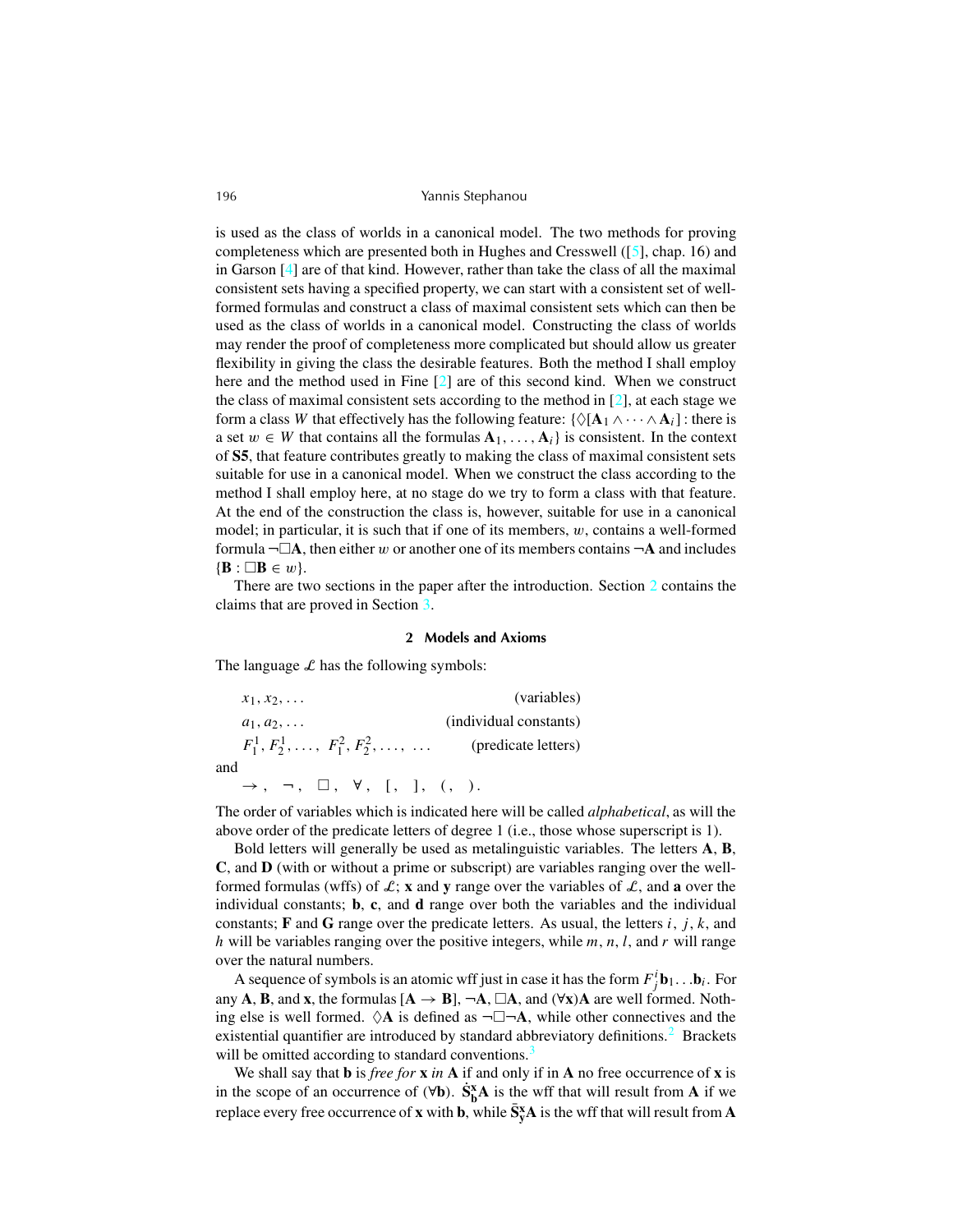if we replace every bound occurrence of **x** with **y**. If  $a_1, \ldots, a_i$  are distinct individual constants,  $S_{x_1,...,x_i}^{a_1,...,a_i}$  A is the wff that results from **A** when we simultaneously substitute the variables  $\mathbf{x}_1, \ldots, \mathbf{x}_i$  for  $\mathbf{a}_1, \ldots, \mathbf{a}_i$ , respectively. Finally, if  $\mathbf{x}_1, \ldots, \mathbf{x}_i$  are distinct variables arranged in alphabetical order and they are all the variables that have a free occurrence in **A**, the *closure of* **A**, clo(**A**), will be  $(\forall x_1) \cdots (\forall x_i)$ **A**; if no variable has a free occurrence in **A**, clo(**A**) will be **A** itself.

A *structure* is a quintuple  $\langle W, R, D, Q, w^* \rangle$ . *W* and *D* are nonempty sets, while *R* and *Q* are relations: *R* (the accessibility relation) is a subset of  $W \times W$ , and *Q* is a subset of  $W \times D$ . The elements of *W* and *D* will be called 'worlds' and 'individuals', respectively. For every  $w \in W$ ,  $D_w$  (the *domain of* w) will be the range of the restriction of  $Q$  to  $\{w\}$ . Finally,  $w^*$  (the *actual world*) is a member of *W* such that  $D_{w^*}$  is nonempty. Any such quintuple is a structure.

A *model* is a sextuple  $\langle W, R, D, Q, w^*, V \rangle$  where  $\langle W, R, D, Q, w^* \rangle$  is a structure while *V* is a function that assigns an element of  $D_{w^*}$  to each individual constant and a subset of  $(D_w)^i$  to each pair  $\langle F_j^i, w \rangle$  of a predicate letter and a world belonging to *W*. Any such sextuple is a model. We shall say that the model  $\langle W, R, D, Q, w^*, V \rangle$  is *based on* the structure  $\langle W, R, D, Q, w^* \rangle$ .

Given a model, we can define what it means for a (denumerable) sequence *s* of individuals to satisfy a wff at a world. We first define the function  $s^*$ :  $s^*(\mathbf{a}) = V(\mathbf{a})$ ;  $s^*(x_i) = s_i$ .

- 1. *s* satisfies  $F_j^i \mathbf{b}_1 \dots \mathbf{b}_i$  at w if and only if  $\langle s^*(\mathbf{b}_1), \dots, s^*(\mathbf{b}_i) \rangle \in V(F_j^i, w)$ .
- 2. *s* satisfies  $\overrightarrow{A} \rightarrow \overrightarrow{B}$  at w if and only if either *s* does not satisfy  $\overrightarrow{A}$  at w or *s* satisfies **B** at w.
- 3. *s* satisfies  $\neg$ **A** at *w* if and only if *s* does not satisfy **A** at *w*.
- 4. *s* satisfies  $\Box$ **A** at w if and only if, for every world w' such that wRw', *s* satisfies  $A$  at  $w'$ .
- 5. *s* satisfies  $(\forall x_i)$ **A** at w if and only if every sequence *s'* of individuals which differs from *s* in at most the *i*th position and is such that  $s_i' \in D_w$  satisfies **A** at w.

A wff is *true in* the model if and only if it is satisfied at w<sup>∗</sup> by every sequence of elements of  $D_{w^*}$ .

A wff **A** is *valid* in a structure  $\langle W, R, D, Q, w^* \rangle$  if and only if it is true in every model based on the structure. A set  $\Lambda$  of wffs is *satisfiable in*  $\langle W, R, D, Q, w^* \rangle$ if and only if, in some model based on the structure, there is a sequence of elements of  $D_{w^*}$  which satisfies all members of  $\Lambda$  at  $w^*$ . A is a *consequence of*  $\Lambda$  *in*  $\langle W, R, D, Q, w^* \rangle$  if and only if, in every model based on the structure, every sequence of elements of  $D_{w^*}$  that satisfies all members of  $\Lambda$  at  $w^*$  satisfies **A**, too, at  $w^*$ . Thus a wff is valid in a structure just in case it is a consequence of the empty set in that structure.

Our basic axiomatization will be QK. Apart from axiom schemata and primitive rules of inference, QK also has a rule of proof which places a restriction on how those schemata and rules can be used in the course of a proof. The axiomatization runs as follows.

- QKA1 Every substitution instance of a classical propositional tautology.
- $QKA2 \qquad \Box[A \rightarrow B] \rightarrow [\Box A \rightarrow \Box B].$
- QKA3  $B \rightarrow [(\forall x)A \rightarrow \dot{S}_b^x A]$ , where **b** is free for **x** in **A**, and **B** is an atomic wff in which **b** occurs.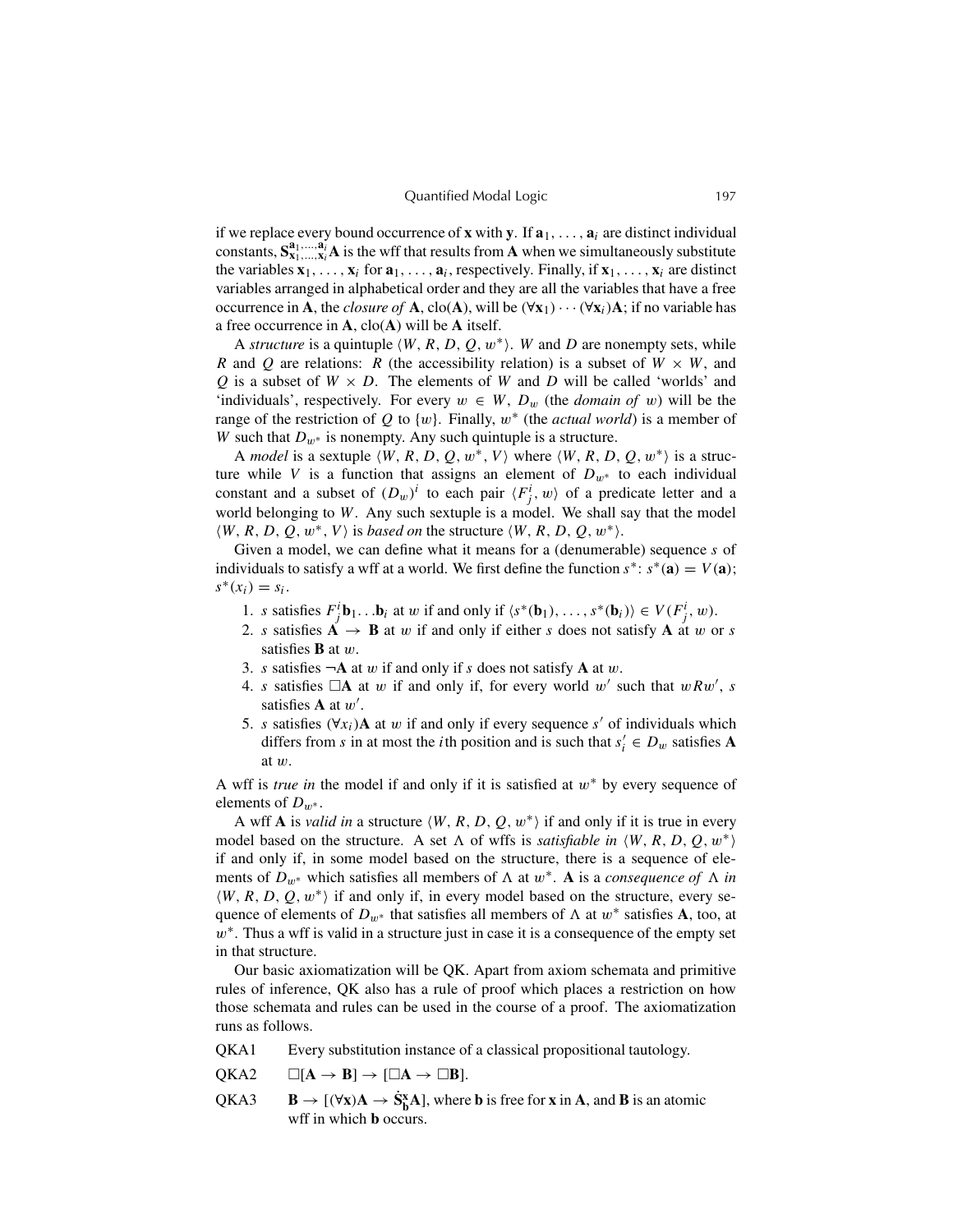| QKA4             | $(\forall x)[A \rightarrow B] \rightarrow [(\forall x)A \rightarrow (\forall x)B].$                                                                                                                               |
|------------------|-------------------------------------------------------------------------------------------------------------------------------------------------------------------------------------------------------------------|
| QKA5             | $A \rightarrow (\forall x)A$ where x has no free occurrence in A.                                                                                                                                                 |
| QKA6             | $(\forall x)$ <b>A</b> $\rightarrow$ <b>S</b> <sup>x</sup> <sub>h</sub> <b>A</b> where <b>b</b> is free for <b>x</b> in <b>A</b> .                                                                                |
| QKR1             | From $A \rightarrow B$ and A we may infer B.                                                                                                                                                                      |
| QKR <sub>2</sub> | From <b>A</b> we may infer $\Box$ <b>A</b> .                                                                                                                                                                      |
| QKR3             | From A we may infer $(\forall x)$ A.                                                                                                                                                                              |
| QKR4             | From $A_1 \to \Box[\cdots \to \Box[A_i \to \Box B] \dots]$ , we may infer $A_1 \to \Box[\cdots \to$<br>$\square [A_i \rightarrow \square (\forall x)B] \dots]$ if x has no free occurrence in $A_1, \dots, A_i$ . |
| QKR5             | From $\Box^n(\forall x)Fx \rightarrow A$ we may infer A if F has no occurrence in A.                                                                                                                              |
| QKP              | Once QKA6 has been used in the course of a proof, no rule of inference<br>or axiom schema may be used except QKR1 and QKA6.                                                                                       |
|                  |                                                                                                                                                                                                                   |

 $\Box^n$  means  $\underline{\Box \cdots \Box}$ . So the premise in an application of QKR5 may begin with zero, *n* times

one, or more boxes. If the schema QKA6 is used in a proof in QK, the proof divides into two parts. The first part, which ends just before the first time QKA6 is used, relies at most on QKA1–5 and QKR1–5. The second part, which begins with the first time QKA6 is invoked, relies at most on QKA6, QKR1, and everything that has been proved in the first part. Of course, it may be that the first time QKA6 is used in the course of a proof is other than the first time an instance of that schema appears as a step in the proof; it may be that an instance of QKA6 appears at some point in a proof but there either it is supported by QKA1 because it is an instance of that schema too or it is inferred from previous wffs in accordance with one of QKR1–5, without any axiom schema being used.

Each rule of inference is a permission to draw inferences of some kind, but in the context of QK our primitive rules, except modus ponens, are not unconditional permissions; they are subject to the proviso that QKP should not be violated. It is because of QKP that we need the axiom schema QKA3 along with QKA6: the way in which a proof may develop after QKA3 has been invoked is not subject to any such restriction as QKP imposes on the way in which a proof may develop after QKA6 has been invoked.<sup>[4](#page-26-0)</sup> We shall see that the theorems of OK are the wffs that are valid in every structure.

There are at least two ways in which we can specify conditions that a structure may meet. First, we can put conditions on the accessibility relation and characterize structures accordingly. For instance, a structure  $\langle W, R, D, Q, w^* \rangle$  is serial if and only if *R* is serial, and it is reflexive if and only if *R* is reflexive. Second, we can put various conditions on the relation *Q*. We shall here discuss the following conditions.

- 1. For any worlds w and w' and for any individual  $d$ , if  $wRw'$  and  $wQd$  then  $w'Qd$ .
- 2. If  $wRw'$  and  $w'Qd$  then  $wQd$ .
- 3. If  $wRw'$ ,  $w'Rw''$ ,  $wQd$ , and  $w''Qd$ , then  $w'Qd$ .
- 4. For every world w, there is an individual *d* such that w*Qd*.
- 5. For every individual *d*, there is a world w such that w*Qd*.
- 6. For any worlds w and w' and for any individual d,  $wQd$  if and only if  $w'Qd$ .

<span id="page-5-0"></span>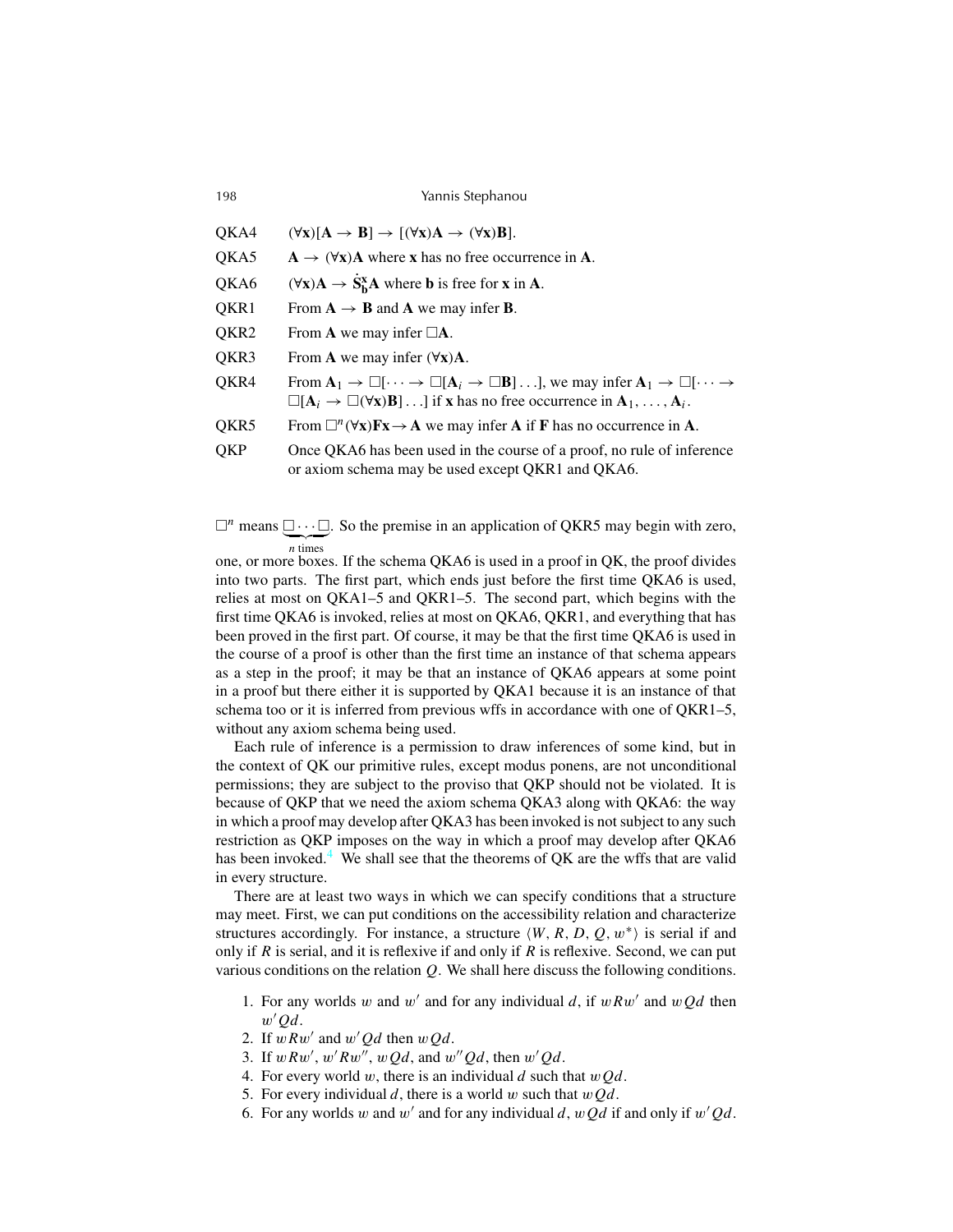<span id="page-6-0"></span>[\(1\)](#page-5-0) is met only by structures in which all instances of the schema  $\Box(\forall x)$ **A** →  $(\forall x) \Box A$ (the Converse Barcan Formula) are valid.  $(2)$  is met only by structures in which all instances of the schema ( $\forall x$ ) $\Box A \rightarrow \Box (\forall x)A$  (the Barcan Formula) are valid. [\(3\)](#page-5-0) is a condition weaker than  $(1)$  and weaker than  $(2)$ . It is a model-theoretic analogue of the view that, for every being  $x$ , it is necessarily the case that if  $x$  does not exist then *x* could not have existed. This view was tentatively suggested in Stephanou [\[11\]](#page-27-0). [\(4\)](#page-5-0) corresponds to the position that necessarily there is something, while [\(5\)](#page-5-0) means that *D* is just the union of the domains of the various worlds. [\(6\)](#page-5-0) means that all worlds have the same domain.

In order to capture some conditions on structures, we need additional axiom schemata:

- $QDA$   $\Box$ **A**  $\rightarrow$   $\Diamond$ **A**.
- QTA  $\Box$ **A**  $\rightarrow$  **A**.
- $\Box A \rightarrow \Box \Box A$ .
- $QBA \tA \rightarrow \Box \Diamond A.$
- $OS5A \quad \Diamond A \rightarrow \Box \Diamond A$ .
- $Q1A$  **B**  $\rightarrow \Box[(\forall x)A \rightarrow \dot{S}_b^xA]$ , where **b** is free for **x** in **A**, and **B** is an atomic wff in which **b** occurs.
- Q2A  $\Diamond$ **B**  $\rightarrow$  [( $\forall$ **x**)**A**  $\rightarrow$  **S**<sup>**x**</sup>**A**], where **b** is free for **x** in **A**, and **B** is an atomic wff in which **b** occurs.
- Q3A **B**  $\rightarrow \Box[\Diamond \mathbf{C} \rightarrow [(\forall \mathbf{x})\mathbf{A} \rightarrow \dot{\mathbf{S}}_{\mathbf{b}}^{\mathbf{x}}\mathbf{A}]]$  where **b** is free for **x** in **A** while **B** and **C** are atomic wffs in both of which **b** occurs.
- Q4A  $(\exists x)[A \rightarrow A].$

The axiomatic systems QD, QT, QS4, QB, and QS5 will be  $QK + QDA$ ,  $QK + QTA$ ,  $QT + QS4A$ ,  $QT + QBA$ , and  $QT + QS5A$ , respectively. The axiomatic systems QK1, QK2, QK3, and QK4 will be  $QK + Q1A$ , QK + Q2A, QK + Q3A, and QK + Q4A. Finally, QK1/2 will be  $QK + Q1A + Q2A$ .

As expected, QD, QT, QS4, QB, and QS5 are sound and (weakly) complete regarding validity in all serial structures, all reflexive structures, all transitive reflexive structures, all symmetrical reflexive structures, and all equivalence structures, respectively. QS5 is also sound and complete regarding validity in all universal structures, that is, the structures in which, for any worlds w and  $w'$ ,  $wRw'$ . QK1, QK2, QK3, and QK4 are sound and complete regarding validity in the structures that meet condition  $(1)$ , in those that meet  $(2)$ , in the structures meeting  $(3)$ , and in those meeting [\(4\)](#page-5-0), respectively. QK, without any additional axiom schema, is sound and complete regarding validity in the structures that satisfy condition  $(5)$ . QK1/2 is sound and complete regarding validity in the structures that satisfy [\(6\)](#page-5-0).

We shall see that satisfiability in a structure is compact: it is the case for any set  $\Lambda$  of wffs that if, for each finite subset of  $\Lambda$ , there is a structure in which that subset is satisfiable, then  $\Lambda$  itself is satisfiable in a structure. And QK is strongly complete regarding consequence in all structures: it is the case for any **A** and any set  $\Lambda$  of wffs that if **A** is a consequence of  $\Lambda$  in every structure, then for some wffs **B**<sub>1</sub>, ..., **B**<sub>*n*</sub> ∈  $\Lambda$ ( $n \ge 0$ )  $\vdash_{\mathbf{QK}} \mathbf{B}_1 \wedge \cdots \wedge \mathbf{B}_n \rightarrow \mathbf{A}$ . Actually, if any one of the axiomatizations QD, QT, QS4, QB, QS5, QK1, QK2, QK3, QK4, and QK1/2 was reported in the preceding paragraph to be sound and (weakly) complete regarding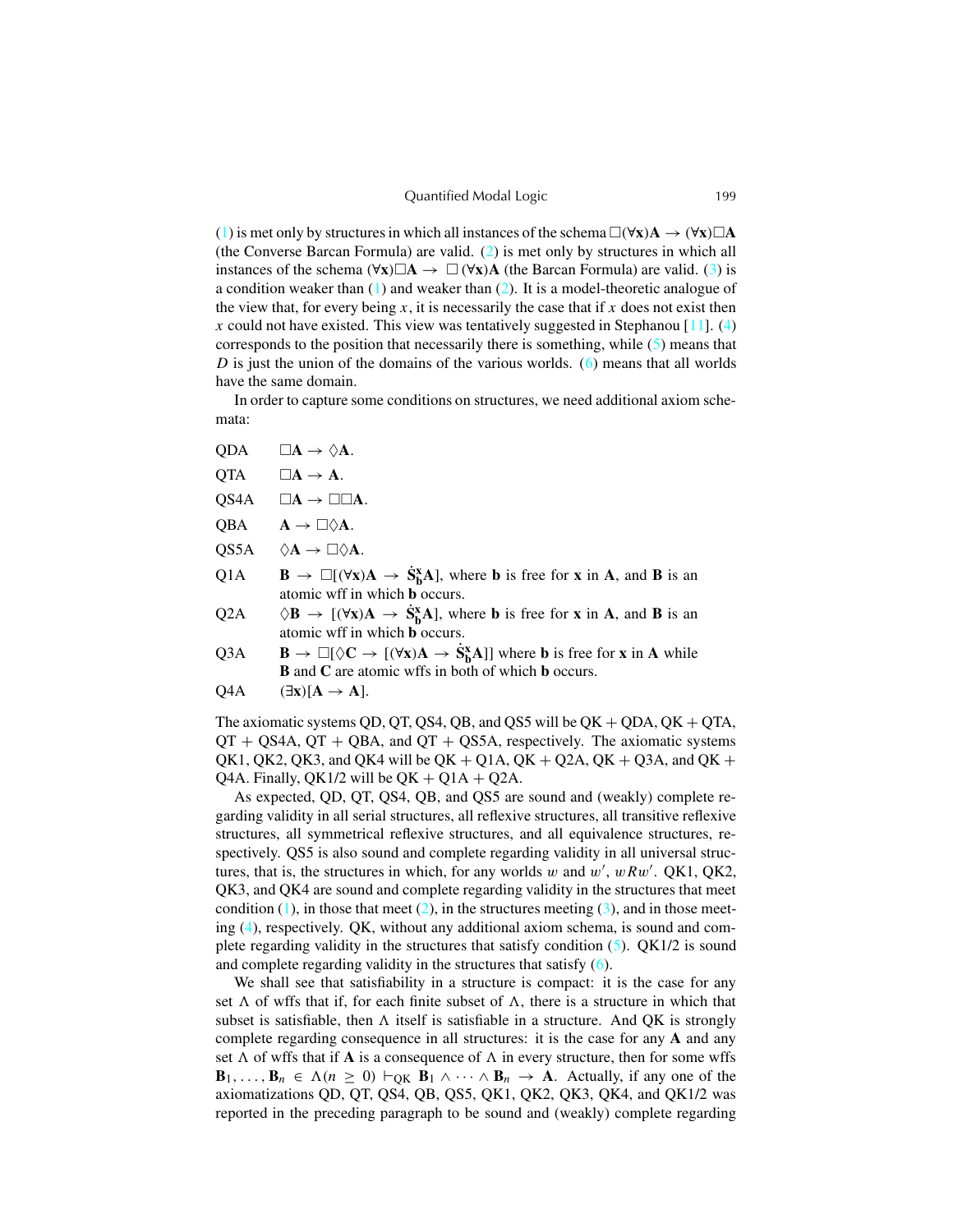validity in some kind of structures, then satisfiability in a structure of that kind is compact, and the axiomatization is strongly complete regarding consequence in the structures of that kind. For instance, satisfiability in a serial structure is compact, and QD is strongly complete regarding consequence in serial structures.

Turning to quantified modal logic with identity, we shall use the letter  $F_1^2$  as a sign of identity.  $[\mathbf{b} = \mathbf{c}]$  is defined as  $F_1^2 \mathbf{b} \mathbf{c}$ . The brackets will be omitted when it is clear what they would enclose. A model is an *identity model* if and only if, for every world w and all individuals *d* and *d'* such that  $wQd$  and  $wQd'$ ,  $\langle d, d' \rangle \in V(F_1^2, w)$ just in case *d* is *d'*. A wff **A** is *I-valid in* a structure  $\langle W, R, D, Q, w^* \rangle$  if and only if it is true in every identity model based on the structure. A set  $\Lambda$  of wffs is *I-satisfiable in*  $\langle W, R, D, Q, w^* \rangle$  if and only if, in some identity model based on the structure, there is a sequence of elements of  $D_{w^*}$  which satisfies all members of  $\Lambda$  at  $w^*$ . And **A** is an *I-consequence of*  $\Lambda$  *in*  $\langle W, R, D, Q, w^* \rangle$  just in case, in every identity model based on the structure, every sequence of elements of  $D_{w^*}$  that satisfies all members of  $\Lambda$  at  $w^*$  satisfies **A**, too, at  $w^*$ .

Our basic axiomatic system with identity, QIK, results from QK by adding the following axiom schemata:

- QIKA1  $A \rightarrow x = x$  where **A** is an atomic wff in which **x** occurs.
- QIKA2  $\mathbf{x} = \mathbf{y} \rightarrow [\mathbf{A} \rightarrow \mathbf{B}]$ , where **A** is an atomic wff in which **x** occurs, and **B** results from **A** by substituting **y** for an occurrence of **x**.
- QIKA3  $n[\mathbf{b} = \mathbf{c}] \rightarrow \Box^{m}[\mathbf{A} \rightarrow \mathbf{b} = \mathbf{c}]$  where **A** is an atomic wff in which **b** occurs or **c** occurs.

It will be proved that the theorems of QIK are the wffs that are I-valid in every structure.

The axiomatizations QID, QIT, QIS4, QIB, and QIS5 will be  $QIK + QDA$ , QIK + QTA, QIT + QS4A, QIT + QBA, and QIT + QS5A, respectively. The axiomatizations QIK1, QIK2, QIK3, and QIK4 will be  $QIK + Q1A$ , QIK +  $Q2A$ , QIK  $+$  Q3A, and QIK  $+$  Q4A. QIK1/2 will be QIK  $+$  Q1A  $+$  Q2A. QID, QIT, QIS4, QIB, and QIS5 are sound and (weakly) complete regarding I-validity in all serial structures, all reflexive structures, all transitive reflexive structures, all symmetrical reflexive structures, and all equivalence structures, respectively. QIS5 is also sound and complete regarding I-validity in all universal structures. QIK1, QIK2, QIK3, and QIK4 are sound and complete regarding I-validity in the structures that satisfy condition  $(1)$ , in those that satisfy  $(2)$ , in the structures satisfying  $(3)$ , and in those satisfying [\(4\)](#page-5-0). QIK is also sound and complete regarding I-validity in the structures that meet condition  $(5)$ . QIK1/2 is sound and complete regarding I-validity in the structures that meet  $(6)$ .

Moreover, I-satisfiability in a structure is compact: it is the case for any set  $\Lambda$  of wffs that if, for each finite subset of  $\Lambda$ , there is a structure in which that subset is I-satisfiable, then  $\Lambda$  itself is I-satisfiable in a structure. And QIK is strongly complete regarding I-consequence in all structures: it is the case for any **A** and any set  $\Lambda$  of wffs that if **A** is an I-consequence of  $\Lambda$  in every structure, then for some wffs **B**<sub>1</sub>, . . . , **B**<sub>*n*</sub> ∈  $\Lambda$ ( $n \ge 0$ )  $\vdash_{\text{OIK}}$  **B**<sub>1</sub>∧· · · ∧**B**<sub>*n*</sub> → **A**. Actually, if any one of the axiomatizations QID, QIT, QIS4, QIB, QIS5, QIK1, QIK2, QIK3, QIK4, and QIK1/2 has just been reported to be sound and (weakly) complete regarding I-validity in some kind of structures, then I-satisfiability in a structure of that kind is compact, and the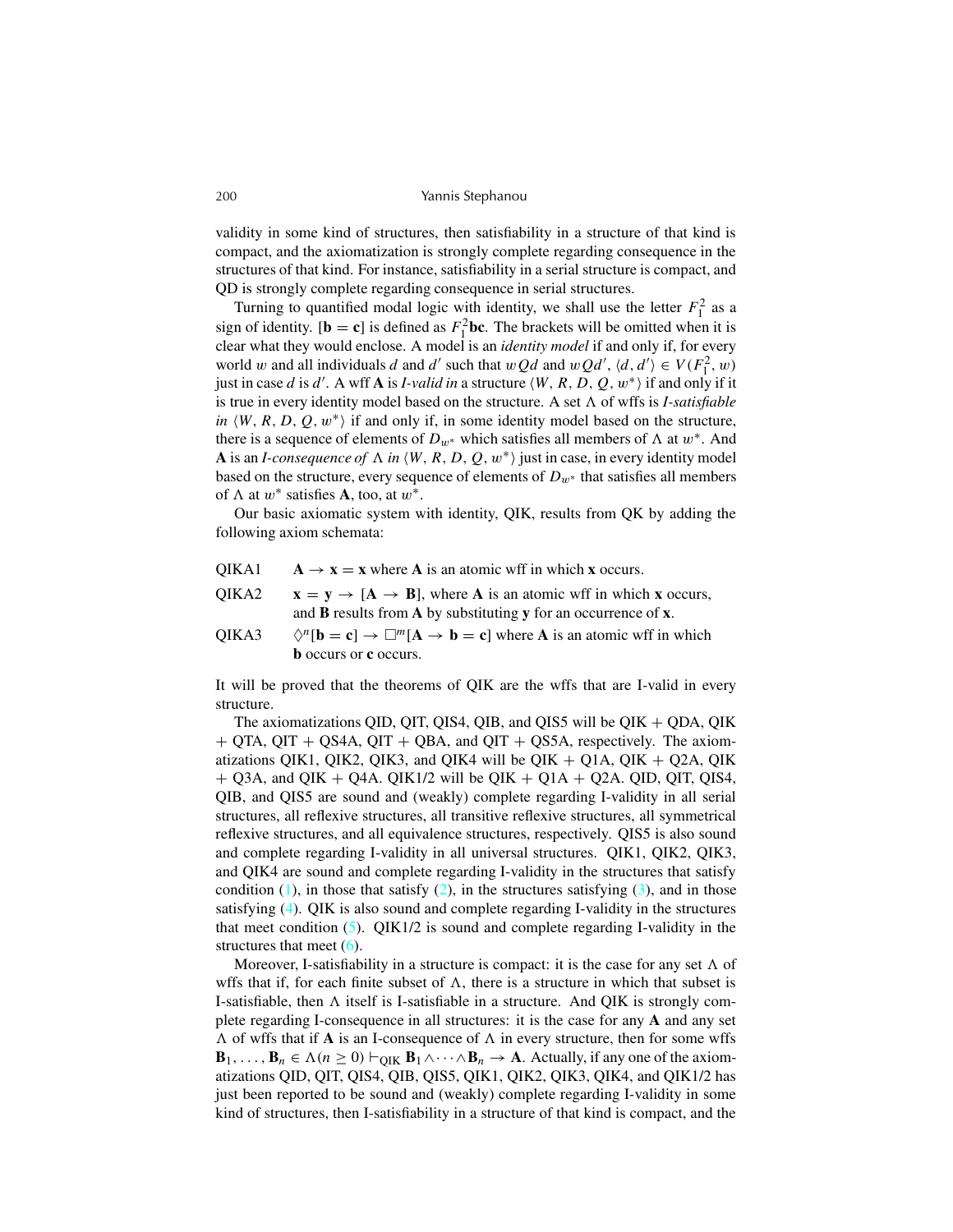<span id="page-8-0"></span>axiomatization is strongly complete regarding I-consequence in the structures of that kind.

Let  $\mathcal{L}'$  be the language whose wffs are the wffs of  $\mathcal{L}$  in which there is no occurrence of  $\Box$ ;  $\mathcal{L}'$  is a language for nonmodal first-order logic. It will be shown that the nonmodal fragment of any one of the axiomatic systems QK, QD, QT, QS4, QB, QS5, QK1, QK2, QK3, QK4, and QK1/2 is classical; in other words, the theorems that are wffs of  $\mathcal{L}'$  are just the formulas that make up the classical predicate calculus without identity when this calculus is formulated in  $\mathcal{L}'$ . It will also be shown that if we take any one of the systems QIK, QID, QIT, QIS4, QIB, QIS5, QIK1, QIK2, QIK3, QIK4, and QIK1/2, its theorems that are wffs of  $\mathcal{L}'$  are just the formulas that make up the classical predicate calculus with identity when this calculus is formulated in  $\mathcal{L}'$  and the sign of identity is  $F_1^2$ .

It is left to the reader to discuss axiomatizations that extend QK or QIK by adding axiom schemata both from among QDA–QS5A and from among Q1A–Q4A.

## **3 Proofs**

We shall begin with some metatheorems that are useful at several places below.

**Metatheorem 3.1** *It is the case in every model that for any* **A***, any world* w*, and any sequences s and s* <sup>0</sup> *of individuals such that, for every variable x<sup>i</sup> that has a free* occurrence in **A**,  $s_i = s'_i$ : *s* satisfies **A** at *w* if and only if *s'* satisfies **A** at *w*.

**Metatheorem 3.2** *It is the case in every model that for any* **A***,* **x***, and* **b** *such that* **b** is free for  $x$  in  $A$ , for any world w, and for any sequences  $s$  and  $s'$  of individuals such that  $s^*(b) = s'^*(x)$  *while, for every variable*  $x_i$  *that has a free occurrence in* **A** but is other than **x**,  $s_i = s'_i$ : s' satisfies **A** at w if and only if s satisfies  $\dot{S}_b^x A$  at w.

**Metatheorem 3.3** *It is the case in every model that for any* **A***, any* **x***, any* **y** *that does not occur in* **A***, any world* w*, and any sequence s of individuals: s satisfies* **A** *at w if and only if s satisfies*  $\bar{S}_{y}^{x}A$  *at w*.

**Metatheorem 3.4** *For any models*  $M = \langle W, R, D, Q, w^*, V \rangle$  *and*  $M' =$  $\langle W, R, D, Q, w^*, V' \rangle$  where *V* and *V'* differ in at most what they assign to a *predicate letter* **F**, *for any* **A** *in which* **F** *does not occur, for any world*  $w \in W$ *, and* for any sequence s of members of  $D$ : s satisfies **A** at w in M if and only if s satisfies  $\bf{A}$  *at*  $\bf{w}$  *in*  $\bf{M}'$ .

**Metatheorem 3.5** *For any models*  $M = \langle W, R, D, Q, w^*, V \rangle$  *and*  $M' =$  $\langle W, R, D', Q, w^*, V \rangle$  where  $D \supseteq D'$ , for any **A**, for any world  $w \in W$ , and for any sequence  $s$  of members of  $D'$  :  $s$  satisfies  ${\bf A}$  at  $w$  in  $M$  if and only if  $s$  satisfies  $\bf{A}$  *at*  $\bf{w}$  *in*  $\bf{M}'$ .

 $(3.1)$  –  $(3.5)$  can be proved by induction on the number of the occurrences of  $\rightarrow$ ,  $\neg$ ,  $\Box$ , and  $\forall$  in **A**. The proof of (3.2) presupposes (3.1), and the proof of (3.3) presupposes (3.2).

For any set  $\Lambda$  of axiom schemata, QK +  $\Lambda$  will be the axiomatic system that results from QK by adding those schemata. A wff is *W-true in* a model if and only if it is satisfied at every world by every sequence of individuals. (Note that if **A** is W-true in every model based on a given structure then it is valid in the structure, but the converse does not hold. For example, the wff  $(\forall x_1) F_1^1 x_1 \rightarrow F_1^1 x_1$  is valid in every structure, but it is not W-true in every model.)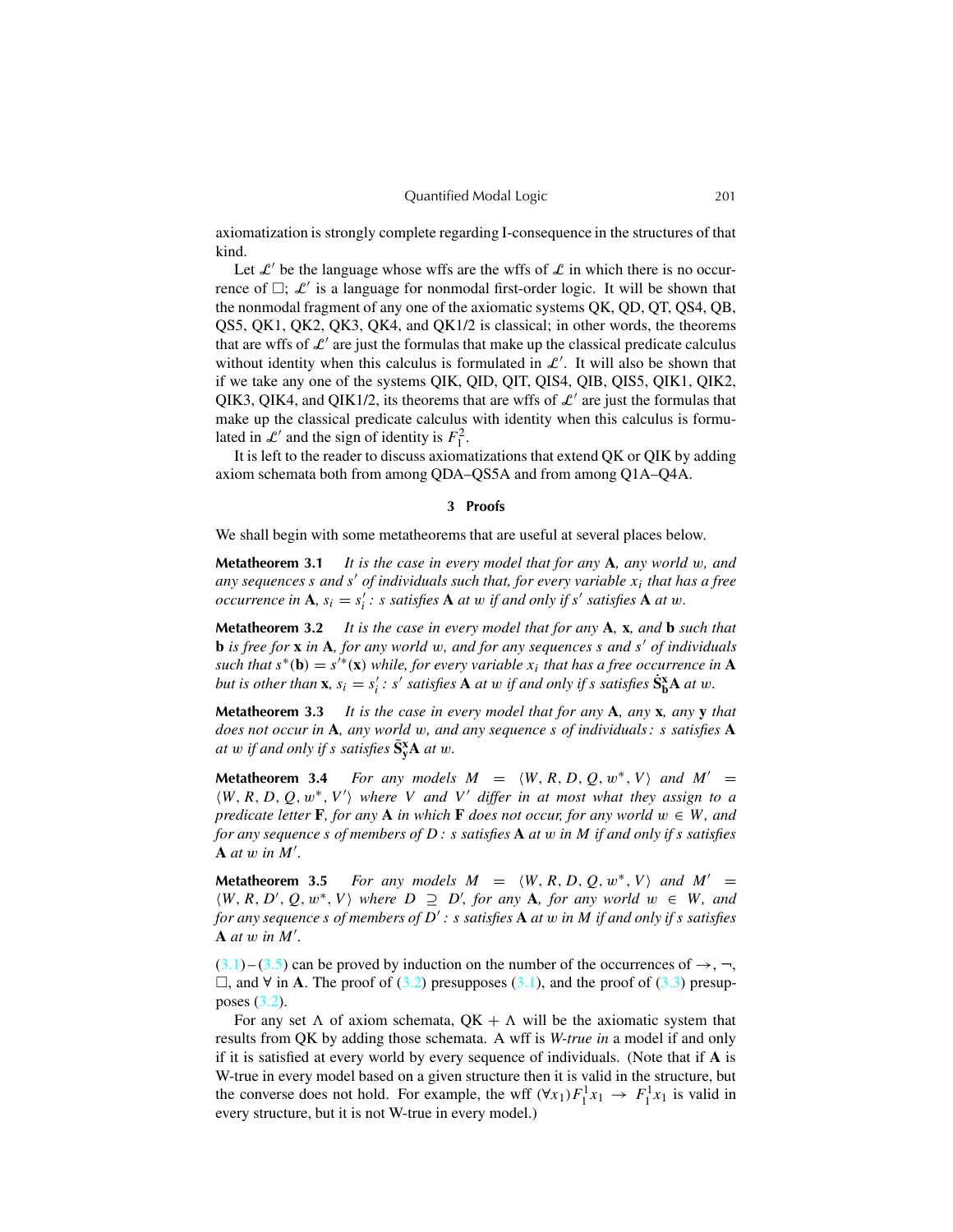<span id="page-9-0"></span>**Metatheorem 3.6** If, for any structure,  $\Lambda$  is a set of axiom schemata whose in*stances are W*-true in every model based on that structure, the theorems of  $\overrightarrow{OK} + \Lambda$ *are valid in the structure.*

**Proof** A proof in QK  $+ \Lambda$  will consist of two parts, although one of them may be empty: the first part will rely at most on QKA1–5,  $\Lambda$ , and QKR1–5 while the second part will rely at most on QKA6, QKR1, and everything that has been proved in the first part. Now, the instances of QKA1–5 are W-true in every model based on the given structure, for they are W-true in all models. (To demonstrate that, use  $(3.2)$  in the case of QKA3 and  $(3.1)$  in the case of QKA5.) It can be shown that for any model the rules QKR1–4 preserve W-truth in that model. It can also be shown that for any structure the rule QKR5 preserves the property of being W-true in every model based on that structure. (For if a wff  $\Box^n(\forall x)Fx \rightarrow A$ , where **F** does not occur in **A**, is W-true in every model based on the structure, so is **A**. To see that, let  $\langle W, R, D, Q, w^*, V \rangle$  be a model in which a sequence *s* of individuals does not satisfy **A** at a world w. Consider the model  $\langle W, R, D, Q, w^*, V' \rangle$  where, for every world w' that is *n R*-steps away from w,  $V'(\mathbf{F}, w') = D_{w'}$  but otherwise V' does not differ from  $V^5$  $V^5$ . In this model, which is based on the same structure, by  $(3.4)$  *s* does not satisfy **A** at w, whereas it satisfies  $\Box^n(\forall x)$  **Fx** at w.) Therefore, everything proved in the first part of the proof in  $QK + \Lambda$  will be W-true in every model based on the given structure, and so it will be valid in the structure. Finally, the instances of QKA6 are valid in the given structure (for they are valid in all structures) and QKR1 preserves validity in it.  $\Box$ 

 $(3.6)$  will be crucial to establishing the soundness of the axiomatizations without identity. The following is a corollary of  $(3.6)$ .

## **Metatheorem** 3.7 *If*  $\vdash_{\mathsf{QK}} \mathbf{A}$ *,*  $\mathbf{A}$  *is valid in every structure.*

To establish completeness, we need some proof-theoretic development. *S* will be an arbitrary axiomatic system which differs from QK in at most having additional axiom schemata such that if **A** is an instance of one of those schemata,  $\mathbf{a}_1, \ldots, \mathbf{a}_i$  are distinct individual constants, and  $y_1, \ldots, y_i$  are variables that do not occur in **A**, then  $S_{y_1,...,y_i}^{a_1,...,a_i}$  is also an instance of the relevant schema. This restriction on additional axiom schemata is presupposed in the proof of  $(3.9)$  below; all the extensions of QK that were named in Section [2](#page-3-0) comply with it. While the notation  $\vdash_S A$  means, as usual, that **A** is a theorem of *S*, the notation  $\vert \cdot \vert^*_{S}$  **A** will mean that **A** can be proved in *S* without using QKA6; in other words, there is a proof of **A** which relies at most on QKA1–5, QKR1–5, and any axiom schemata that *S* has in addition to those of QK. When the name of a theorem schema ends with a star, for example, *S*T1<sup>∗</sup> , the star will indicate that QKA6 has not been used in the proof. Most easy or standard proofs will be omitted.

If we have proved **A** without using QKA6, and we are then sketching a proof for a further theorem, we may begin with **A** and subsequently employ any one of the rules QKR1–5 and the schemata QKA1–5; if, on the other hand, we have used QKA6 in our proof of **A**, then in sketching a further proof we may begin with **A** but we must not go on to employ any one of QKR2–5 and QKA1–5.

$$
ST1^* \qquad \Box[A \leftrightarrow B] \rightarrow [\Box A \leftrightarrow \Box B].
$$

 $ST2^*$   $\Box$ **A**  $\land$   $\Box$ **B**  $\rightarrow$   $\Box$ [**A**  $\land$  **B**].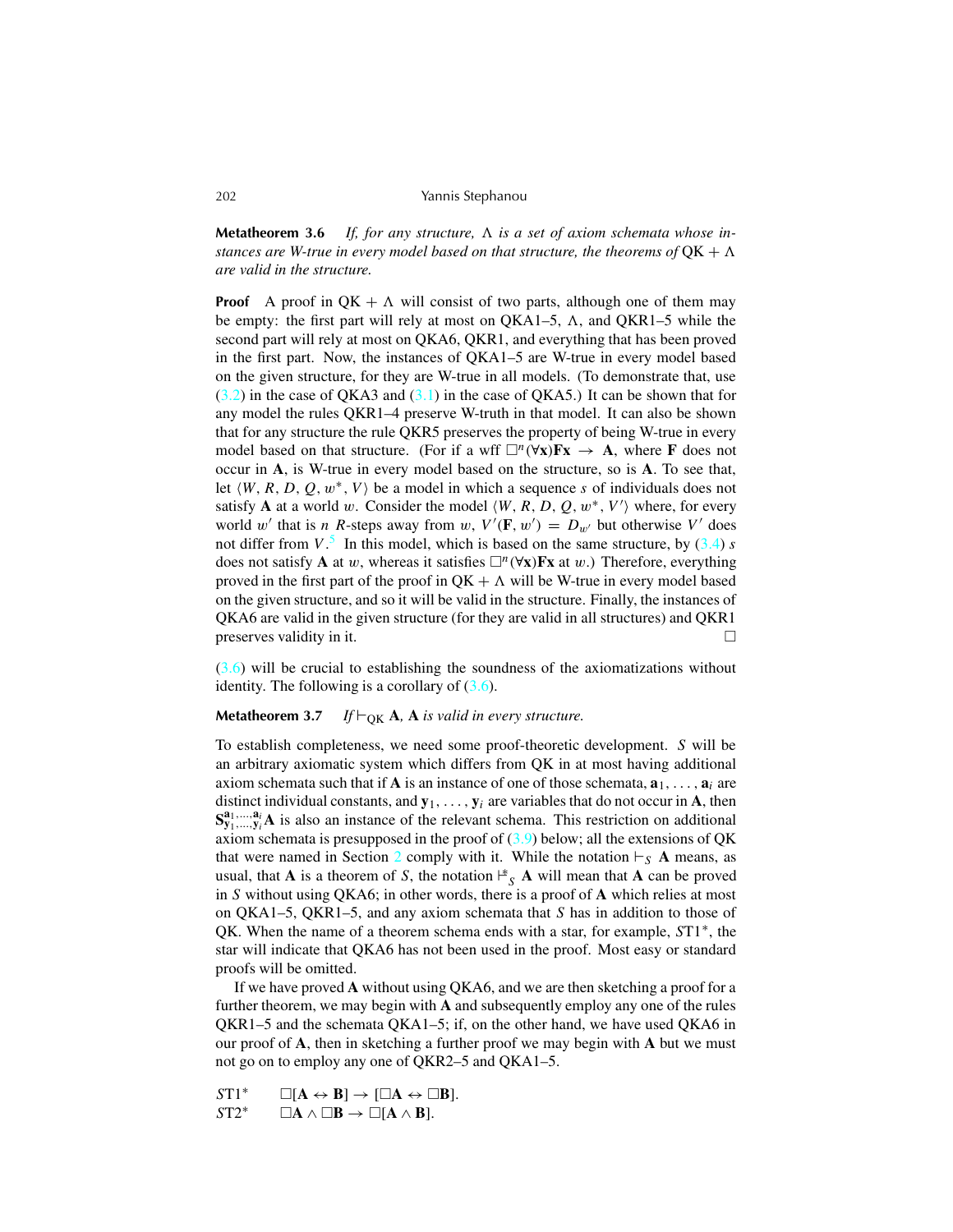- $ST3^*$   $\Diamond$ **A**  $\rightarrow$   $\Box$ **B**  $\rightarrow$   $\Box$ [**A**  $\rightarrow$  **B**].
- $ST4^*$   $\Diamond$   $[$ **A**  $\land$  **B** $]$   $\rightarrow$   $\Diamond$ **A**.
- *S*T5<sup>∗</sup>  $(\forall x)[A \rightarrow B] \rightarrow [A \rightarrow (\forall x)B]$  where **x** has no free occurrence in **A**.
- *S*T6<sup>∗</sup> (∀**x**)(∀**y**)**A** → (∀**y**)(∀**x**)**A**.

**Proof** Suppose that **x** and **y** are distinct variables, for otherwise the schema is trivial. Let **F** be a predicate letter of degree 1 which does not occur in **A**. Then  $\mathbf{Fy} \rightarrow [(\forall y)A \rightarrow A]$  is an axiom. Hence, by QKR3 and *S*T5<sup>\*</sup>,  $\mathbf{Fy} \rightarrow (\forall \mathbf{x})[(\forall \mathbf{y})\mathbf{A} \rightarrow \mathbf{A}]$  and so  $\mathbf{Fy} \rightarrow [(\forall \mathbf{x})(\forall \mathbf{y})\mathbf{A} \rightarrow (\forall \mathbf{x})\mathbf{A}]$ . Thus, by QKR3 and QKA4,  $(\forall y)$ **Fy**  $\rightarrow$   $(\forall y)[(\forall x)(\forall y)A \rightarrow (\forall x)A]$  and so  $(\forall y)$ **Fy**  $\rightarrow$   $[(\forall x)(\forall y)A \rightarrow$ (∀**y**)(∀**x**)**A**]. Then apply QKR5.

$$
ST7^* \qquad (\forall x)[(\forall y)A \rightarrow \dot{S}_x^y A] \text{ where } x \text{ is free for } y \text{ in } A.
$$

**Proof** Let **F** be a predicate letter of degree 1 which does not occur in **A**. Then  $\mathbf{Fx} \rightarrow [(\forall y)\mathbf{A}] \rightarrow [\mathbf{S}_x^y \mathbf{A}]$  is an axiom. Hence, by QKR3 and QKA4,  $(\forall x) \mathbf{Fx} \rightarrow (\forall x) [(\forall y) \mathbf{A} \rightarrow \dot{\mathbf{S}}_x^y \mathbf{A}]$ . Then apply QKR5.

ST8 
$$
(\forall x)[(\forall y)A \rightarrow \dot{S}_{b}^{y}A] \text{ where } b \text{ is free for } y \text{ in } A.
$$

**Proof** If **b** and **x** are the same variable, we have *S*T7<sup>∗</sup> . Suppose that **b** is other than **x**, and let **z** be a variable that does not occur in **A** and is other than **x**. By *S*T7<sup>∗</sup>  $\downarrow$ <sup>\*</sup><sub>*S*</sub> (∀**z**)[(∀**y**)**A** → **S**<sup>*y*</sup><sub>**A**</sub>] and so, by QKR3 and *S*T6<sup>\*</sup>, <sup>†</sup><sub>*S*</sub> (∀**z**)(∀**x**)[(∀**y**)**A** → **S**<sup>*y*</sup><sub>*A*</sub>**A**]. But  $(\forall z)(\forall x)[(\forall y)A \rightarrow \dot{S}_z^y A] \rightarrow (\forall x)[(\forall y)A \rightarrow \dot{S}_b^y A]$  is an instance of QKA6.  $\square$ 

$$
ST9^* \qquad (\forall x)[A \leftrightarrow B] \to [(\forall x)A \leftrightarrow (\forall x)B].
$$

*S*R6 If **B** results from **A** by substituting **D** for an occurrence of **C** and  $\vdash$ <sup>\*</sup><sub>*S*</sub> **C**  $\leftrightarrow$  **D**, then  $\vdash$ <sup>\*</sup><sub>*S*</sub> **A**  $\leftrightarrow$  **B**.

**Proof** By induction on the number *n* of the occurrences of  $\Box$  and  $\forall$  in whose scope lies the relevant occurrence of **C**. If  $n = 0$  then  $[\mathbf{C} \leftrightarrow \mathbf{D}] \rightarrow [\mathbf{A} \leftrightarrow \mathbf{B}]$  is a substitution instance of a propositional tautology. Now let  $n > 0$  and assume that what we are trying to prove holds for numbers smaller than *n*. Then **B** results from **A** by substituting  $O \ldots D \ldots$ , where  $O$  is either  $\Box$  or  $\forall$ , for an occurrence of  $O \ldots C \ldots$  which is in the scope of *n* − 1 occurrences of  $\Box$  and  $\forall$ .  $[\mathbf{C} \leftrightarrow \mathbf{D}] \rightarrow [\dots \mathbf{C} \dots \leftrightarrow \dots \mathbf{D} \dots]$ is again an instance of a tautology. Since  $\downarrow^*_{S} C \leftrightarrow D, \downarrow^*_{S} \ldots C \ldots \leftrightarrow \ldots D \ldots$  So, by QKR2 and  $ST1^*$  or by QKR3 and  $ST9^*, \vdash_S^s O \ldots \check{C} \ldots \leftrightarrow O \ldots \check{D} \ldots$  Hence, by the inductive hypothesis,  $\vert \cdot \vert_{S}^{*} \mathbf{A} \leftrightarrow \mathbf{B}$ .

#### *S*T10<sup>∗</sup>  $(\forall x)$ **A** ↔  $(\forall y)$ **S**<sup>*x*</sup><sub>*x*</sub>**A** where **y** is free for **x** in **A** and has no free occurrence in **A**.

**Proof** By *S*T7<sup>\*</sup> and *S*T5<sup>\*</sup> we have  $(\forall x)A \rightarrow (\forall y)S_x^xA$ . The converse is an instance of the same schema — unless **x** is **y**, in which case the proof is trivial.

 $ST11^*$  **A**  $\leftrightarrow$   $\bar{S}_{y}^{x}A$  where **y** does not occur in **A**. *S*T12<sup>∗</sup>  $(\forall x)[A \wedge B] \rightarrow (\forall x)A \wedge (\forall x)B$ .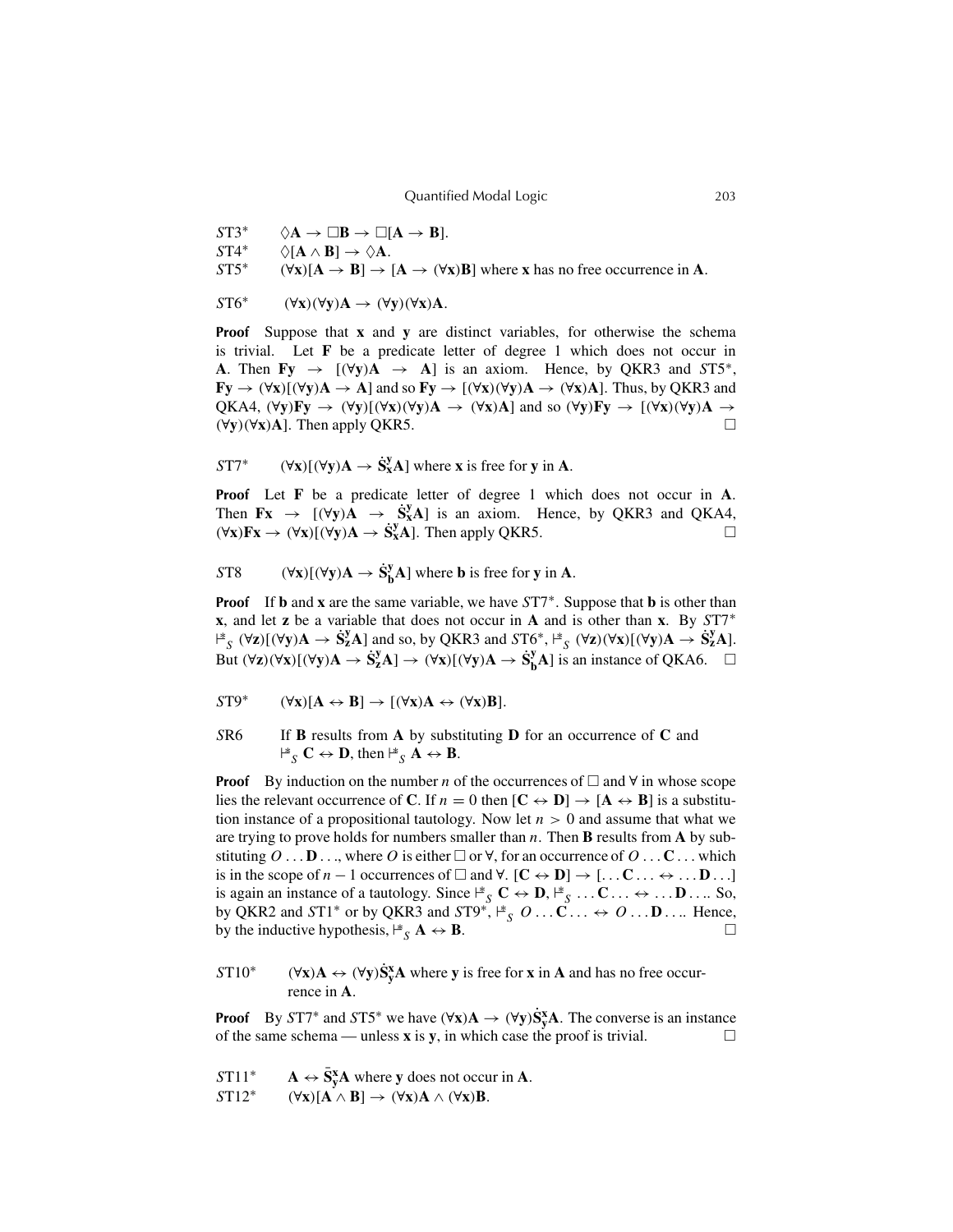*S*T13<sup>∗</sup>  $(\forall x)$ **A**  $\rightarrow$  **A**  $\vee$   $(\forall x)$   $\neg$  [**B**  $\rightarrow$  **B**] where **x** has no free occurrence in **A**.

**Proof** Begin with  $A \rightarrow [\neg A \rightarrow \neg [B \rightarrow B]]$ . By QKR3, QKA4, and ST5<sup>\*</sup> we get  $(\forall x)$ **A** →  $[\neg A \rightarrow (\forall x) \neg [B \rightarrow B]].$ 

$$
ST14^* \qquad (\forall x) \neg [A \to A] \to (\forall y) \neg [A \to A].
$$

**Proof** Let **B** be a wff in which neither **x** nor **y** occurs. We can prove  $(\forall x) \neg [A \rightarrow A]$  $\rightarrow$  ( $\forall$ **x**) $\neg$ [**B**  $\rightarrow$  **B**], by *S*T10<sup>\*</sup> ( $\forall$ **x**) $\neg$ [**B**  $\rightarrow$  **B**]  $\rightarrow$  ( $\forall$ **y**) $\neg$ [**B**  $\rightarrow$  **B**], and (∀**y**)¬[**B** → **B**] → (∀**y**)¬[**A** → **A**].

*S*T15<sup>∗</sup> (∀**x**)**A** → **A** ∨ (∀**y**)¬[**B** → **B**] where **x** has no free occurrence in **A**.

As usual, a set  $\Lambda$  of wffs is *S-consistent* if and only if there are no wffs **A**<sub>1</sub>, ..., **A**<sub>*i*</sub> ∈  $\Lambda$  (*i* ≥ 1) such that  $\vdash_S \neg[A_1 \land \cdots \land A_i]$ . It is *S-consistent*<sup>\*</sup> if and only if there are no wffs  $\mathbf{A}_1, \dots, \mathbf{A}_i \in \Lambda$  ( $i \geq 1$ ) such that  $\mathbb{A}^*_{S} \neg[\mathbf{A}_1 \wedge \dots \wedge \mathbf{A}_i].$  $\Lambda$  is *maximal* if and only if, for every  $\mathbf{A}, \mathbf{A} \in \Lambda$  or  $\neg \mathbf{A} \in \Lambda$ .

**Metatheorem** 3.8 *If*  $\Gamma$  *is a maximal S-consistent<sup>\*</sup> set of wffs, then every* **A** *such that*  $\nvdash$ <sup>\*</sup><sub>S</sub></sub> **A** *belongs to*  $\Gamma$ *, and if*  $\Gamma$  *contains both* **A**  $\rightarrow$  **B** *and* **A** *it also contains* **B***.* 

A is *finite*<sup>\*</sup> just in case there are infinitely many variables that have no free occurrence in its members, as well as infinitely many predicate letters of degree 1 that do not occur in its members. It has the ∀*-property* if and only if, for every wff (∀**x**)**A**, it contains  $(\forall x) \neg [A \rightarrow A]$  or else there are a variable y, not occurring in A, and a predicate letter **F** of degree 1 such that  $\Lambda$  contains both  $\dot{S}_y^x A \rightarrow (\forall x)A$  and **Fy**.

A set *W* is *S-full* if and only if its members are maximal *S*-consistent<sup>∗</sup> sets of wffs, they have the ∀-property, they each contain a wff of the form (∀**x**)**Fx**, and, for every set  $\Gamma \in W$  and each wff  $\neg \Box A \in \Gamma$ , there is a set  $\Gamma' \in W$  which contains  $\neg A$ and includes  ${\bf B} : \Box {\bf B} \in \Gamma$ .<sup>[6](#page-26-0)</sup> We can also define what it means to say that, in an S-full set W, a member  $\Gamma'$  is *n steps away from* a member  $\Gamma$ :  $\Gamma'$  is 0 steps away if and only if it is  $\Gamma$  itself, and it is  $n + 1$  steps away just in case a set  $\Gamma'' \in W$  is *n* steps away from  $\Gamma$  and  $\{A : \Box A \in \Gamma''\} \subseteq \Gamma'$ . An *S*-full set *W starts at* one of its members if and only if, for each set  $\Gamma \in W$ , there is a number *n* such that  $\Gamma$  is *n* steps away from that member.

Assuming that we have specified an enumeration of all the wffs, we can also define the function con. For each finite and nonempty set  $\Lambda$  of wffs, con( $\Lambda$ ) will be the wff that we abbreviate when we form the conjunction of all the members of  $\Lambda$  in order of appearance in that enumeration.

**Metatheorem 3.9** *If* ∆ *is an S-consistent, finite<sup>\*</sup>, and nonempty set of wffs, there is an S-consistent*<sup>∗</sup> *and finite*<sup>∗</sup> *set of wffs* 3<sup>0</sup> *that is a superset of* 3 *and contains, for each individual constant* **a***, an atomic wff in which* **a** *occurs.*

**Proof** Let  $\mathbf{F}_1, \mathbf{F}_2, \ldots$  be infinitely many distinct predicate letters of degree 1, excluding those that occur in members of  $\Lambda$  and also excluding infinitely many others.  $\Lambda'$  will be  $\Lambda \cup {\bf{F}}_1a_1, {\bf{F}}_2a_2, \ldots$ }. Of the properties of  $\Lambda'$  that we must demonstrate, the only one that is not obvious is  $S$ -consistency<sup>\*</sup>. So assume that  $\Lambda'$  is not *S*-consistent<sup>∗</sup> . Then

$$
\vdash_S^{\ast} \neg[\mathbf{G}_1\mathbf{a}_1\wedge\cdots\wedge \mathbf{G}_i\mathbf{a}_i\wedge \mathbf{A}_1\wedge\cdots\wedge \mathbf{A}_j]
$$

<span id="page-11-0"></span>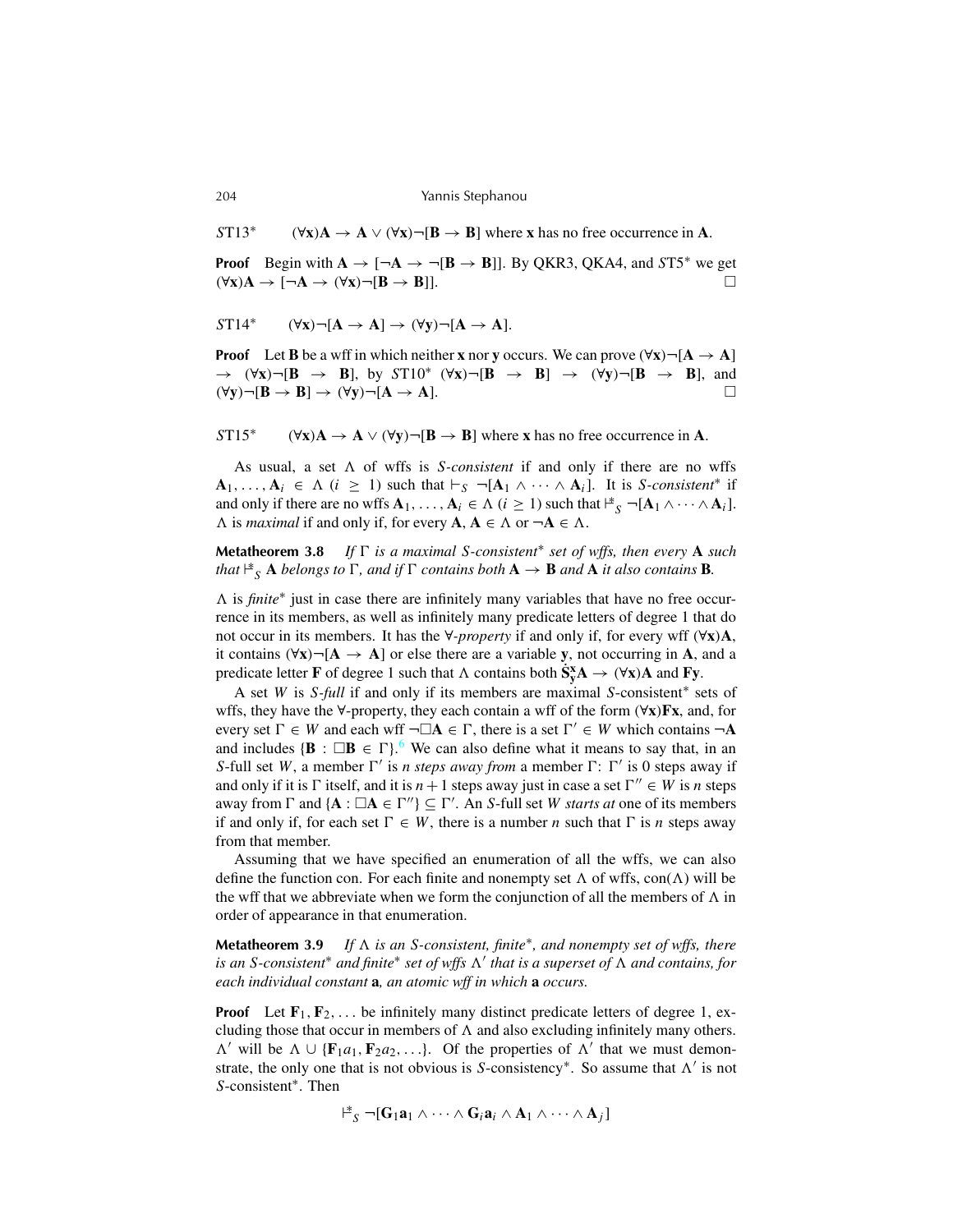<span id="page-12-0"></span>where  $\mathbf{G}_1 \mathbf{a}_1, \ldots, \mathbf{G}_i \mathbf{a}_i$  are distinct wffs belonging to  $\{\mathbf{F}_1 a_1, \mathbf{F}_2 a_2, \ldots\}$  while  $A_1, \ldots, A_j \in \Lambda$ . In other words,

$$
\stackrel{\ast}{\vdash} _S G_1a_1 \to [\cdots \to [G_i a_i \to \neg [A_1 \wedge \cdots \wedge A_j]] \ldots].
$$

So this theorem has a proof in which QKA6 is not used. Let  $y_1, \ldots, y_i$  be distinct variables that do not occur in the proof. If throughout that proof we replace  $\mathbf{a}_1, \ldots, \mathbf{a}_i$  with  $\mathbf{y}_1, \ldots, \mathbf{y}_i$ , the result will be a proof of

$$
G_1y_1 \rightarrow [\cdots \rightarrow [G_iy_i \rightarrow \neg S^{a_1,\ldots,a_i}_{y_1,\ldots,y_i}[A_1 \wedge \cdots \wedge A_j]]\ldots]
$$

in which QKA6 is not used. Hence,

$$
\vdash^\ast_S (\forall y_1) \cdots (\forall y_i)[G_1y_1 \rightarrow [\cdots \rightarrow [G_iy_i \rightarrow \neg S^{a_1,\ldots,a_i}_{y_1,\ldots,y_i}[A_1\wedge \cdots \wedge A_j]]\ldots]].
$$

So, if *i* > 1, then by *S*T5<sup>∗</sup> , QKA4, and QKR3

$$
\begin{aligned}\n\n\stackrel{\ast}{\to} & [\forall y_1) \cdots (\forall y_{i-1}) [\mathbf{G}_1 y_1 \to [\cdots] \\
\to [\mathbf{G}_{i-1} y_{i-1} \to [(\forall y_i) \mathbf{G}_i y_i \to (\forall y_i) \neg \mathbf{S}_{y_1, \dots, y_i}^{a_1, \dots, a_i} [\mathbf{A}_1 \wedge \cdots \wedge \mathbf{A}_j]]] \dots ]].\n\end{aligned}
$$

Proceeding similarly, we infer that

$$
\vdash^{\ast}{}_{S}(\forall y_1)G_1y_1 \rightarrow [\cdots \rightarrow [(\forall y_i)G_iy_i \rightarrow (\forall y_1) \cdots (\forall y_i) \neg S_{y_1,\dots,y_i}^{a_1,\dots,a_i}[A_1 \wedge \cdots \wedge A_j]] \dots].
$$

Hence, by QKR5,  $\not\vdash_S (\forall y_1) \cdots (\forall y_i) \neg S_{y_1,\dots,y_i}^{a_1,\dots,a_i}$ [A<sub>1</sub> ∧ · · · ∧ A<sub>j</sub>]. So, if *i* > 1, then by QKA6  $\vdash_S (\forall y_2) \cdots (\forall y_i) \neg S_{y_2,\dots,y_i}^{a_2,\dots,a_i}$ [A<sub>1</sub>  $\land \cdots \land A_j$ ]. Continuing likewise, we conclude that  $\vdash_S \neg [A_1 \land \cdots \land A_j]$ , which contradicts the *S*-consistency of  $\Lambda$ .  $\Box$ 

We can now establish  $(3.10)$ , which is pivotal for completeness.  $(3.10)$  can also be proved by modifying and adapting the first of the two methods presented in [\[5\]](#page-27-0), chap. 16. That method is due to R. Thomason. The proof I shall offer is different. It is somewhat longer than the proof by Thomason's method, but it is more interesting because it displays a new way of proving completeness in quantified modal logic.

**Metatheorem 3.10** *If*  $\Lambda$  *is an S-consistent<sup>\*</sup>, finite<sup>\*</sup>, and nonempty set of wffs, there is* an S-full set W that contains, and starts at, a superset of  $\Lambda$ .

**Proof** Let  $\varphi_1, \varphi_2, \ldots$  be an enumeration of all the ordered *k*-tuples of wffs of the form  $\Box$ **A**, as well as all the ordered *k*-tuples whose first  $k - 1$  positions (if  $k > 1$ ) are occupied by wffs of the form  $\Box$ **A**, but whose last position is occupied by a wff that begins with a universal quantifier. The enumeration must be such that each *k*-tuple  $\langle \Box A_1, \ldots, \Box A_k \rangle$  appears before all the  $(k + 1)$ -tuples  $\langle \Box A_1, \ldots, \Box A_k, B \rangle$  which coincide with it in their first  $k$  positions.<sup>[7](#page-26-0)</sup> On the basis of that enumeration, I will recursively define the matrix

$$
\Delta_0^0, \quad \Delta_1^0, \quad \Delta_2^0, \quad \dots
$$
  
\n
$$
\psi^1, \quad \Delta_1^1, \quad \Delta_2^1, \quad \dots
$$
  
\n
$$
\psi^2, \quad \Delta_1^2, \quad \Delta_2^2, \quad \dots
$$
  
\n
$$
\vdots \quad \vdots \quad \vdots \quad \vdots
$$

where each  $\Delta_n^0$  is a finite<sup>\*</sup> and nonempty set of wffs, each  $\Delta_j^i$  is a finite and nonempty set of wffs, and each  $\psi^i$  is a *k*-tuple of wffs of the form  $\Box$ **A**. There will not be any *i* and *j* such that  $i \neq j$  but  $\psi^i$  is  $\psi^j$ . A matrix here is a function from a set of ordered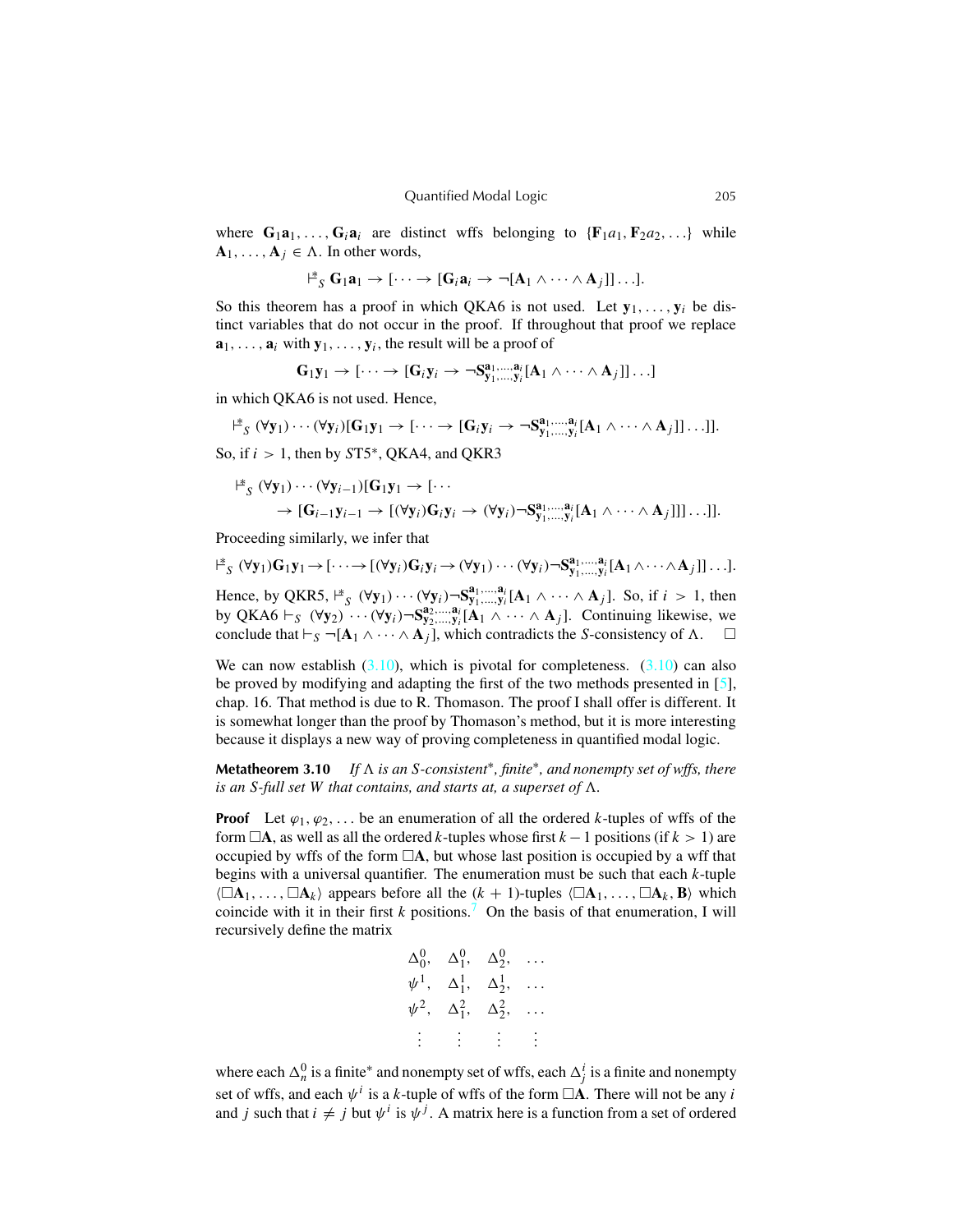pairs of natural numbers. There will not be a last column, but there may be a last row, in the matrix that is defined.

The idea of the proof is that each row represents the gradual construction of a world while  $\psi^1$ ,  $\psi^2$ , ... record the accessibility relation: if either  $m = 0$  and  $\psi^{m'}$  is  $\langle \Box \mathbf{A} \rangle$  or  $\psi^m$  and  $\psi^{m'}$  are  $\langle \Box \mathbf{A}_1, \dots, \Box \mathbf{A}_k \rangle$  and  $\langle \Box \mathbf{A}_1, \dots, \Box \mathbf{A}_k, \Box \mathbf{B} \rangle$ , respectively, then the world constructed in the row whose superscript is  $m'$  will be accessible from the world constructed in the row whose superscript is *m*.

 $\Delta_0^0$  will be  $\Lambda \cup \{(\forall x_1) \mathbf{F} x_1\}$  where **F** is the first predicate letter of degree 1 (in alphabetical order) that does not occur in the members of  $\Lambda$ . Owing to QKR5,  $\Delta_0^0$ is *S*-consistent<sup>\*</sup>. When we reach  $\varphi_{n+1}$ , what has already been defined will be, for some *m*,

$$
\Delta_0^0, \quad \dots, \quad \Delta_n^0
$$
  

$$
\vdots \quad \vdots \quad \vdots
$$
  

$$
\psi^m, \quad \dots, \quad \Delta_n^m
$$

Then, at the stage of  $\varphi_{n+1}$ , a new column will be added and possibly a new row: a new row will be added only if we have either the second subcase of Case 1 or Subcase 4b.

**Case 1**  $\varphi_{n+1}$  is  $\langle \Box A \rangle$ . Then  $\Delta_{n+1}^1, \ldots, \Delta_{n+1}^m$  will be the same as  $\Delta_n^1, \ldots, \Delta_n^m$ , respectively. If there are wffs  $\mathbf{B}_1, \ldots, \mathbf{B}_i \in \Delta_n^0$  such that  $\vdash^*_{S} \mathbf{B}_1 \wedge \cdots \wedge \mathbf{B}_i \to \Box \mathbf{A}$ ,  $\Delta_{n+1}^0$  will be  $\Delta_n^0 \cup \{\Box A\}$ . Otherwise, a new row will be introduced:  $\psi^{m+1}$  will be  $\varphi_{n+1}$ , and  $\Delta_1^{m+1} = \cdots = \Delta_{n+1}^{m+1} = \{\neg \mathbf{A}, (\forall x_1) \mathbf{F} x_1\}$  where **F** is the first predicate letter of degree 1 that occurs neither in the members of  $\Delta_n^0$  nor in **A**. Then  $\Delta_{n+1}^0$  will be  $\Delta_n^0 \cup \{\neg \Box \neg \text{con}(\Delta_{n+1}^{m+1})\}.$ 

**Case 2**  $\varphi_{n+1}$  is  $\langle (\forall \mathbf{x}) \mathbf{A} \rangle$ . Then  $\Delta_{n+1}^1, \ldots, \Delta_{n+1}^m$  will be the same as  $\Delta_n^1, \ldots, \Delta_n^m$ . If there are wffs  $\mathbf{B}_1, \ldots, \mathbf{B}_i \in \Delta_n^0$  such that  $\vdash_S^s \mathbf{B}_1 \wedge \cdots \wedge \mathbf{B}_i \to (\forall \mathbf{x}) \neg [\mathbf{A} \to \mathbf{A}],$  $\Delta_{n+1}^0$  will be  $\Delta_n^0 \cup \{(\forall x) \neg [A \rightarrow A] \}$ . Otherwise,  $\Delta_{n+1}^0$  will be  $\Delta_n^0 \cup {\{\hat{S}_y^xA \rightarrow A} \}$ (∀**x**)**A**, **Fy**}, where **y** is the first variable (in alphabetical order) that has no free occurrence in any member of  $\Delta_n^0$  and does not occur in **A**, and **F** is the first predicate

**Case 3**  $\varphi_{n+1}$  is  $\langle \Box A_1, \ldots, \Box A_k, B \rangle$  and, in what has already been defined, either there is no row beginning with  $\langle \Box A_1 \rangle$  or there is no row beginning with  $\langle \Box A_1, \Box A_2 \rangle$ or  $\cdots$  or there is no row beginning with  $\langle \Box A_1, \ldots, \Box A_k \rangle$ . Then  $\Delta_{n+1}^0, \ldots, \Delta_{n+1}^m$ will be the same as  $\Delta_n^0$ , ...,  $\Delta_n^m$ .

letter of degree 1 that occurs neither in the members of  $\Delta_n^0$  nor in **A**.

**Case 4**  $\varphi_{n+1}$  is  $\langle \Box A_1, \ldots, \Box A_k, \mathbf{B} \rangle$  and there is a row beginning with  $\langle \Box A_1 \rangle, \ldots$ , there is a row beginning with  $\langle \Box A_1, \ldots, \Box A_k \rangle$ . Let  $m_1, \ldots, m_k$  be the superscripts in the rows that begin with  $\langle \Box A_1 \rangle, \ldots, \langle \Box A_1, \ldots, \Box A_k \rangle$ , respectively. Then, except for  $\Delta_{n+1}^{m_1}, \ldots, \Delta_{n+1}^{m_k}$ , the sets  $\Delta_{n+1}^1, \ldots, \Delta_{n+1}^m$  will be the same as  $\Delta_n^1, \ldots, \Delta_n^m$ .  $\Delta_{n+1}^0$  will be  $\Delta_n^0 \cup \{\neg \Box \neg \text{con}(\Delta_{n+1}^{m_1})\}, \Delta_{n+1}^{m_1}$  will be  $\Delta_n^{m_1} \cup \{\neg \Box \neg \text{con}(\Delta_{n+1}^{m_2})\}, \ldots,$  $\Delta_{n+1}^{m_{k-1}}$  will be  $\Delta_n^{m_{k-1}}$  ∪ {¬□¬con( $\Delta_{n+1}^{m_k}$ )}. It remains to specify  $\Delta_{n+1}^{m_k}$ .

<span id="page-13-0"></span>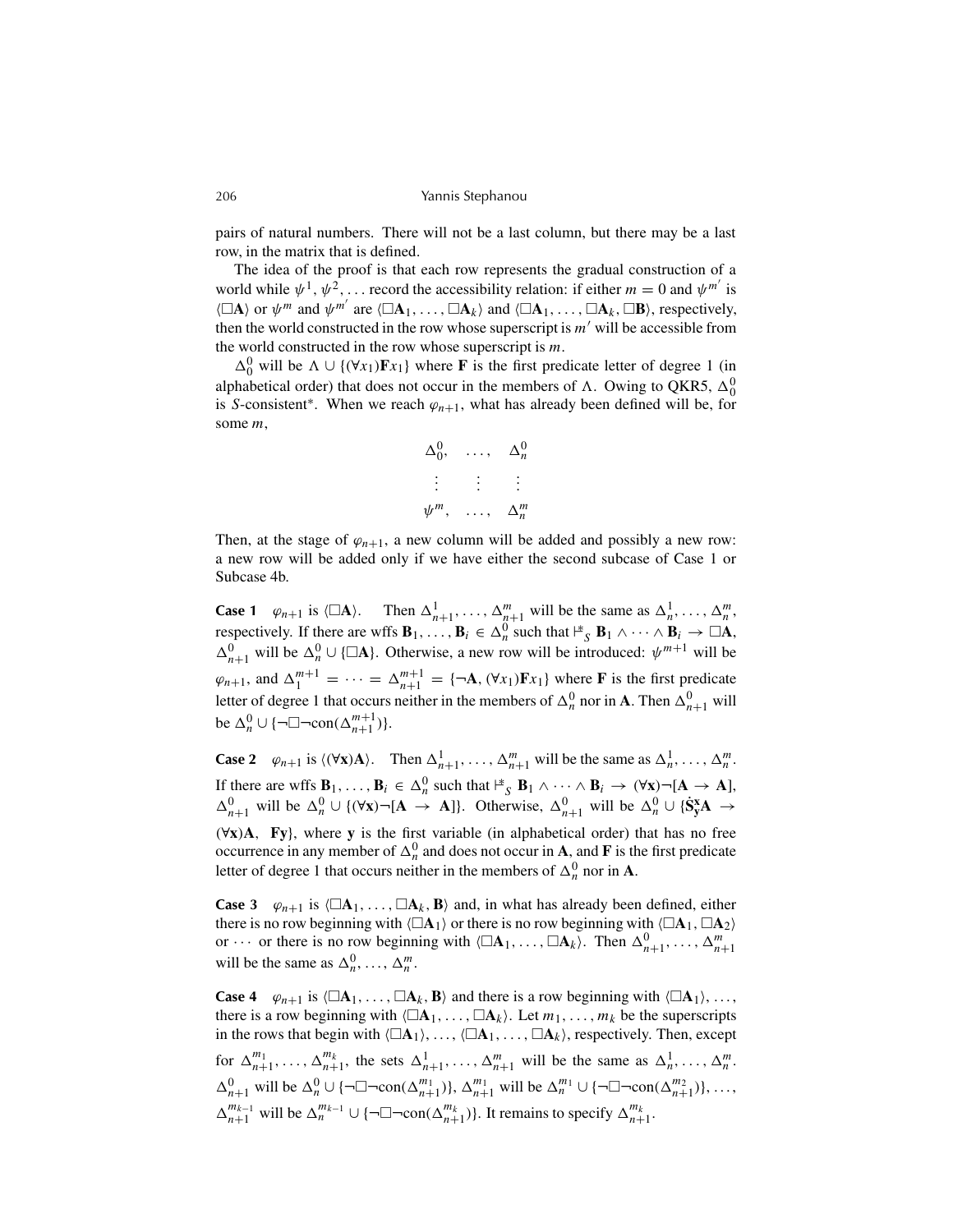<span id="page-14-0"></span>**Subcase 4a B** is  $\Box$ **C**, and there are wffs  $\mathbf{D}_1, \ldots, \mathbf{D}_i \in \Delta_n^0$  such that

$$
\vdash^*_{S} \mathbf{D}_1 \wedge \cdots \wedge \mathbf{D}_i \rightarrow \Box[\text{con}(\Delta_n^{m_1}) \rightarrow \Box[\cdots \rightarrow \Box[\text{con}(\Delta_n^{m_k}) \rightarrow \Box \mathbf{C}] \dots]].
$$

Then  $\Delta_{n+1}^{m_k}$  will be  $\Delta_n^{m_k} \cup {\Box \mathbf{C}}$ .

**Subcase 4b B** is  $\Box$ **C**, and there are no wffs  $\mathbf{D}_1, \ldots, \mathbf{D}_i \in \Delta_n^0$  such that

$$
\vdash_S^s \mathbf{D}_1 \wedge \cdots \wedge \mathbf{D}_i \rightarrow \Box[\text{con}(\Delta_n^{m_1}) \rightarrow \Box[\cdots \rightarrow \Box[\text{con}(\Delta_n^{m_k}) \rightarrow \Box \mathbf{C}] \dots]].
$$

Then a new row will be introduced:  $\psi^{m+1}$  will be  $\varphi_{n+1}$ , and

$$
\Delta_1^{m+1}=\cdots=\Delta_{n+1}^{m+1}=\{\neg \mathbf{C}, (\forall x_1)\mathbf{F}x_1\}
$$

where **F** is the first predicate letter of degree 1 that occurs neither in the members of  $\Delta_n^0$  nor in **C**.  $\Delta_{n+1}^{m_k}$  will be  $\Delta_n^{m_k} \cup \{\neg \Box \neg \text{con}(\Delta_{n+1}^{m+1})\}.$ 

**Subcase 4c B** is  $(\forall x)C$ , and there are wffs  $D_1, \ldots, D_i \in \Delta_n^0$  such that

$$
\vdash_S^* \mathbf{D}_1 \wedge \cdots \wedge \mathbf{D}_i \rightarrow \Box[\text{con}(\Delta_n^{m_1}) \rightarrow \Box[\cdots
$$

$$
\rightarrow \Box[\text{con}(\Delta_n^{m_k}) \rightarrow (\forall \mathbf{x})\neg[\mathbf{C} \rightarrow \mathbf{C}]]\dots]].
$$

Then  $\Delta_{n+1}^{m_k}$  will be  $\Delta_n^{m_k} \cup \{ (\forall \mathbf{x}) \neg [\mathbf{C} \to \mathbf{C}]\}.$ 

**Subcase 4d B** is  $(\forall x)C$ , and there are no wffs  $D_1, \ldots, D_i \in \Delta_n^0$  such that

$$
\vdash_S^* \mathbf{D}_1 \wedge \cdots \wedge \mathbf{D}_i \rightarrow \Box[\text{con}(\Delta_n^{m_1}) \rightarrow \Box[\cdots
$$

$$
\rightarrow \Box[\text{con}(\Delta_n^{m_k}) \rightarrow (\forall \mathbf{x})\neg[\mathbf{C} \rightarrow \mathbf{C}]]\dots]].
$$

Then  $\Delta_{n+1}^{m_k}$  will be  $\Delta_n^{m_k} \cup {\{\mathbf{\dot{S}_y^xC} \rightarrow (\forall \mathbf{x})C, \mathbf{F}\mathbf{y}\}}$ , where **y** is the first variable that has no free occurrence in any member of  $\Delta_n^0$  and does not occur in **C**, and **F** is the first predicate letter of degree 1 that occurs neither in the members of  $\Delta_n^0$  nor in  $\mathbb{C}^8$  $\mathbb{C}^8$ .

In [Case](#page-13-0) 4 we have that  $\neg \Box \neg \text{con}(\Delta_n^{m_k}) \in \Delta_n^{m_{k-1}}, \dots, \neg \Box \neg \text{con}(\Delta_n^{m_2}) \in \Delta_n^{m_1}$ , and  $\neg \Box \neg \text{con}(\Delta_n^{m_1}) \in \Delta_n^0$ . To see that, let  $\langle \Box A_1, \ldots, \Box A_k \rangle$  have been  $\varphi_{n'}$ . Then the row whose superscript is  $m_k$  was introduced at the stage of  $\varphi_{n'}$ . So  $\Delta_{n'}^{m_k}$  contained  $\neg A_k$ ,  $\neg\Box\neg\text{con}(\Delta^{m_k}_{n'}) \in \Delta^{m_{k-1}}_{n'}, \dots, \neg\Box\neg\text{con}(\Delta^{m_2}_{n'}) \in \Delta^{m_1}_{n'}, \text{ and } \neg\Box\neg\text{con}(\Delta^{m_1}_{n'}) \in \Delta^0_{n'}.$ Now let *n*<sup>*n*</sup> be any number such that  $n' < n'' \le n$ . If a wff is added, when we reach  $\varphi_{n''}$ , to any one of the sets  $\Delta_{n''-1}^{m_1}, \ldots, \Delta_{n''-1}^{m_k}$ , it is added through an application of [Case](#page-13-0) 4. Let  $\Delta_{n''-1}^{m_i}$  be the set whose superscript is greatest among those to which a wff is added. Then  $\neg \Box \neg \text{con}(\Delta_{n''}^{m_i}) \in \Delta_{n''}^{m_{i-1}}, \dots, \neg \Box \neg \text{con}(\Delta_{n''}^{m_2}) \in \Delta_{n''}^{m_1}$ , and  $\neg \Box \neg \text{con}(\Delta^{m_1}_{n''}) \in \Delta^0_{n''}.$ 

Assume that  $\Delta_n^0, \ldots, \Delta_n^m$  are all *S*-consistent<sup>\*</sup> but one of  $\Delta_{n+1}^0, \ldots, \Delta_{n+1}^m$  (or one of  $\Delta_{n+1}^0, \ldots, \Delta_{n+1}^{m+1}$  if we have the second subcase of [Case](#page-13-0) 1 or Subcase 4b) is not. I will only consider the nontrivial cases.

**[Case](#page-13-0) 1** Consider the subcase in which there are no wffs  $\mathbf{B}_1, \ldots, \mathbf{B}_i \in \Delta_n^0$  such that  $\downarrow$ <sup>\*</sup><sub>*S*</sub> **B**<sub>1</sub> ∧ · · · ∧ **B**<sub>*i*</sub> → □**A**. Then  $\Delta_{n+1}^{0}$  or  $\Delta_{n+1}^{m+1}$  is *S*-inconsistent<sup>\*</sup>. In either event, there are wffs  $\mathbf{B}_1, \ldots, \mathbf{B}_i \in \Delta_n^0$  such that

$$
\vdash_S^* \mathbf{B}_1 \wedge \cdots \wedge \mathbf{B}_i \rightarrow \Box[(\forall x_1)\mathbf{F}x_1 \rightarrow \mathbf{A}].
$$

 $Hence \not\vdash_S^s \Box(\forall x_1) \mathbf{F} x_1 \rightarrow [\mathbf{B}_1 \wedge \cdots \wedge \mathbf{B}_i \rightarrow \Box \mathbf{A}].$  Thus, by QKR5,  $\vdash_S^s \mathbf{B}_1 \wedge \cdots \wedge \mathbf{B}_i$  $\rightarrow \Box A$ , contrary to the characteristics of the subcase.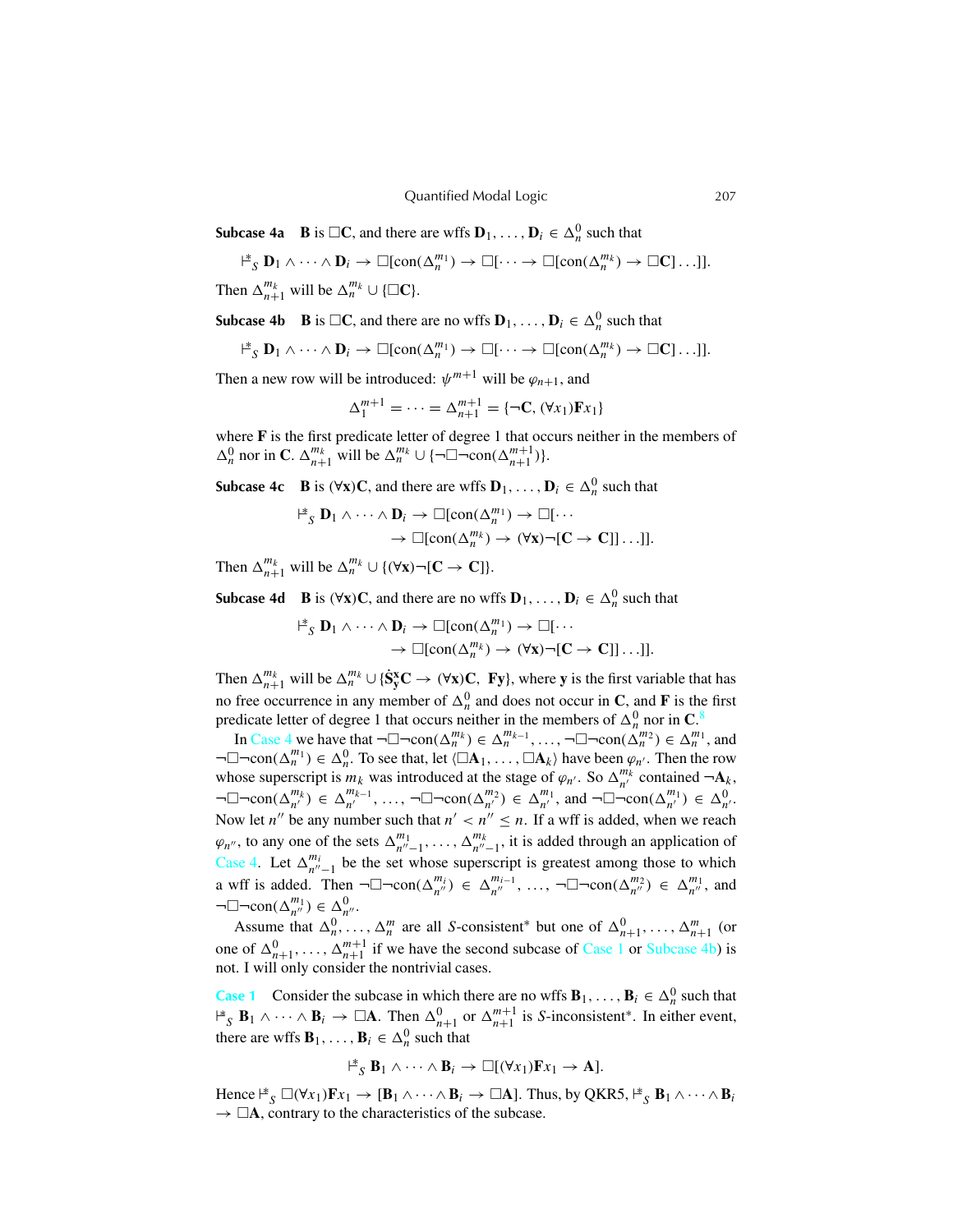**[Case](#page-13-0)** 2 Consider the subcase in which there are no wffs  $\mathbf{B}_1, \ldots, \mathbf{B}_i \in \Delta_n^0$  such that  $\downarrow$ <sup>\*</sup><sub>*S*</sub> **B**<sub>1</sub> ∧ · · · ∧ **B***i* → (∀**x**)¬[**A** → **A**]. Then  $\Delta_{n+1}^0$  is not *S*-consistent<sup>\*</sup>, so there are wffs **B**<sub>1</sub>, ..., **B**<sub>*i*</sub>  $\in \Delta_n^0$  such that

$$
\vdash_S^s \mathbf{B}_1 \wedge \cdots \wedge \mathbf{B}_i \rightarrow [\mathbf{F}\mathbf{y} \rightarrow \dot{\mathbf{S}}\mathbf{y}^{\mathbf{x}}\mathbf{A} \wedge \neg(\forall \mathbf{x})\mathbf{A}].
$$

Hence, by QKR3, *S*T5<sup>\*</sup>, and QKA4,

$$
\vdash_S^* B_1 \wedge \cdots \wedge B_i \rightarrow [(\forall y) Fy \rightarrow (\forall y)[\dot{S}_y^x A \wedge \neg (\forall x)A]].
$$

Thus

$$
f^*_{S} (\forall y) F y \to [B_1 \wedge \cdots \wedge B_i \to (\forall y) S_y^x A \wedge (\forall y) \neg (\forall x) A].
$$

So, by QKR5, *S*T10<sup>∗</sup> , and *S*T15<sup>∗</sup> ,

$$
\vdash^*_{S} B_1 \wedge \cdots \wedge B_i \rightarrow (\forall x)A \wedge [\neg(\forall x)A \vee (\forall x)\neg[A \rightarrow A]].
$$

Therefore,  $\vert \cdot \vert$ <sup>\*</sup><sub>*S*</sub> **B**<sub>1</sub>  $\wedge \cdots \wedge$ **B***i*  $\rightarrow (\forall x) \neg [A \rightarrow A]$ , contrary to the characteristics of the subcase.

Subcase 4a At least one of  $\Delta_{n+1}^0$ ,  $\Delta_{n+1}^{m_1}$ , ...,  $\Delta_{n+1}^{m_k}$  is not *S*-consistent<sup>\*</sup>. Let  $\Delta_{n+1}^{m_1}$ be *S*-inconsistent<sup>∗</sup> , for example. Then

$$
\nvdash_S^s \text{con}(\Delta_n^{m_1}) \to \square[\cdots \to \square[\text{con}(\Delta_n^{m_k}) \to \neg \square \mathbf{C}]\dots].
$$

So

$$
\vdash^*_{S} \mathbf{D}_1 \wedge \cdots \wedge \mathbf{D}_i \rightarrow \Box[\text{con}(\Delta_n^{m_1}) \rightarrow \Box[\cdots \rightarrow \Box[\text{con}(\Delta_n^{m_k}) \rightarrow \neg \Box \mathbf{C}] \dots]].
$$

Hence, if  $k > 1$ , then by repeated use of QKA1, QKR2, and QKA2

$$
\vdash_S^* \mathbf{D}_1 \wedge \cdots \wedge \mathbf{D}_i \to \Box[\text{con}(\Delta_n^{m_1}) \to \Box[\cdots
$$

$$
\to \Box[\text{con}(\Delta_n^{m_{k-1}}) \to \Box \neg \text{con}(\Delta_n^{m_k})] \dots]].
$$

But, since  $\neg \Box \neg \text{con}(\Delta_n^{m_k}) \in \Delta_n^{m_{k-1}},$ 

$$
\begin{aligned} \n\stackrel{*}{\to} \mathbf{D}_1 \wedge \dots \wedge \mathbf{D}_i \to \Box[\text{con}(\Delta_n^{m_1}) \to \Box[\dots] \\ \n\to \Box[\text{con}(\Delta_n^{m_{k-1}}) \to \neg \Box \neg \text{con}(\Delta_n^{m_k})] \dots]]. \n\end{aligned}
$$

Going on in the same way, we conclude that  $\vdash_S^s \mathbf{D}_1 \wedge \cdots \wedge \mathbf{D}_i \rightarrow \Box \neg \text{con}(\Delta_n^{m_1}),$ contrary to the *S*-consistency<sup>\*</sup> of  $\Delta_n^0$ .

**[Subcase](#page-14-0)** 4b At least one of  $\Delta_{n+1}^0$ ,  $\Delta_{n+1}^{m_1}$ , ...,  $\Delta_{n+1}^{m_k}$ ,  $\Delta_{n+1}^{m+1}$  is not *S*-consistent<sup>\*</sup>. In any event, there are wffs  $\mathbf{D}_1, \ldots, \mathbf{D}_i \in \Delta_n^0$  such that

$$
\vdash_{S}^{*} \mathbf{D}_{1} \wedge \cdots \wedge \mathbf{D}_{i} \rightarrow \Box[\text{con}(\Delta_{n}^{m_{1}}) \rightarrow \Box[\cdots
$$

$$
\rightarrow \Box[\text{con}(\Delta_{n}^{m_{k}}) \rightarrow \Box[(\forall x_{1})\mathbf{F}x_{1} \rightarrow \mathbf{C}]]\dots]].
$$

So, if  $k > 1$ ,

$$
\vdash_S^* \mathbf{D}_1 \wedge \cdots \wedge \mathbf{D}_i \to \Box[\text{con}(\Delta_n^{m_1}) \to \Box[\cdots \wedge \Delta_n^{m_k}] \to \Box[\Box(\forall x_1) \mathbf{F} x_1 \to [\text{con}(\Delta_n^{m_k}) \to \Box \mathbf{C}]]] \dots]].
$$

Proceeding in the same manner, we infer that

$$
\begin{aligned} \n\sharp_{S} \underbrace{\Box \cdots \Box}_{k+1 \text{ times}} (\forall x_1) \mathbf{F} x_1 \to [\mathbf{D}_1 \wedge \cdots \wedge \mathbf{D}_i \to \Box[\text{con}(\Delta_n^{m_1}) \to \Box[\cdots] \\ \n\to \Box[\text{con}(\Delta_n^{m_k}) \to \Box \mathbf{C}] \dots]]]. \n\end{aligned}
$$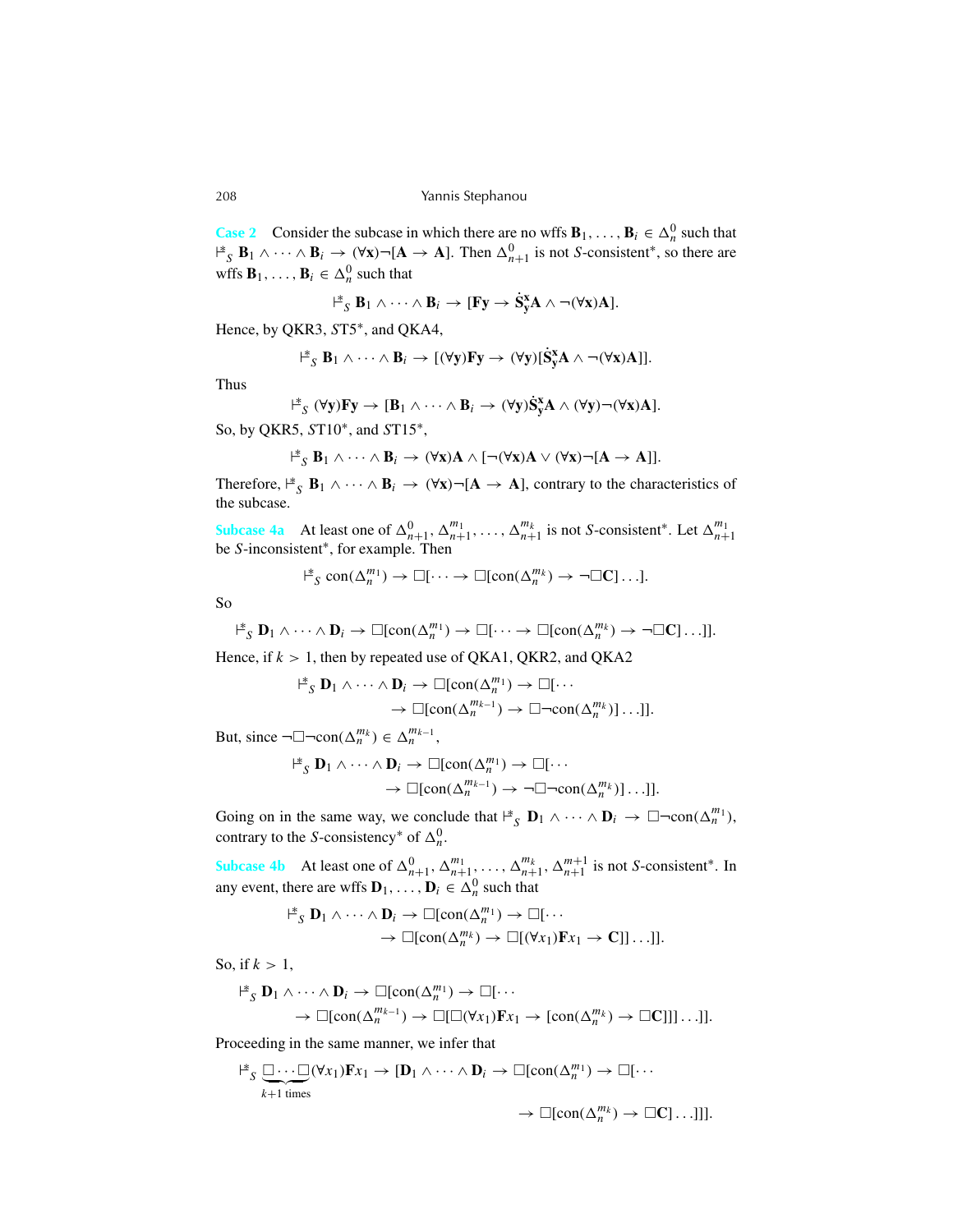Quantified Modal Logic 209

Therefore,

 $\vdash_S^* \mathbf{D}_1 \wedge \cdots \wedge \mathbf{D}_i \rightarrow \Box[\text{con}(\Delta_n^{m_1}) \rightarrow \Box[\cdots \rightarrow \Box[\text{con}(\Delta_n^{m_k}) \rightarrow \Box \mathbf{C}] \dots]],$ 

contrary to the characteristics of the subcase.

**Subcase 4c** This subcase is similar to (4a).

Subcase 4d Since at least one of  $\Delta_{n+1}^0$ ,  $\Delta_{n+1}^{m_1}$ , ...,  $\Delta_{n+1}^{m_k}$  will not be *S*-consistent<sup>\*</sup>, we can say that, for some wffs  $\mathbf{D}_1, \ldots, \mathbf{D}_i \in \Delta_n^0$ ,

$$
\vdash_S^* \mathbf{D}_1 \wedge \cdots \wedge \mathbf{D}_i \rightarrow \Box[\text{con}(\Delta_n^{m_1}) \rightarrow \Box[\cdots \rightarrow \Box[\text{con}(\Delta_n^{m_k}) \rightarrow [\mathbf{F}\mathbf{y} \rightarrow \dot{\mathbf{S}}\mathbf{y}^*\mathbf{C} \wedge \neg(\forall \mathbf{x})\mathbf{C}]]\dots]].
$$

Hence, by QKR4 and  $ST5^*$ ,

$$
\vdash_{S}^{*} \mathbf{D}_{1} \wedge \cdots \wedge \mathbf{D}_{i} \rightarrow \Box[\text{con}(\Delta_{n}^{m_{1}}) \rightarrow \Box[\cdots
$$

$$
\rightarrow \Box[\text{con}(\Delta_{n}^{m_{k}}) \rightarrow (\forall \mathbf{y})[\mathbf{F}\mathbf{y} \rightarrow \dot{\mathbf{S}}_{\mathbf{y}}^{\mathbf{x}}\mathbf{C} \wedge \neg(\forall \mathbf{x})\mathbf{C}]]\dots]
$$

and so, if  $k > 1$ ,

$$
\vdash_S^* \mathbf{D}_1 \wedge \cdots \wedge \mathbf{D}_i \to \Box[\text{con}(\Delta_n^{m_1}) \to \Box[\cdots \to \Box[\text{con}(\Delta_n^{m_{k-1}})]
$$
  

$$
\to \Box[(\forall \mathbf{y}) \mathbf{F} \mathbf{y} \to [\text{con}(\Delta_n^{m_k}) \to (\forall \mathbf{y}) \dot{\mathbf{S}}^{\mathbf{x}} \mathbf{C} \wedge (\forall \mathbf{y}) \neg (\forall \mathbf{x}) \mathbf{C}]]] \dots]]
$$

Proceeding as we did at a similar point in Subcase 4b, we infer that

$$
\downarrow^*_{S} \underbrace{\Box \cdots \Box}_{k \text{ times}} (\forall y) \mathbf{F} y \to [\mathbf{D}_1 \wedge \cdots \wedge \mathbf{D}_i \to \Box[\text{con}(\Delta_n^{m_1}) \to \Box[\cdots
$$

$$
\to \Box[\text{con}(\Delta_n^{m_k}) \to (\forall y) \dot{\mathbf{S}}^x_{\mathbf{y}} \mathbf{C} \wedge (\forall y) \neg (\forall x) \mathbf{C}] \dots]]].
$$

Therefore,

$$
\vdash_{S}^{*} \mathbf{D}_{1} \wedge \cdots \wedge \mathbf{D}_{i} \rightarrow \Box[\text{con}(\Delta_{n}^{m_{1}}) \rightarrow \Box[\cdots
$$

$$
\rightarrow \Box[\text{con}(\Delta_{n}^{m_{k}}) \rightarrow (\forall y)\dot{S}_{y}^{x}\mathbf{C} \wedge (\forall y)\neg(\forall x)\mathbf{C}] \dots]]
$$

and so,

$$
\vdash_{S}^{*} \mathbf{D}_{1} \wedge \cdots \wedge \mathbf{D}_{i} \rightarrow \Box[\text{con}(\Delta_{n}^{m_{1}}) \rightarrow \Box[\cdots
$$

$$
\rightarrow \Box[\text{con}(\Delta_{n}^{m_{k}}) \rightarrow (\forall \mathbf{x})\mathbf{C} \wedge [\neg(\forall \mathbf{x})\mathbf{C} \vee (\forall \mathbf{x})\neg[\mathbf{C} \rightarrow \mathbf{C}]]]\dots]].
$$

Hence,

$$
\vdash_S^* \mathbf{D}_1 \wedge \cdots \wedge \mathbf{D}_i \rightarrow \Box[\text{con}(\Delta_n^{m_1}) \rightarrow \Box[\cdots
$$

$$
\rightarrow \Box[\text{con}(\Delta_n^{m_k}) \rightarrow (\forall \mathbf{x})\neg[\mathbf{C} \rightarrow \mathbf{C}]]\dots]],
$$

contrary to the characteristics of the subcase.

We have thus shown that all  $\Delta_n^m$  are *S*-consistent<sup>\*</sup>. I will now define the three sequences

| $\Delta^0$                |     | $\Theta^0$  |     | $\Gamma^0$ |
|---------------------------|-----|-------------|-----|------------|
| $\Delta^1$                |     | $\Theta^1$  |     | $\Gamma^1$ |
| $\Delta^2$                | and | $\Theta^2$  | and | $\Gamma^2$ |
| ٠<br>$\ddot{\phantom{a}}$ |     | ٠<br>٠<br>٠ |     | ٠<br>٠     |

(The sequences here may be finite ones.)

 $\Delta^0$  will be the union of  $\Delta_0^0$ ,  $\Delta_1^0$ ,  $\Delta_2^0$ , ...; for every *i* such that the matrix previously defined has a row whose superscript is *i*,  $\Delta^i$  will be the union of  $\Delta_1^i$ ,  $\Delta_2^i$ , ...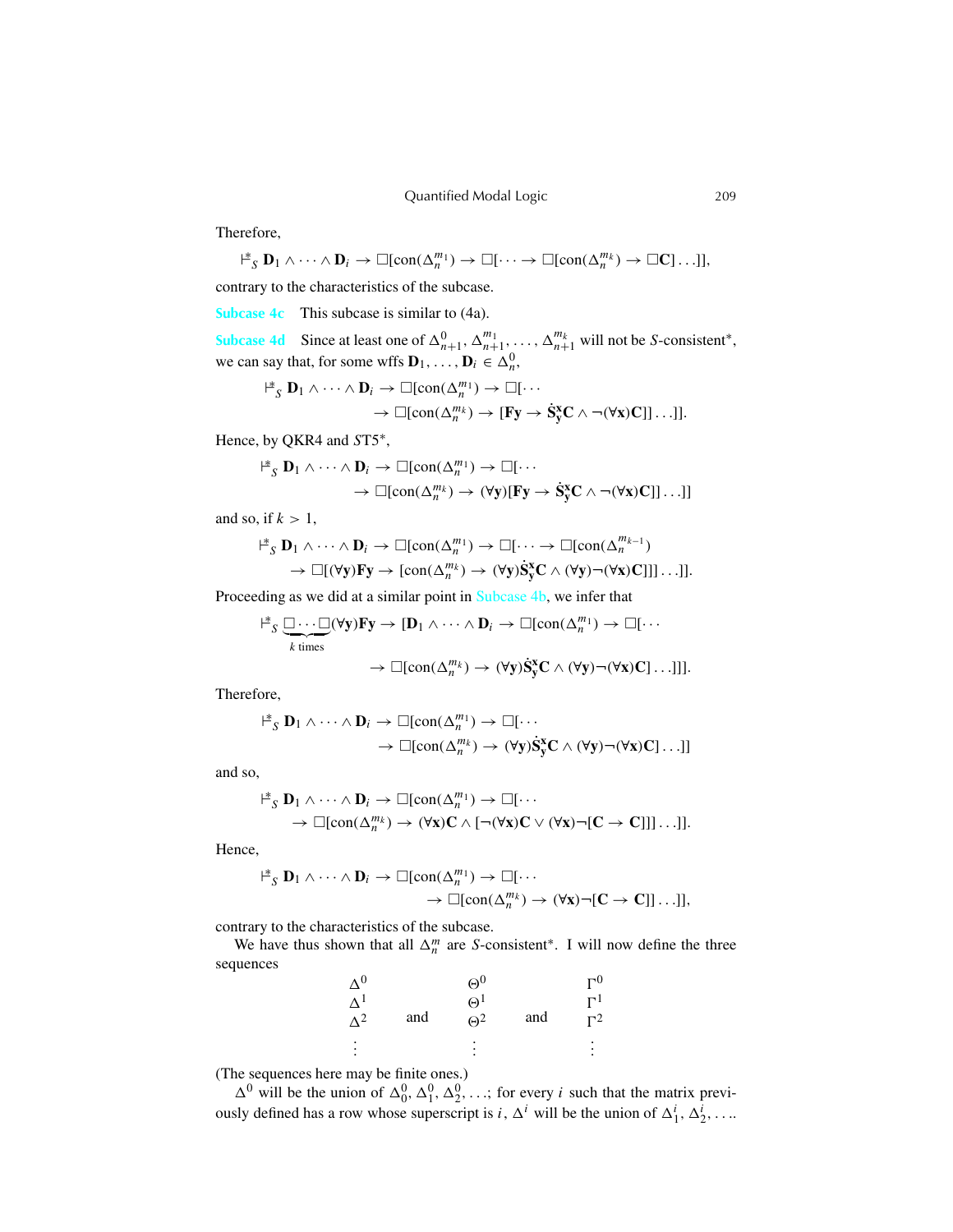Each one of  $\Delta^0$ ,  $\Delta^1$ ,  $\Delta^2$ , ... is *S*-consistent<sup>\*</sup>, has the ∀-property, and contains a wff of the form (∀**x**)**Fx**.

 $\Theta^0 = \Delta^0$ . If  $\psi^i$  is  $\langle \Box \mathbf{A} \rangle$ ,  $\Theta^i$  will be  $\Delta^i \cup {\mathbf{B}} \subset \Box \mathbf{B} \in \Delta^0$ . If  $\psi^i$  is  $\langle \Box A_1, \ldots, \Box A_k \rangle$  where  $k > 1$ , let  $\langle \Box A_1, \ldots, \Box A_{k-1} \rangle$  have been  $\psi^j$ ; then  $\Theta^i$ will be  $\Delta^i \cup {\bf \{B : B \in \Delta^j\}}$ .

Assume that some  $\Theta^i$  is not *S*-consistent<sup>\*</sup>, and consider the case in which  $\psi^i$ is  $\langle \Box A_1, \ldots, \Box A_k \rangle$  where  $k > 1$ . Then, for some wffs  $B_1, \ldots, B_l$  such that  $\Box$ **B**<sub>1</sub>, ...,  $\Box$ **B**<sub>*l*</sub> ∈  $\Delta$ <sup>*j*</sup> and some wffs **C**<sub>1</sub>, ..., **C**<sub>*h*</sub> ∈  $\Delta$ <sup>*i*</sup>,  $\vdash$ <sup>\*</sup><sub>S</sub></sub> **B**<sub>1</sub> ∧ · · · · ∧ **B**<sub>*l*</sub> →  $\neg$  [**C**<sub>1</sub> ∧  $\cdots$  ∧  $\mathbf{C}_h$ ]. Hence

$$
\vdash_S \Box B_1 \wedge \cdots \wedge \Box B_l \rightarrow \Box \neg [C_1 \wedge \cdots \wedge C_h].
$$

Now, let  $\langle \Box A_1, \ldots, \Box A_k \rangle$  have been  $\varphi_r$ . Then, in the matrix defined previously, the row whose superscript is *i* was introduced at the stage of  $\varphi_r$ . Among  $\Delta_r^i$ ,  $\Delta_{r+1}^i$ , ... there will be a set  $\Delta_n^i$  that contains all of  $\mathbf{C}_1, \ldots, \mathbf{C}_h$ . (Actually, there are infinitely many such sets.)  $\neg\Box\neg\text{con}(\Delta_n^i)$  will belong to  $\Delta_n^j$ . For  $\neg\Box\neg\text{con}(\Delta_r^i) \in \Delta_r^j$ and, for any *r'* such that  $r < r' \le n$ , even if  $\Delta_{r'}^i$  is not the same as  $\Delta_{r'-1}^i$  still  $\neg \Box \neg \text{con}(\Delta^i_{r'}) \in \Delta^j_r$  $\int r$ . But we have both

$$
\nvdash_S \Box \mathbf{B}_1 \wedge \cdots \wedge \Box \mathbf{B}_l \wedge \neg \Box \neg \mathrm{con}(\Delta_n^i) \rightarrow \neg \Box \neg [\mathbf{C}_1 \wedge \cdots \wedge \mathbf{C}_h]
$$

and

$$
\vdash_{S}^{\ast} \Box \mathbf{B}_1 \wedge \cdots \wedge \Box \mathbf{B}_l \wedge \neg \Box \neg \mathrm{con}(\Delta_n^i) \rightarrow \Box \neg [\mathbf{C}_1 \wedge \cdots \wedge \mathbf{C}_h].
$$

That contradicts the *S*-consistency<sup>\*</sup> of  $\Delta^{j}$ . Things are similar if  $\psi^{i}$  is  $\langle \Box \mathbf{A} \rangle$ . Thus  $\Theta^0$ ,  $\Theta^1$ ,  $\Theta^2$ , ... are all *S*-consistent<sup>\*</sup>.

A standard method extends every  $\Theta^m$  to the maximal *S*-consistent<sup>\*</sup> set  $\Gamma^m$ . Note that, for any **B**, if  $\Box \mathbf{B} \in \Gamma^m$  then  $\Box \mathbf{B} \in \Delta^m$ . For if  $\Box \mathbf{B} \notin \Delta^m$  then  $\Delta^m$  will contain, for some **F**, the wff abbreviated as  $\Diamond$ [ $\neg$ **B** $\land$  ( $\forall$ *x*<sub>1</sub>)**F***x*<sub>1</sub>] or the wff abbreviated as  $\Diamond$ [( $\forall$ *x*<sub>1</sub>)**F***x*<sub>1</sub>  $\land$   $\neg$ **B**] and so, by *S*T4<sup>\*</sup>,  $\Gamma$ <sup>*m*</sup> will contain the wff abbreviated as  $\Diamond \neg$ **B**. The set  $\{\Gamma^0, \Gamma^1, \Gamma^2, \ldots\}$  is *S*-full and starts at  $\Gamma^0$ . — Первый процесс в поставке в собстании в собстании в собстании в собстании в собстании в собстании в собста<br>В собстании в собстании в собстании в собстании в собстании в собстании в собстании в собстании в собстании в

A model  $\langle W, R, D, Q, w^*, V \rangle$  is *S-canonical* just in case the following conditions are satisfied: W is an *S*-full set starting at  $w^*$ ; for all worlds w and  $w'$ ,  $wRw'$  if and only if  ${A : \Box A \in w} \subseteq w'$ ; *D* is the set of variables and individual constants; for every world w and every  $\mathbf{b}$ ,  $wQ\mathbf{b}$  if and only if w contains an atomic wff in which  $\mathbf{b}$ occurs; for every **a**,  $V(\mathbf{a}) = \mathbf{a}$ ; finally, for every predicate letter  $F_j^i$ , every world w, and all  $\mathbf{b}_1, \ldots, \mathbf{b}_i$  that belong to the domain of w,  $\langle \mathbf{b}_1, \ldots, \mathbf{b}_i \rangle \in V(F_j^i, w)$  if and only if  $F_j^i$ **b**<sub>1</sub> . . . **b**<sub>*i*</sub>  $\in$  *w*. The following is a corollary of [\(3.9\)](#page-11-0) and [\(3.10\)](#page-12-0).

**Metatheorem 3.11** *If*  $\Lambda$  *is an S-consistent, finite<sup>∗</sup>, and nonempty set of wffs, there is* an *S*-canonical model  $\langle W, R, D, Q, w^*, V \rangle$  in which  $w^* \supseteq \Lambda$ .

We can now demonstrate  $(3.12)$ .

**Metatheorem 3.12** *It is the case in any S-canonical model that, for every* **A** *and every world* w,  $(x_1, x_2, \ldots)$  *satisfies* **A** *at* w *if and only if*  $A \in \mathbb{w}$ .

**Proof** As usual, the proof proceeds by induction on the number of the occurrences of  $\neg, \rightarrow, \Box$ , and  $\forall$  in **A**. Let *s* be  $(x_1, x_2, \ldots)$ .

If **A** is  $F_j^i$ **b**<sub>1</sub>...**b***i*, then *s* satisfies **A** at *w* just in case  $\langle$ **b**<sub>1</sub>,...,**b**<sub>*i*</sub> $\rangle \in V(F_j^i, w)$ . If  $\mathbf{b}_1, \ldots, \mathbf{b}_i \in D_w$ , the case follows from the definition of *V*; otherwise,

<span id="page-17-0"></span>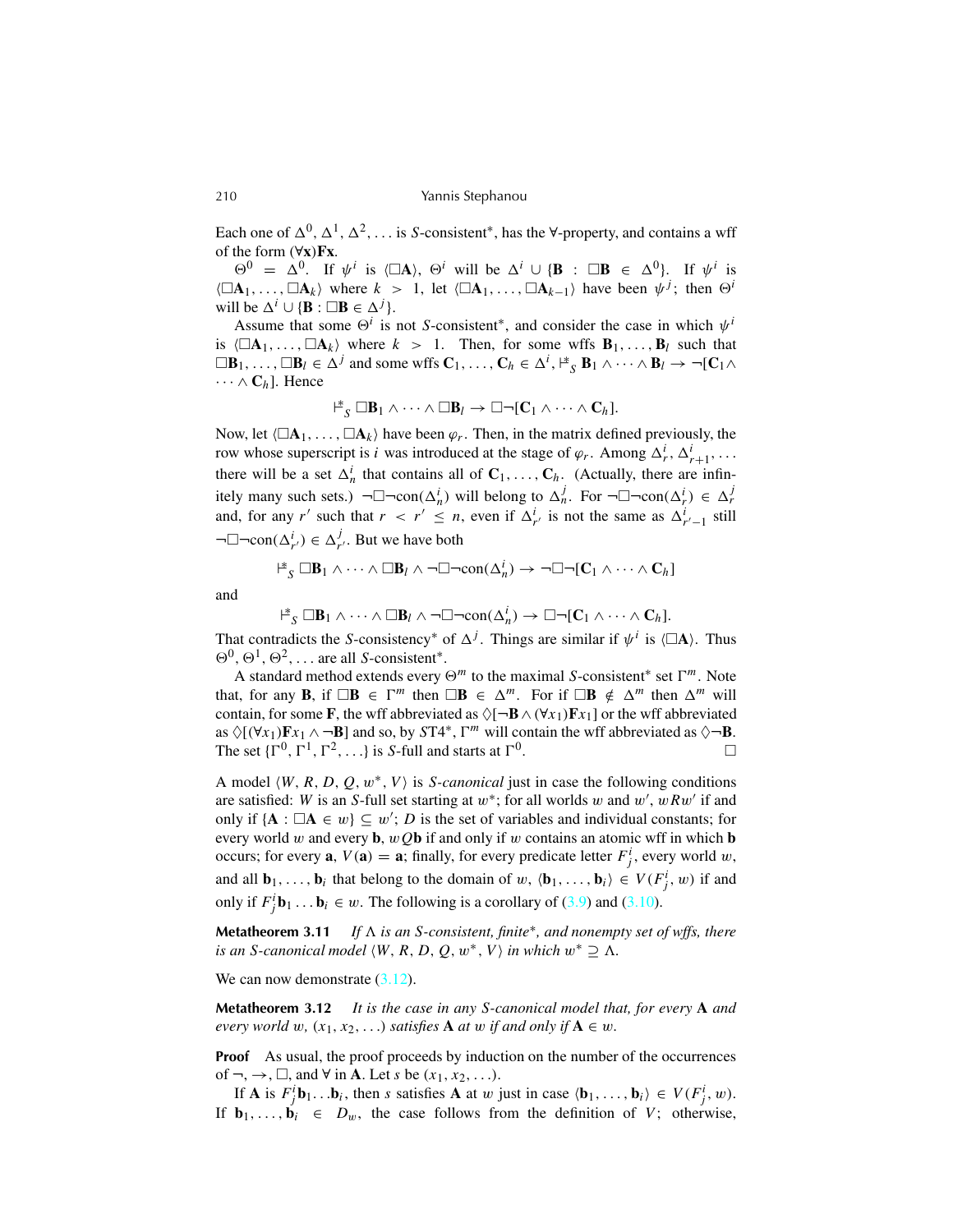<span id="page-18-0"></span> $\langle \mathbf{b}_1, \ldots, \mathbf{b}_i \rangle \notin V(F_j^i, w)$ , but also  $\mathbf{A} \notin w$ . If  $\mathbf{A}$  is  $\neg \mathbf{B}$ ,  $\mathbf{B} \to \mathbf{C}$ , or  $\Box \mathbf{B}$ , the case follows in a standard manner from the definition of an *S*-full set. There are two more hypotheses to consider.

(a) **A** is  $(\forall x_i)$ **B** and belongs to a world w. Let *s'* be a sequence that differs from *s* in at most the *i*th position and is such that  $wQs'_{i}$ . Then there is an atomic wff  $C \in w$ in which  $s_i$  occurs.

**Case 1** *s*<sup>*i*</sup><sub>*i*</sub> is free for  $x_i$  in **B**. Then, by QKA3 and [\(3.8\)](#page-11-0),  $\dot{S}^{x_i}_{s'_i}$  $\mathbf{B}_{s_i}^{x_i}$ **B**  $\in$  *w*. Hence, by the inductive hypothesis, *s* satisfies  $\dot{\mathbf{S}}_s^{x_i} \mathbf{B}$  at *w*, so by (3.2) *s'* satis  $s_i^{\{x_i\}}$ **B** at w, so by [\(3.2\)](#page-8-0) *s*' satisfies **B** at w.

**Case 2** *s*<sup> $\prime$ </sup> is not free for *x*<sub>*i*</sub> in **B**. Let **y** be a variable that does not occur in **A**. Then, by *S*T11<sup>\*</sup>,  $\bar{S}_{\mathbf{y}}^{s_i'}$ **A**, that is,  $(\forall x_i) \bar{S}_{\mathbf{y}}^{s_i'}$ **B**, belongs to w. So  $\dot{S}_{s_i'}^{x_i}$  $\int_{s_i'}^{x_i} \bar{\mathbf{S}}_y^{s_i'} \mathbf{B} \in w$ . Hence *s* satisfies  $\dot{\mathbf{S}}^{x_i}_{s'}$  $\mathbf{S}_{\mathbf{y}}^{(i)}\mathbf{B}$  at w, and thus *s*' satisfies  $\overline{\mathbf{S}}_{\mathbf{y}}^{s'_i}\mathbf{B}$  at w. Therefore, by [\(3.3\)](#page-8-0), *s*' satisfies **B** at w. Since, whichever of the two cases may obtain, *s'* satisfies **B** at w, *s* satisfies ( $\forall x_i$ )**B** at w.

(b) **A** is  $(\forall x_i)$ **B** and is satisfied by *s* at a world w. Then, since w has the  $\forall$ -property, we can distinguish the following two cases.

**Case 1**  $(\forall x_i) \neg [\mathbf{B} \rightarrow \mathbf{B}] \in w$ . Then  $(\forall x_i) \mathbf{B} \in w$ , for  $\vdash^*_{S} (\forall x_i) \neg [\mathbf{B} \rightarrow \mathbf{B}] \rightarrow (\forall x_i) \mathbf{B}$ .

**Case 2** There are a variable **y**, not occurring in **B**, and a predicate letter **F** of degree 1 such that w contains both  $\dot{S}_y^{x_i}B \to (\forall x_i)B$  and Fy. Then  $wQy$ . Let *s'* be a sequence which differs from *s* in at most the *i*th position and is such that  $s_i$  is **y**. As  $s'$  will satisfy **B** at *w*, *s* satisfies  $\dot{\mathbf{S}}_{\mathbf{y}}^{x_i}$ **B** at *w*. Hence  $\dot{\mathbf{S}}_{\mathbf{y}}^{x_i}$ **B** ∈ *w*, and so  $(\forall x_i)$ **B** ∈ *w*. □

 $(3.11)$  and  $(3.12)$  imply  $(3.13)$ , which is the central result about completeness.

**Metatheorem** 3.13 *If* **A** *is true in every S*-canonical model, then  $\vdash_S$  **A**.

**Proof** If **A** is true in every *S*-canonical model, so is clo(**A**). Now assume that  $\nvdash_S$  **A**. Then, by QKA6,  $\nvdash_S$  clo(**A**), so  $\{\neg \text{clo}(A)\}$  is *S*-consistent. Thus, by [\(3.11\)](#page-17-0), there is an *S*-canonical model whose actual world,  $w^*$ , contains  $\neg \text{clo}(A)$ . Hence  $(x_1, x_2, \ldots)$ satisfies  $\neg$ clo(**A**) at w<sup>\*</sup>, and so does not satisfy clo(**A**) at w<sup>\*</sup>. Take any individual constant **a**. We know that  $\mathbf{a} \in D_{w^*}$ , and by [\(3.1\)](#page-8-0) the sequence all of whose positions are occupied by **a** fails to satisfy clo(**A**) at w<sup>∗</sup> . Then clo(**A**) is not true in the *S*canonical model we are considering.

The completeness of QK regarding validity in all structures is a corollary of  $(3.13)$ .

**Metatheorem** 3.14 *If* **A** *is valid in all structures,*  $\vdash_{\text{QK}} A$ *.* 

As for the completeness of QK regarding validity in all the structures that meet condition  $(5)$ , it follows from  $(3.14)$  and the next metatheorem.

**Metatheorem 3.15** *If a wff* **A** *is true in every model that is based on a structure meeting [\(5\)](#page-5-0), then it is true in every model.*

**Proof** Let  $\langle W, R, D, Q, w^*, V \rangle$  be a model in which a sequence *s* of individuals from the domain of  $w^*$  does not satisfy **A** at  $w^*$ . Consider the model  $\langle W, R, D', Q, w^*, V \rangle$  where  $D' = D - \{d : d \in D \text{ but there is no } w \in W\}$ such that  $wQd$ . This model is based on a structure meeting condition  $(5)$ , and in it, by  $(3.5)$ , *s* does not satisfy **A** at  $w^*$ . .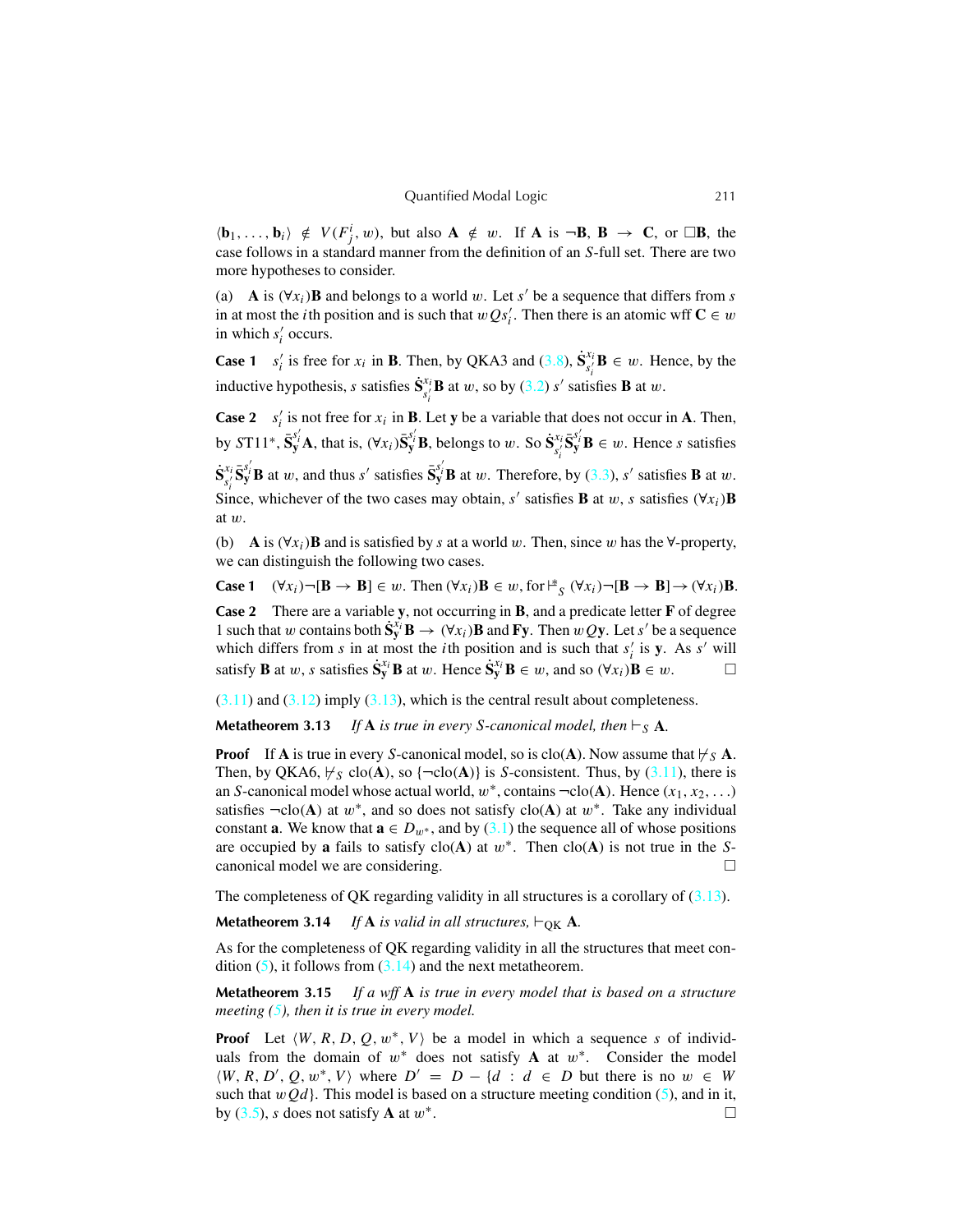Let us turn to the axiomatic systems that extend QK but do not introduce a sign of identity. It is now easy to establish the soundness and completeness of QD, QT, QS4, QB, and QS5. Their soundness can be derived from  $(3.6)$ . For example, in the case of QT we must show that the instances of the schema QTA are W-true in every model that is based on a reflexive structure. The completeness can be derived from  $(3.13)$ . In the case of QT, say, we must show that every QT-canonical model is based on a reflexive structure. The details are quite standard.

The soundness of QK1, QK2, QK3, QK4, and QK1/2 also follows from  $(3.6)$ . For each QK*i* ( $1 \le i \le 4$ ) we need only show that the instances of Q*i*A are Wtrue in every model that is based on a structure meeting condition (i). Showing that suffices even for proving the soundness of QK1/2, since every structure that meets condition  $(6)$  also meets conditions  $(1)$  and  $(2)$ . The completeness of QK1, QK2,  $QK3$ ,  $QK4$ , and  $QK1/2$  is a consequence of  $(3.13)$  and the next three metatheorems.

**Metatheorem 3.16** *Each* QK1*-canonical model is based on a structure that satisfies condition [\(1\)](#page-5-0). Each* QK2*-canonical model is based on a structure that satisfies condition [\(2\)](#page-5-0). Each* QK3*-canonical model is based on a structure that satisfies condition [\(3\)](#page-5-0).*

**Proof** For illustration I shall deal with the case of QK3. What we must show is that, in any QK3-canonical model, if  ${A : \Box A \in w} \subseteq w'$  and  ${A : \Box A \in w'} \subseteq w''$ while w contains an atomic wff **B** in which **b** occurs and  $w''$  contains an atomic wff **C** in which **b** occurs, then w' contains such a wff too.  $\neg \Box \neg C$  will belong to w', for otherwise  $\Box\neg C \in w'$  and so  $\neg C \in w''$ , contrary to the QK3-consistency<sup>\*</sup> of w''. We know that w', like each world in an *S*-canonical model, contains a wff (∀**x**)**Fx**. By Q3A and  $(3.8)$ ,  $\Box[\neg \Box \neg C \rightarrow [(\forall x)Fx \rightarrow Fb]] \in w$ . Therefore, **Fb**  $\in w'$ .  $\Box$ 

**Metatheorem 3.17** *Each* QK4*-canonical model is based on a structure that satisfies condition [\(4\)](#page-5-0).*

**Proof** We must show that, in any QK4-canonical model, each world w contains an atomic wff. We know that w has the  $\forall$ -property. Take any wff  $(\forall x)$ **A**.  $\neg(\forall x) \neg[A \rightarrow A]$  belongs to w, so  $(\forall x) \neg[A \rightarrow A] \notin \mathcal{W}$ . Hence there are a variable **y** and a predicate letter **F** of degree 1 such that  $\mathbf{Fy} \in w$ .

**Metatheorem 3.18** *Each* QK1/2*-canonical model is based on a structure that satisfies condition [\(6\)](#page-5-0).*

**Proof** Proceeding as in the proof of  $(3.16)$ , we can show that each QK1/2-canonical model is based on a structure that meets conditions [\(1\)](#page-5-0) and [\(2\)](#page-5-0). Now, let w and w' be any worlds in a QK1/2-canonical model. We know that  $w$ , as well as  $w'$ , is finitely many steps away from  $w^*$  (the actual world of the model). Thus, if  $wQd$ , then by condition [\(2\)](#page-5-0),  $w^*Qd$ , and so by condition [\(1\)](#page-5-0),  $w'Qd$ .

It is worth seeing how the Converse Barcan Formula and the Barcan Formula can be derived in QK1 and QK2.

 $QK1T1^*$   $\square(\forall x)A \rightarrow (\forall x)\square A$ .

**Proof** Let **F** be a predicate letter of degree 1 which does not occur in **A**. By Q1A we have  $\mathbf{F} \mathbf{x} \to \Box[(\forall \mathbf{x}) \mathbf{A} \to \mathbf{A}]$ . Therefore  $\mathbf{F} \mathbf{x} \to [\Box(\forall \mathbf{x}) \mathbf{A} \to \Box \mathbf{A}]$ , so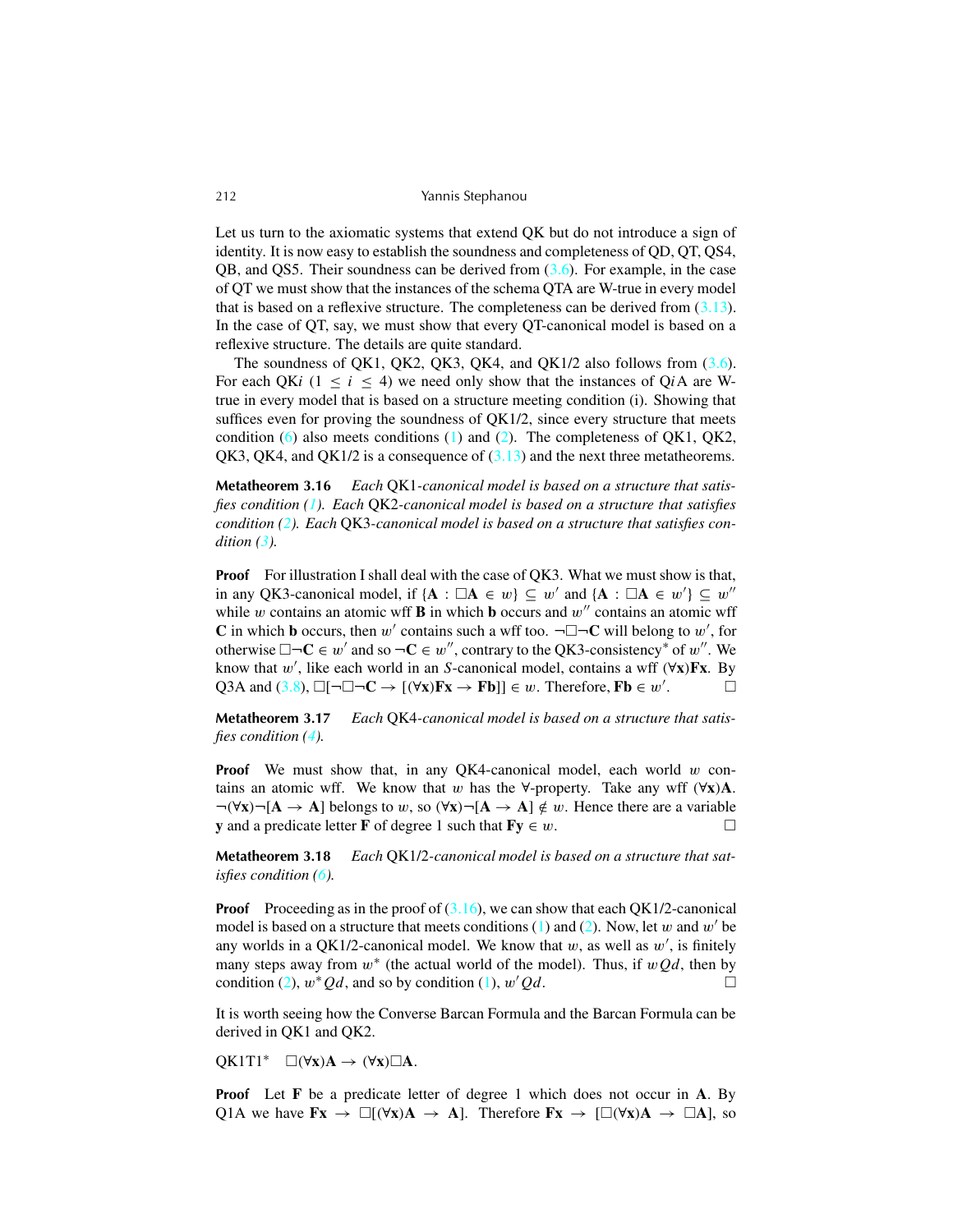<span id="page-20-0"></span> $(\forall x)$ **Fx** →  $(\forall x)[\Box(\forall x)$ **A** →  $\Box$ **A**]. Thus, by QKR5,  $(\forall x)[\Box(\forall x)$ **A** →  $\Box$ **A**]. Hence,  $\Box$ **by**  $ST5^*$ ,  $\Box$ ( $\forall$ **x**) $\Box$ **A**.

 $QK2T1^*$  ( $\forall$ **x**) $\Box$ **A**  $\rightarrow$   $\Box$  $(\forall$ **x**)**A**.

**Proof** Let **F** be a predicate letter of degree 1 which does not occur in **A**. By Q2A we get  $(\forall x) \Box A \rightarrow [\Diamond Fx \rightarrow \Box A]$ . Thus, by *S*T3<sup>\*</sup>,  $(\forall x) \Box A \rightarrow \Box [Fx \rightarrow A]$ . Hence,  $\text{by QKR4, } (\forall x) \Box A \rightarrow \Box (\forall x) [\text{Fx} \rightarrow A], \text{ so } (\forall x) \Box A \rightarrow [\Box (\forall x) \text{Fx} \rightarrow \Box (\forall x)A].$ Thus  $\Box(\forall x)$ **Fx**  $\rightarrow$   $[(\forall x) \Box A \rightarrow \Box(\forall x)A]$ . Finally, use QKR5.

We should now see why the theorems of QK (or those of QD, QT, QS4, QB, QS5, QK1, QK2, QK3, QK4, or QK1/2) which belong to the language  $\mathcal{L}'$  (the nonmodal part of  $\mathcal{L}$ ) are just the wffs that make up the classical predicate calculus without identity when this calculus is formulated in  $\mathcal{L}'$ .

**Metatheorem** 3.19 *If* $\vdash$ <sub>S</sub> **A** *then* $\vdash$ <sub>S</sub> ( $\forall$ **x**)**A**.

**Proof** As we know, a proof in *S* consists of two parts; the second part, which is empty if QKA6 is not used in the proof, but which otherwise begins with the first time QKA6 is used, relies at most on the first part, on QKA6, and on QKR1. Now, consider that we prefix (∀**x**) to each step in a proof of **A**. Then the wffs in the first part become theorems of *S*. By *S*T8 the instances of QKA6 also become theorems of *S*. Finally, if  $\vdash_S (\forall x)[B \rightarrow C]$  and  $\vdash_S (\forall x)B$ , then  $\vdash_S (\forall x)C$ : if we begin with  $(\forall x)[B \rightarrow C] \rightarrow [(\forall x)B \rightarrow (\forall x)C]$ , continue with the first part of a proof of (∀**x**)[**B** → **C**] and the first part of a proof of (∀**x**)**B**, add the second part of the proof of  $(\forall x)[B \rightarrow C]$  and the second part of the proof of  $(\forall x)B$ , and conclude with two appropriate applications of modus ponens, we get a proof of  $(\forall x)C$ .

 $(3.19)$  is essential for demonstrating  $(3.20)$ .

**Metatheorem 3.20** *If* **A** *is one of the wffs that make up the classical predicate calculus* without identity when this calculus is formulated in  $\mathcal{L}'$ , then  $\vdash_S \mathbf{A}$ .

**Proof** We can axiomatize classical first-order logic without identity by restricting our metalinguistic variables to L' and using QKA1, QKA6, ST5<sup>∗</sup>, QKR1, and QKR3. We can then see that all the axioms will be theorems of *S* and that the primitive rules of inference will preserve theoremhood in *S*.

We know that a classical interpretation for the language  $\mathcal{L}'$  will be a pair  $\langle \mathcal{D}, \mathcal{I} \rangle$ where  $D$  is a nonempty set and  $I$  is a function that assigns to each individual constant **a** an element of  $\mathcal{D}$ , and to each predicate letter  $F_j^i$  a subset of  $\mathcal{D}^i$ . If  $\langle W, R, D, Q, w^*, V \rangle$  is a model such that  $D_{w^*} = \mathcal{D}, V(\mathbf{a}) = I(\mathbf{a})$  for every **a**, and  $V(F_j^i, w^*) = \mathcal{I}(F_j^i)$  for every  $F_j^i$ , then it is easy to prove inductively the following theorem.

**Metatheorem 3.21** *For any wff A of L' and any sequence s of elements of D, s satisfies* **A** *at*  $w^*$  *in*  $\langle W, R, D, Q, w^*, V \rangle$  *if and only if s satisfies* **A** *in*  $\langle D, I \rangle$ *.* 

As a consequence, we have  $(3.22)$ .

**Metatheorem** 3.22 If **A** *is a wff of*  $\mathcal{L}'$  *and*  $\vdash_{\text{OK}}$  **A** *then* **A** *is one of the wffs that make up the classical predicate calculus without identity when this calculus is formulated*  $\int$ *in*  $\mathcal{L}'$ .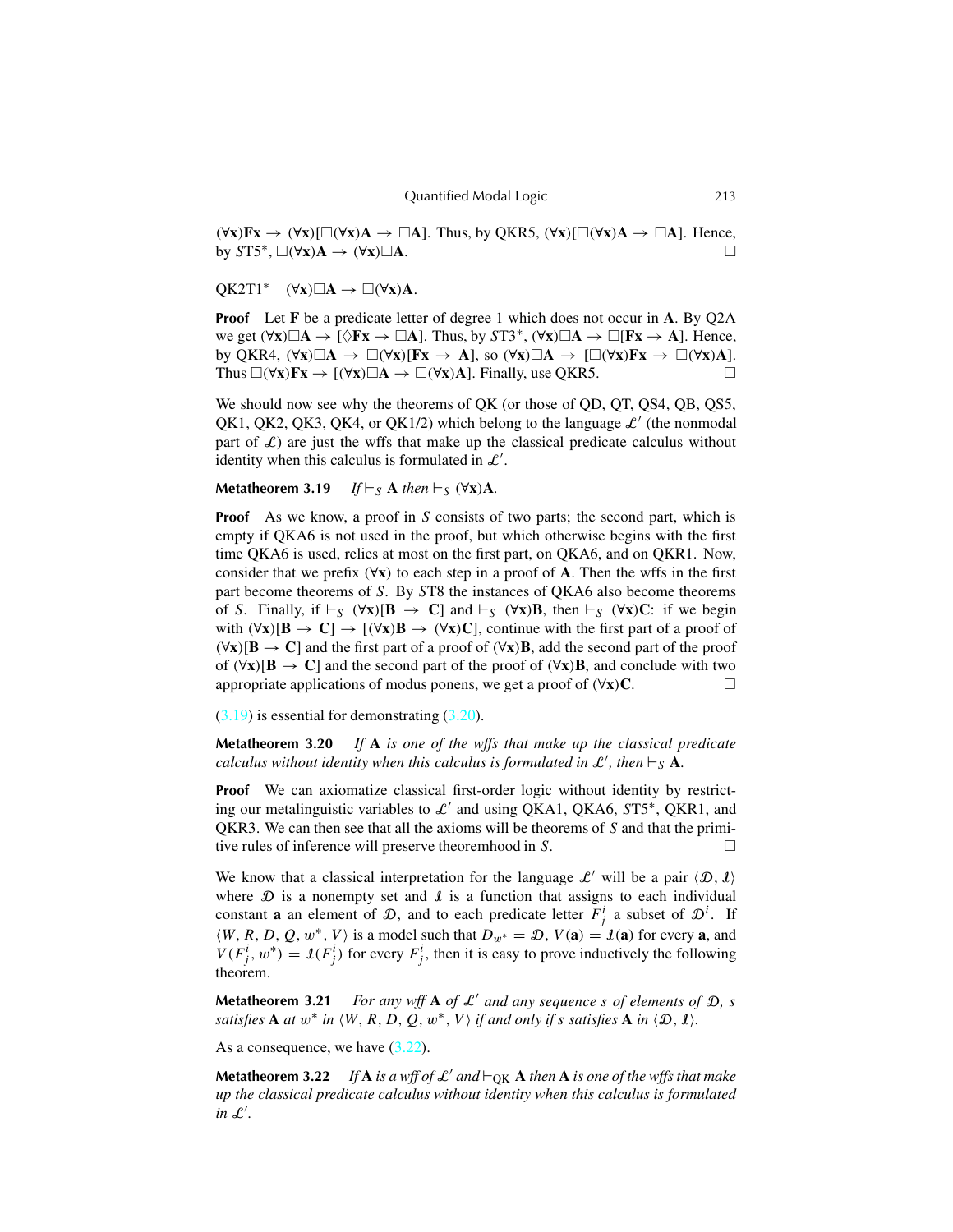**Proof** By [\(3.7\)](#page-9-0), since  $\vdash_{\mathbf{OK}} \mathbf{A}$ , **A** is true in every model. Now, if **A** is not part of classical first-order logic without identity, there will be a classical interpretation  $\langle \mathcal{D}, \mathcal{I} \rangle$  in which a sequence *s* of elements of  $\mathcal{D}$  does not satisfy **A**. Then we can construct a model  $\langle W, R, D, Q, w^*, V \rangle$  such that  $D_{w^*} = \mathcal{D}, V(\mathbf{a}) = \mathcal{I}(\mathbf{a})$  for every **a**, and  $V(F_j^i, w^*) = \mathcal{I}(F_j^i)$  for every  $F_j^i$ . By [\(3.21\)](#page-20-0), **A** will not be true in that  $\Box$  model.  $\Box$ 

For each one of the axiomatic systems QD, QT, QS4, QB, QS5, QK1, QK2, QK3, QK4, and QK1/2, we can prove, in the same manner, an analogue of  $(3.22)$ .

Turning to the axiomatizations that introduce a sign of identity, we can first prove an analogue of [\(3.6\)](#page-8-0). For any set  $\Lambda$  of axiom schemata, QIK+ $\Lambda$  will be the axiomatic system that results from QIK by adding those schemata.

**Metatheorem** 3.23 If, for any structure,  $\Lambda$  is a set of axiom schemata whose in*stances are W-true in every identity model based on that structure, the theorems of*  $QIK + \Lambda$  *are I-valid in the structure.* 

The proof of  $(3.23)$  is similar to that of  $(3.6)$  and relies inter alia on the fact that the instances of the schemata QIKA1–3 are W-true in every identity model.

Once we have  $(3.23)$ , it is easy to establish the soundness of QIK, QID, QIT, QIS4, QIB, QIS5, QIK1, QIK2, QIK3, QIK4, and QIK1/2. Before we demonstrate their completeness, we need to prove some theorems in those systems. Let *SI* be an arbitrary axiomatization which differs from QIK in at most having additional axiom schemata such that if **A** is an instance of one of those schemata,  $\mathbf{a}_1, \ldots, \mathbf{a}_i$ are distinct individual constants, and  $y_1, \ldots, y_i$  are variables that do not occur in A, then  $S_{y_1,...,y_i}^{a_1,...,a_i}$  **A** is also an instance of the relevant schema.

*SI*T1<sup>∗</sup>  $(\forall x)[x = x].$ 

**Proof** The proof is by QIKA1 and QKR5. □

 $SIT2^*$  **A**  $\rightarrow$  **b** = **b** where **A** is an atomic wff in which **b** occurs.

**Proof** Let **x** be a variable that does not occur in **A**, and let **A**<sup> $\prime$ </sup> result from **A** by replacing every occurrence of **b** with **x**.  $A' \rightarrow x = x$  is an axiom. Hence  $(\forall x)[A' \rightarrow x = x]$ . But  $A \rightarrow [(\forall x)[A' \rightarrow x = x] \rightarrow [A \rightarrow b = b]]$  is an instance of QKA3.

*SI*T3<sup>\*</sup> **b** = **c**  $\rightarrow$  [**A**  $\rightarrow$  **B**], where **A** is an atomic wff in which **b** occurs, and **B** results from **A** by substituting **c** for an occurrence of **b**.

**Proof** Suppose that **b** is other than **c**, for otherwise the theorem is trivial. Let **x** and **y** be distinct variables that do not occur in  $\mathbf{b} = \mathbf{c} \rightarrow [\mathbf{A} \rightarrow \mathbf{B}]$ . Let  $\mathbf{A}'$ result from A by replacing the relevant occurrence of **b** with **x**, and let **B**<sup>'</sup> result from **B** by replacing the relevant occurrence of **c** with **y**.  $\mathbf{x} = \mathbf{y} \rightarrow [\mathbf{A}' \rightarrow \mathbf{B}']$ is an axiom. Hence  $(\forall x)(\forall y)[x = y \rightarrow [A' \rightarrow B']]$ . Thus, by QKA3, **b** = **c**  $\rightarrow$   $(\forall y)[b = y \rightarrow [A \rightarrow B']]$ . But by QKA3 we also have  $b = c \rightarrow$  $[(\forall y)[\mathbf{b} = \mathbf{y} \rightarrow [\mathbf{A} \rightarrow \mathbf{B}']] \rightarrow [\mathbf{b} = \mathbf{c} \rightarrow [\mathbf{A} \rightarrow \mathbf{B}]]].$ 

$$
S T T4^* \qquad \mathbf{b} = \mathbf{c} \to \mathbf{c} = \mathbf{b}.
$$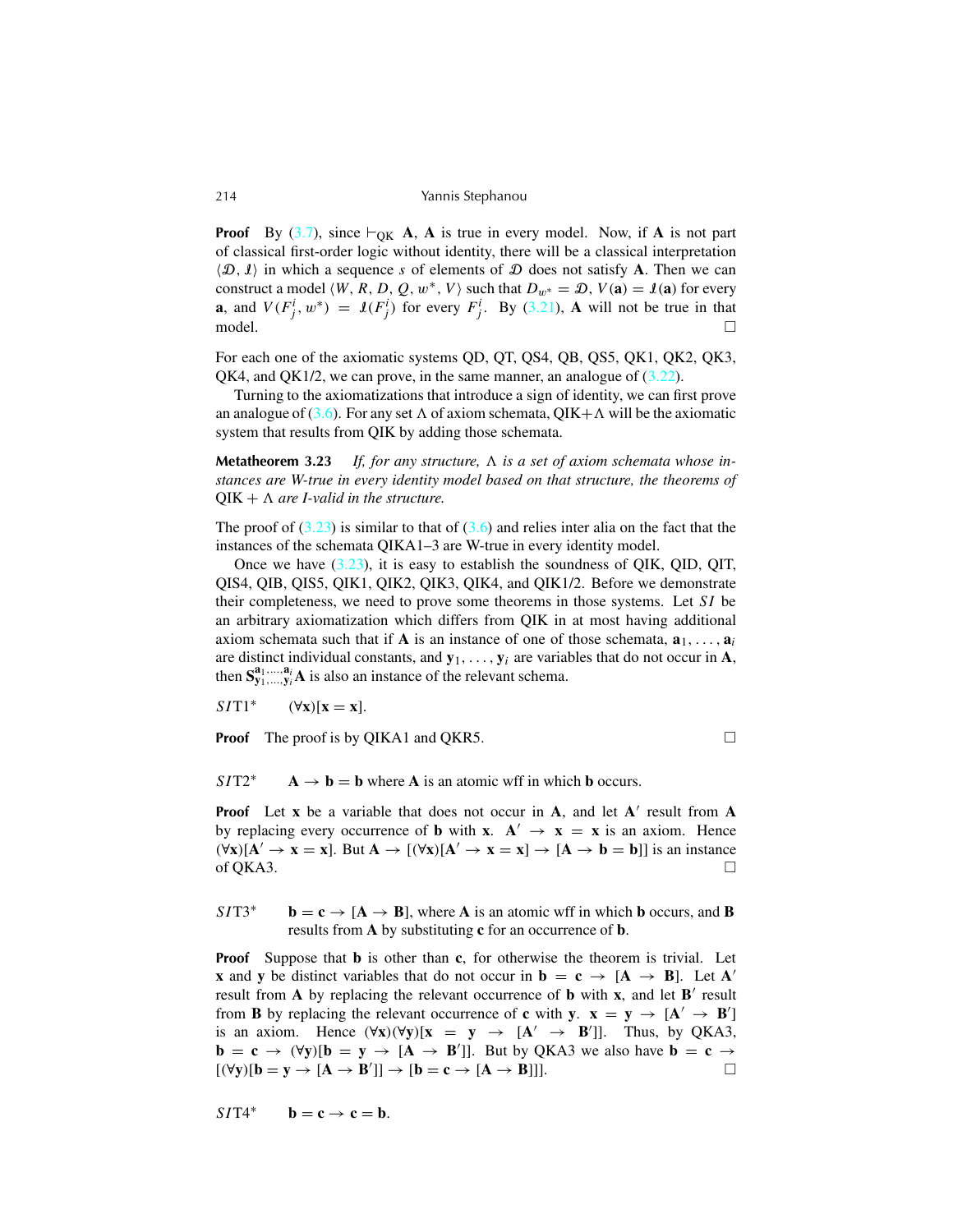<span id="page-22-0"></span>**Proof** By the preceding two theorem schemata we have  $\mathbf{b} = \mathbf{c} \rightarrow \mathbf{b} = \mathbf{b}$  and  $\mathbf{b} = \mathbf{c} \rightarrow [\mathbf{b} = \mathbf{b} \rightarrow \mathbf{c} = \mathbf{b}].$ 

- $SIT5^*$  **b** = **c** → [**c** = **d** → **b** = **d**].
- $SIT6^*$  **b**<sub>1</sub> = **c**<sub>1</sub> → [··· → [**b**<sub>*i*</sub> = **c**<sub>*i*</sub> → [**Fb**<sub>1</sub> . . .**b**<sub>*i*</sub> → **Fc**<sub>1</sub> . . . **c**<sub>*i*</sub>]] . . .].
- $SIT7*$  $\Diamond^{m}[\mathbf{A} \land \neg[\mathbf{b} = \mathbf{c}]] \rightarrow \Box^{n} \neg[\mathbf{b} = \mathbf{c}]$  where **A** is an atomic wff in which **b** or **c** occurs.

The *standard order* of variables and individual constants will be  $x_1, a_1, x_2$ , *a*2, . . .. Given an *SI*-full set *W*, we can define the function *f* from variables and individual constants: for each **b**,  $f(\mathbf{b})$  is the first individual constant or variable **c** in the standard order such that, for every world  $w \in W$  containing an atomic wff in which **b** or **c** occurs, **b** = **c**  $\in$  w.<sup>[9](#page-26-0)</sup> Note that, for every world  $w \in W$  containing an atomic wff in which **b** occurs,  $\mathbf{b} = \mathbf{b} \in w$ .

A model  $\langle W, R, D, Q, w^*, V \rangle$  is *SI-identity-canonical* just in case it is an identity model and satisfies the following conditions: *W* is an *SI*-full set starting at  $w^*$ ; for all worlds w and w', wRw' if and only if  ${A : \Box A \in w} \subseteq w'$ ; *D* is the range of f; for every world w and every  $\mathbf{b} \in D$ , wQ**b** if and only if w contains an atomic wff in which **b** occurs; for every  $\mathbf{a}$ ,  $V(\mathbf{a})$  is  $f(\mathbf{a})$ ; finally, for every predicate letter  $F_j^i$  other than  $F_1^2$ , for every world w, and for all  $\mathbf{b}_1, \ldots, \mathbf{b}_i$  that belong to the domain of w,  $\langle \mathbf{b}_1, \ldots, \mathbf{b}_i \rangle \in V(F_j^i, w)$  if and only if  $F_j^i \mathbf{b}_1 \ldots \mathbf{b}_i \in w$ . The following metatheorem can be deduced from  $(3.9)$  and  $(3.10)$ .

**Metatheorem** 3.24 *If*  $\Lambda$  *is an SI-consistent, finite<sup>\*</sup>, and nonempty set, there <i>is an* SI-identity-canonical model whose actual world is a superset of  $\Lambda$ .<sup>[10](#page-26-0)</sup>

Proceeding as in the proof of  $(3.12)$ , we can establish  $(3.25)$ .

**Metatheorem 3.25** *It is the case in any SI-identity-canonical model that, for every* **A** *and every world*  $w$ *,* ( $f(x_1)$ *,*  $f(x_2)$ *,*  $\ldots$ *) satisfies* **A** *at*  $w$  *if and only if* **A** ∈  $w$ *.* 

**Proof** I shall only discuss the clauses that differ from their counterparts in the proof of [\(3.12\)](#page-17-0). Let *s* be the sequence  $(f(x_1), f(x_2), \ldots)$ .

(1) **A** is  $F_j^i$ **b**<sub>1</sub>...**b**<sub>i</sub>. Then *s* satisfies  $F_j^i$ **b**<sub>1</sub>...**b**<sub>i</sub> at *w* if and only if  $\langle f(\mathbf{b}_1), \ldots, f(\mathbf{b}_i) \rangle$  $\in V(F_j^i, w).$ 

(1a) Either it is not true that  $wQf(\mathbf{b}_1)$  or  $\cdots$  or it is not true that  $wQf(\mathbf{b}_i)$ . Then  $\langle f(\mathbf{b}_1), \ldots, f(\mathbf{b}_i) \rangle \notin V(F_j^i, w)$  but also  $F_j^i \mathbf{b}_1 \ldots \mathbf{b}_i \notin w$ . For if  $F_j^i \mathbf{b}_1 \ldots \mathbf{b}_i \in w$ , then w contains all of  $\mathbf{b}_1 = f(\mathbf{b}_1), \ldots, \mathbf{b}_i = f(\mathbf{b}_i)$ , in which case  $w \circ f(\mathbf{b}_1)$  and  $\cdots$ and  $w O f(\mathbf{b}_i)$ .

(1b)  $F_j^i$  is  $F_1^2$ , so **A** can be abbreviated as  $\mathbf{b}_1 = \mathbf{b}_2$ , while  $wQf(\mathbf{b}_1)$  and  $wQf(\mathbf{b}_2)$ . Then  $\mathbf{b}_1 = f(\mathbf{b}_1) \in w$  and  $\mathbf{b}_2 = f(\mathbf{b}_2) \in w$ . Also  $\langle f(\mathbf{b}_1), f(\mathbf{b}_2) \rangle \in V(F_1^2, w)$ if and only if  $f(\mathbf{b}_1)$  is  $f(\mathbf{b}_2)$ . Now, if  $f(\mathbf{b}_1)$  is  $f(\mathbf{b}_2)$ , then  $\mathbf{b}_1 = f(\mathbf{b}_2) \in \mathbf{w}$  and so, since by  $SIT4^* f(\mathbf{b}_2) = \mathbf{b}_2 \in w$ , by  $SIT5^* \mathbf{b}_1 = \mathbf{b}_2 \in w$ . On the other hand, if  $f(\mathbf{b}_1)$  is other than  $f(\mathbf{b}_2)$ , let, for example,  $f(\mathbf{b}_1)$  appear before  $f(\mathbf{b}_2)$  in the standard order. Then there is a world w' which does not contain  $\mathbf{b}_2 = f(\mathbf{b}_1)$  but contains an atomic wff, **C**, in which  $\mathbf{b}_2$  or  $f(\mathbf{b}_1)$  occurs. We know that w' is, for some  $m$ ,  $m$  steps away from  $w^*$  and that  $w$  is, for some  $n$ ,  $n$  steps away from  $w^*$ .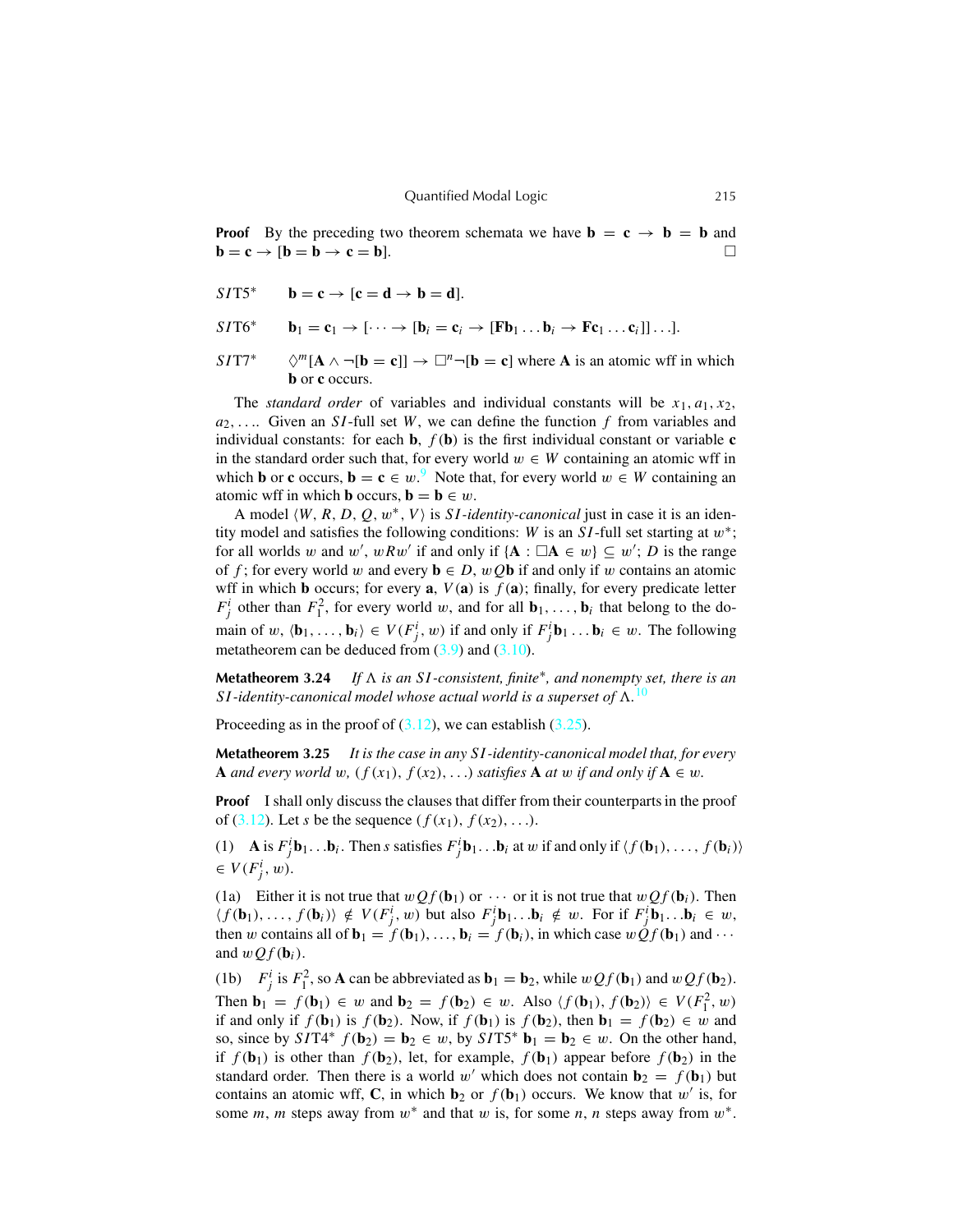Thus w<sup>\*</sup> contains the wff abbreviated as  $\Diamond^m[\mathbf{C} \land \neg[\mathbf{b}_2 = f(\mathbf{b}_1)]]$  — for if it does not, then it will contain  $\Box^m[\mathbf{C} \to \mathbf{b}_2] = f(\mathbf{b}_1)$  and so w' will contain  $\mathbf{b}_2 = f(\mathbf{b}_1)$ . Hence, by *SI*T7<sup>\*</sup>,  $w^*$  contains  $\Box^n \neg [\mathbf{b}_2 = f(\mathbf{b}_1)]$ . Thus  $\neg [\mathbf{b}_2 = f(\mathbf{b}_1)]$  belongs to w and  $\mathbf{b}_2 = f(\mathbf{b}_1)$  does not. Therefore, since  $\mathbf{b}_1 = f(\mathbf{b}_1) \in w$ ,  $\mathbf{b}_2 = \mathbf{b}_1 \notin w$  and so  $\mathbf{b}_1 = \mathbf{b}_2 \notin w$ .

(1c)  $F_j^i$  is other than  $F_1^2$  while  $wQf(\mathbf{b}_1)$  and  $\cdots$  and  $wQf(\mathbf{b}_i)$ . Then  $\langle f(\mathbf{b}_1), \ldots, f(\mathbf{b}_i) \rangle \in V(F_j^i, w)$  if and only if  $F_j^i f(\mathbf{b}_1) \ldots f(\mathbf{b}_i) \in w$ . But w will contain all of  $\mathbf{b}_1 = f(\mathbf{b}_1), \ldots, \mathbf{b}_i = f(\mathbf{b}_i)$ . Hence, by *SI*T4<sup>\*</sup> and *SI*T6<sup>\*</sup>,  $F^i_j f(\mathbf{b}_1) \dots f(\mathbf{b}_i) \in w$  if and only if  $F^i_j \mathbf{b}_1 \dots \mathbf{b}_i \in w$ .

(2a) **A** is  $(\forall x_i)$ **B** and belongs to w. Let *s'* be any sequence that differs from *s* in at most the *i*th position and is such that  $wQs_i'$ . Since  $s_i' \in D$ ,  $s_i'$  is  $f(\mathbf{b})$  for some **b**. Thus  $s_i'$  is the first individual constant or variable **c** such that, for every world w' containing an atomic wff in which **b** or **c** occurs, **b** = **c**  $\in$  w'. Likewise,  $f(s_i)$  is the first individual constant or variable  $\bf{c}$  such that, for every world  $w'$  containing an atomic wff in which  $s_i'$  or **c** occurs,  $s_i' = \mathbf{c} \in w'$ . Hence  $\mathbf{b} = s_i' \in w$  and  $s_i' = f(s_i') \in w$ . Now, if  $s_i'$  is other than  $f(s_i')$ , then by  $SIT2^* f(s_i')$  comes before  $s_i'$  in the standard order, so there is a world w' that does not contain  $\mathbf{b} = f(s_i')$  but contains an atomic wff, **C**, in which **b** or  $f(s_i)$  occurs. Hence, by the same reasoning as we employed in Case 1b above,  $\mathbf{b} = f(s_i^j) \notin w$ . As by *SI*T5<sup>\*</sup> that conclusion is unacceptable,  $s_i'$  is  $f(s_i')$ . The rest of Case (2a) proceeds like clause [\(a\)](#page-18-0) in the proof of [\(3.12\)](#page-17-0).

(2b) **A** is  $(\forall x_i)$ **B** and is satisfied at w by *s*.

**Case 1**  $(\forall x_i) \neg [\mathbf{B} \rightarrow \mathbf{B}] \in w$ . Then  $(\forall x_i) \mathbf{B} \in w$ .

**Case 2** There are a variable **y**, not occurring in **B**, and a predicate letter **F** of degree 1 such that w contains both  $\dot{S}_y^{x_i}B \rightarrow (\forall x_i)B$  and Fy. Then  $y = f(y) \in w$ , so  $wQf(y)$ . Let *s'* be the sequence which differs from *s* in at most the *i*th position, and in which  $s_i'$  is  $f(y)$ . Then  $s'$  satisfies **B** at w, so *s* satisfies  $\dot{S}_y^{x_i}$ **B** at w. Hence  $\mathbf{S}_{\mathbf{y}}^{x_i} \mathbf{B} \in w$ , and thus  $(\forall x_i) \mathbf{B} \in w$ .

From  $(3.24)$  and  $(3.25)$  we can deduce the following.

**Metatheorem 3.26** *If* **A** *is true in every SI-identity-canonical model, then*  $\vdash_{SI}$  **A**.

The proof of  $(3.26)$  is very similar to that of  $(3.13)$ . Using  $(3.26)$ , we can easily demonstrate the completeness of the axiomatic systems QIK, QID, QIT, QIS4, QIB, QIS5, QIK1, QIK2, QIK3, QIK4, and QIK1/2: the proof is similar to the completeness proof for their counterparts without identity.

We should now see why the theorems of QIK (or those of QID, QIT, QIS4, QIB, QIS5, QIK1, QIK2, QIK3, QIK4, or QIK1/2) which belong to the language  $\mathcal{L}'$  are just the wffs that make up the classical predicate calculus with identity when this calculus is formulated in  $\mathcal{L}'$  and the sign of identity is  $F_1^2$ .

**Metatheorem 3.27** *If* **A** *is one of the wffs that make up the classical predicate calculus* with *identity* when this calculus is formulated in  $\mathcal{L}'$  and the sign of identity is  $F_1^2$ , then  $\vdash_{SI}$  **A**.

**Proof** We can axiomatize classical first-order logic with identity by restricting our metalinguistic variables to L' and using QKA1, QKA6, *S*T5<sup>∗</sup>, *SI*T1<sup>∗</sup>, QIKA2,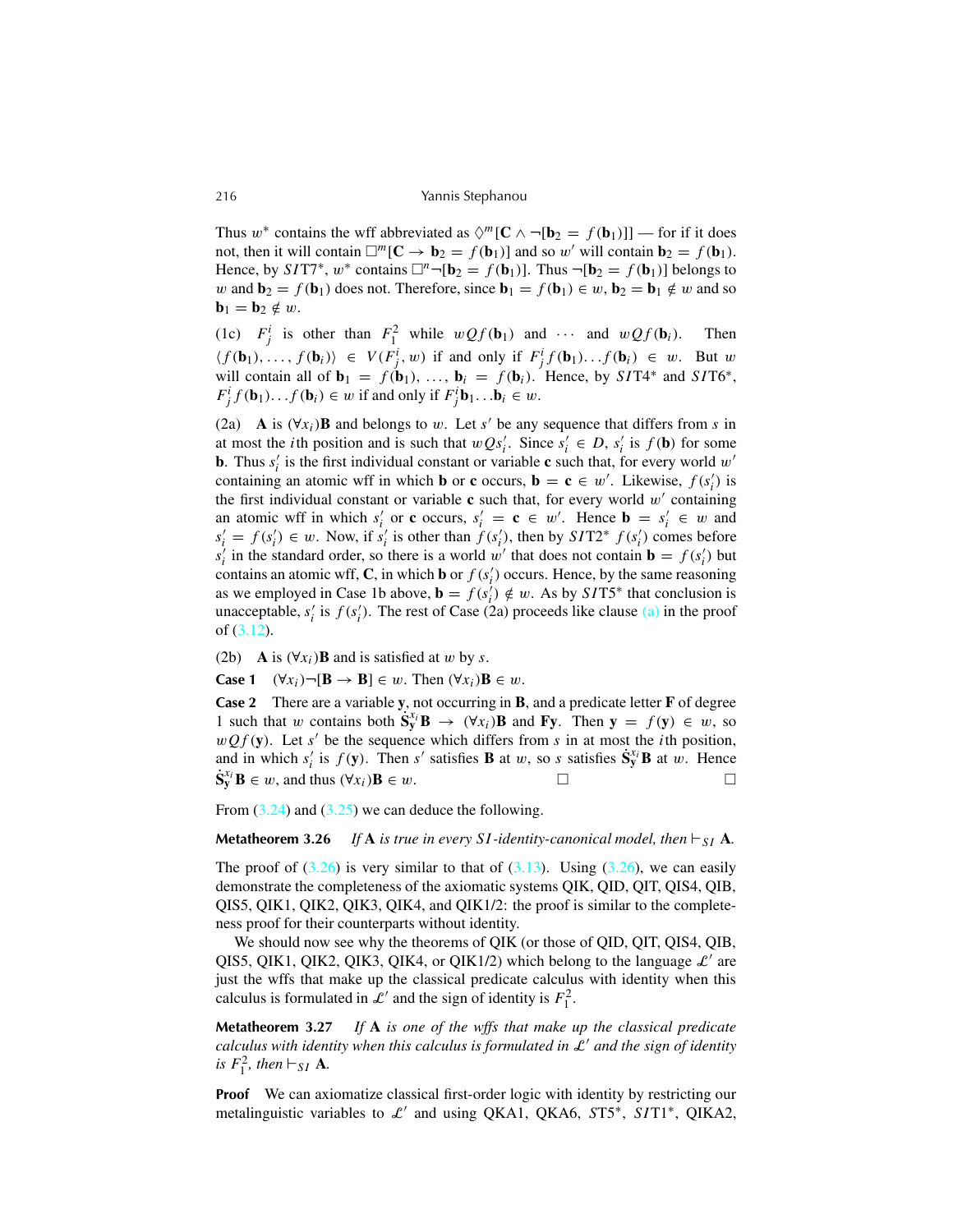<span id="page-24-0"></span>QKR1, and QKR3. In that axiomatization, all the axioms are theorems of *SI*, and the primitive rules of inference preserve theoremhood in *SI* (see Metatheo-rem [3.19\)](#page-20-0).

**Metatheorem** 3.28 If **A** *is a wff of*  $\mathcal{L}'$  *and*  $\vdash_{\text{OIK}}$  **A**, *then* **A** *is one of the wffs that make up the classical predicate calculus with identity when this calculus is formulated* in  $\mathcal{L}'$  *and the sign of identity is*  $F_1^2$ *.* 

**Proof** By the soundness of QIK, since  $\vdash_{\text{QIK}} A$ , **A** is true in every identity model. Now, if **A** is not part of classical first-order logic with identity, there will be a classical interpretation  $\langle \mathcal{D}, \mathcal{I} \rangle$  for  $\mathcal{L}'$  in which  $\mathcal{I}$  assigns the set  $\{\langle d, d \rangle : d \in \mathcal{D}\}\$  to  $F_1^2$ , and in which a sequence  $s$  of elements of  $D$  does not satisfy  $A$ . Then we can construct an identity model  $\langle W, R, D, Q, w^*, V \rangle$  such that  $D_{w^*} = \mathcal{D}, V(\mathbf{a}) = \mathcal{I}(\mathbf{a})$  for every **a**, and  $V(F_j^i, w^*) = \mathcal{I}(F_j^i)$  for every  $F_j^i$ . By [\(3.21\)](#page-20-0), **A** will not be true in that  $\Box$  model.  $\Box$ 

For each one of the systems QID, QIT, QIS4, QIB, QIS5, QIK1, QIK2, QIK3, QIK4, and QIK1/2, we can similarly prove an analogue of  $(3.28)$ .

Now, in order to establish compactness and strong completeness, we can extend the language  $\mathcal L$  to a language  $\mathcal L^+$  by adding denumerably many individual constants and denumerably many predicate letters of degree 1. The new individual constants will be  $a_1^+, a_2^+, \ldots$  Just as the concept of a model was defined in the context of  $\mathcal{L}$ , so the concept of a *model*<sup>+</sup> can be defined in the context of  $\mathcal{L}^+$ . The axiomatic system QK<sup>+</sup> will be just like QK except that it concerns the language  $\mathcal{L}^+$ . Other model-theoretic and proof-theoretic concepts are also extended to the new language. I shall assume that we have proved the counterparts in  $\mathcal{L}^+$  of several metatheorems we have proved above for  $\mathcal{L}$ . We also need the following two statements.

**Metatheorem 3.29** *For any model*  $M = \langle W, R, D, Q, w^*, V \rangle$  *and any model*<sup>+</sup>  $M^+ = \langle W, R, D, Q, w^*, V^+ \rangle$  where  $V \subset V^+$ , any wff **A** of L, any set *I* of positive *integers,*  $any \ w \in W$ *, and any sequence s of elements of D such that, for every*  $i \in I$ *,*  $s_i = V^+(a_i^+)$ : s satisfies **A** at w in *M* if and only if s satisfies **E** at w in  $M^+$ , where **E** *is the wff of*  $\mathcal{L}^+$  *that results from* **A** *when, for every*  $i \in I$ *, we replace every free occurrence of*  $x_i$  *with*  $a_i^+$ .

**Metatheorem 3.30** *For any model*  $M = \langle W, R, D, Q, w^*, V \rangle$  *and any model*<sup>+</sup>  $M^+ = \langle W, R, D, Q, w^*, V^+ \rangle$  where  $V \subset V^+$ , any wff **A** of L, any  $w \in W$ , and any sequence s of elements of D: s satisfies  $A$  at w in M if and only if s satisfies  $A$ *at*  $w$  *in*  $M^+$ .

(3.29) can be proved by induction on the number of occurrences of  $\rightarrow$ ,  $\neg$ ,  $\square$ , and  $\forall$ in **A**, and  $(3.30)$  is a corollary of  $(3.29)$ .

**Metatheorem** 3.31 Let  $\Lambda$  be any set of wffs of L. If, for each finite subset of  $\Lambda$ , *there is a structure in which that subset is satisfiable*, *then*  $\Lambda$  *is satisfiable in a structure.*

**Proof** We assume that  $\Lambda$  is not finite, for the case with finite  $\Lambda$  is trivial. Let  $\Lambda^+$ be the set of wffs of  $\mathcal{L}^+$  which results from  $\Lambda$  when, in each member of  $\Lambda$  and for every *i*, we replace every free occurrence of  $x_i$  with  $a_i^+$ .

Take any finite subset  $\Theta^+$  of  $\Lambda^+$ , and let  $\Theta$  be the subset of  $\Lambda$  from whose members we can get all members of  $\Theta^+$  by means of the replacement just described.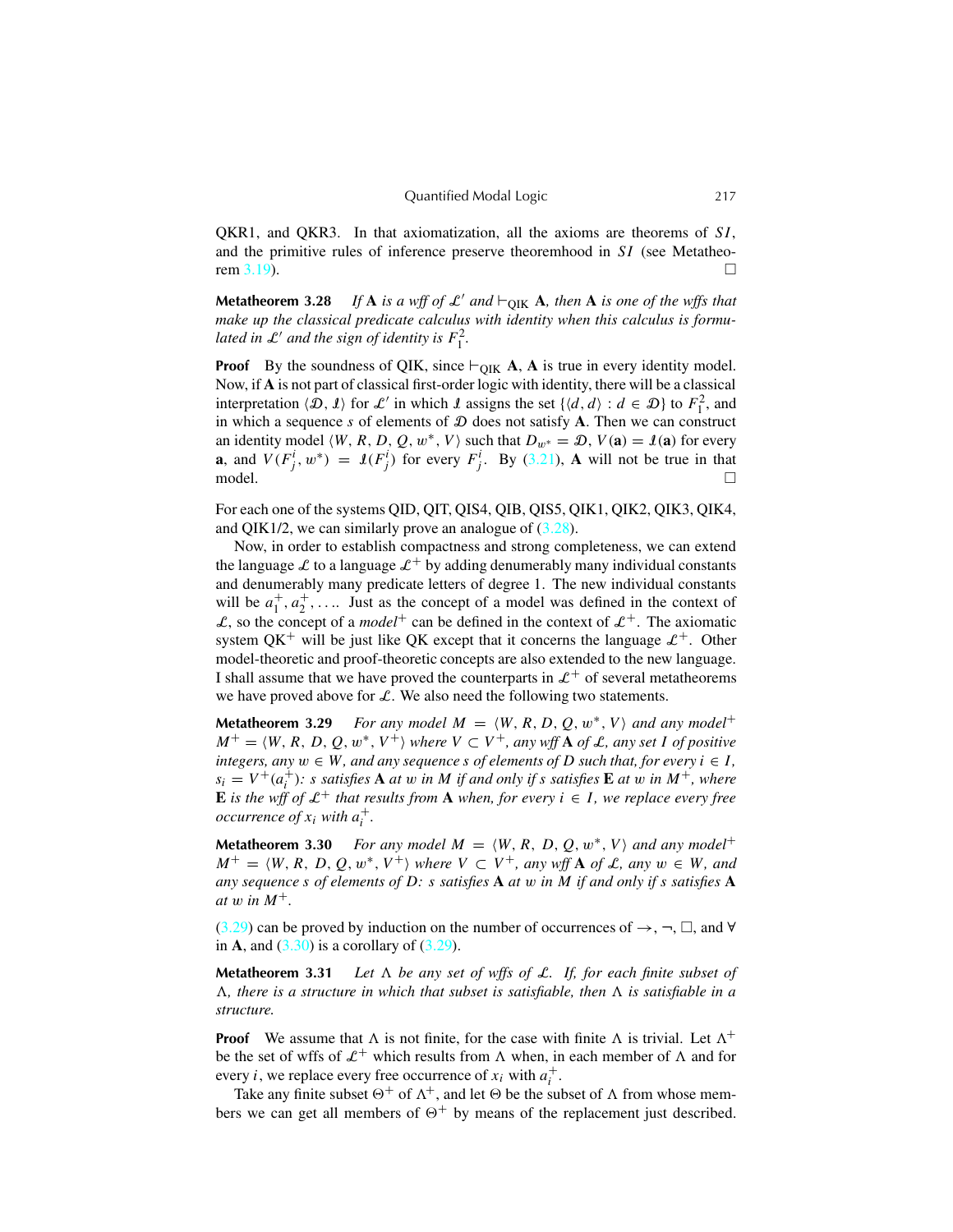<span id="page-25-0"></span>We know that there is a model  $M = \langle W, R, D, Q, w^*, V \rangle$  in which, for some sequence *s* of elements of  $D_{w^*}$ , *s* satisfies all members of  $\Theta$  at  $w^*$ . It is easy to construct a model<sup>+</sup>  $M^+ = \langle W, R, D, Q, w^*, V^+ \rangle$  where  $V^+ \supset V$  and, for every *i*,  $V^+(a_i^+) = s_i$ . Then, by [\(3.29\)](#page-24-0), we infer that in  $M^+$  the sequence *s* satisfies all members of  $\Theta^+$  at  $w^*$ . In other words,  $\Theta^+$  is satisfiable in a structure.

Suppose that  $\Lambda^+$  is not QK<sup>+</sup>-consistent. Then there will be wffs  $\mathbf{E}_1, \ldots, \mathbf{E}_i$  of  $\mathcal{L}^+$  such that  $\mathbf{E}_1, \ldots, \mathbf{E}_j \in \Lambda^+$  and  $\vdash_{\mathbf{OK}^+} \neg[\mathbf{E}_1 \wedge \cdots \wedge \mathbf{E}_j]$ . So, by the soundness of  $QK^+$ ,  $\neg$ [ $E_1 \wedge \cdots \wedge E_j$ ] will be valid in every structure, contrary to the satisfiability of  $\{E_1, \ldots, E_j\}$  in some structure. Hence  $\Lambda^+$  is QK<sup>+</sup>-consistent.

 $\Lambda^+$  is also a nonempty set, and it is finite<sup>\*</sup> in  $\mathcal{L}^+$ . Therefore, by the counterparts of [\(3.11\)](#page-17-0) and [\(3.12\)](#page-17-0) for  $\mathcal{L}^+$ , there is a QK<sup>+</sup>-canonical model<sup>+</sup>  $M^+ = \langle W, R, D, Q, \rangle$  $w^*$ ,  $V^+$  in which  $(x_1, x_2, \ldots)$  satisfies every member of  $\Lambda^+$  at  $w^*$ . So, by the ana-logue of [\(3.1\)](#page-8-0) for  $\mathcal{L}^+$ , we have that in  $M^+$  the sequence  $(a_1^+, a_2^+, \ldots)$ , which is a sequence of elements of  $D_{w^*}$ , satisfies every member of  $\Lambda^+$  at  $w^*$ . Hence, by repeated applications of the counterpart of  $(3.2)$  for  $\mathcal{L}^+$ , we conclude that, in  $M^+$ ,  $(a_1^+, a_2^+, \dots)$  satisfies every member of  $\Lambda$  at  $w^*$ .

Now consider the model M that results from  $M^+$  when we delete the valuation of the individual constants and predicate letters that extend  $\mathcal L$  to  $\mathcal L^+$ . Then, by [\(3.30\)](#page-24-0), in *M* ( $a_1^+, a_2^+, \ldots$ ) satisfies every member of  $\Lambda$  at  $w^*$ . — Первый процесс в постановки программа в серверном производите в серверном производите с производите с прои<br>В серверном производите с производите с производите с производите с производите с производите с производите с

**Metatheorem** 3.32 *Let* **A** *be a wff of L*, *and*  $\Lambda$  *be a set of wffs of L*. *If* **A** *is a consequence of*  $\Lambda$  *in every structure, then for some wffs*  $\mathbf{B}_1, \ldots, \mathbf{B}_n \in \Lambda$  ( $n \geq 0$ )  $\vdash_{\mathsf{OK}} \mathbf{B}_1 \wedge \cdots \wedge \mathbf{B}_n \rightarrow \mathbf{A}.$ 

**Proof** By hypothesis there is no structure in which  $\Lambda \cup \{\neg A\}$  is satisfiable. Hence, by [\(3.31\)](#page-24-0), for some wffs  $\mathbf{B}_1, \ldots, \mathbf{B}_n \in \Lambda$  there is no structure in which  $\{\mathbf{B}_1, \ldots, \mathbf{B}_n\}$  $\neg$ **A**} is satisfiable. Thus  $\mathbf{B}_1 \wedge \cdots \wedge \mathbf{B}_n \rightarrow \mathbf{A}$  is valid in every structure. Then invoke the weak completeness of QK.  $\Box$ 

 $(3.31)$  says that satisfiability in a structure is compact. We can likewise demonstrate that satisfiability in a serial structure is compact, as well as satisfiability in a reflexive structure, in a transitive reflexive one, in a symmetrical reflexive one, in an equivalence structure, in a universal one, in a structure that meets condition [\(1\)](#page-5-0), in one that meets  $(2)$ , in a structure meeting  $(3)$ , in one meeting  $(4)$ , and in one that meets  $(6)$ . But in order to demonstrate that satisfiability in a structure meeting condition [\(5\)](#page-5-0) is compact, we should rely on  $(3.31)$  and argue as in the proof of  $(3.15)$ . Then, proceeding as in the proof of  $(3.32)$ , we can prove the strong completeness of QD, QT, QS4, QB, QS5, QK1, QK2, QK3, QK4, and QK1/2, as well as the strong completeness of QK regarding consequence in the structures that meet condition [\(5\)](#page-5-0).

The proof of compactness and strong completeness for the axiomatizations with identity is similar.

### **Notes**

[1.](#page-2-0) One might define first-order modal logics with two kinds of quantifiers: one that involved a constant domain and gave rise to a classical nonmodal fragment and one that involved world-variable domains and gave rise to a nonclassical fragment. But it seems more interesting to define first-order modal logics in which the same quantifiers both involve world-variable domains and give rise to a classical fragment.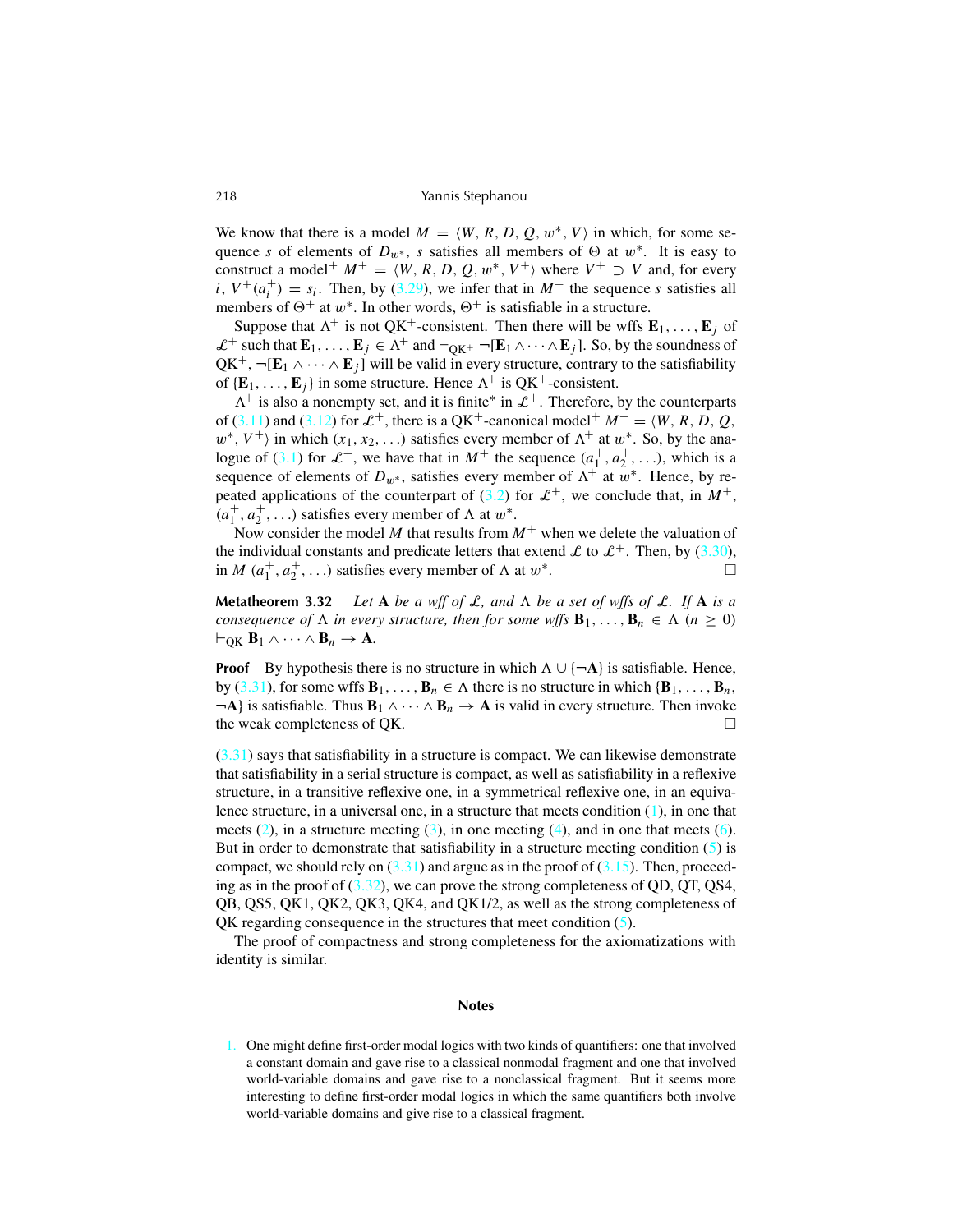## Quantified Modal Logic 219

- <span id="page-26-0"></span>[2.](#page-3-0) As usual, a statement such as  $\mathbf{A} \vee \neg \mathbf{A}$  is a theorem' will not mean 'The formula  $\mathbf{A} \vee \neg \mathbf{A}$ is a theorem' but 'The wff abbreviated as  $A \vee \neg A$  is a theorem'.
- [3.](#page-3-0) Outermost brackets are omitted. The rule of the association to the left applies; for example,  $\mathbf{A} \to \mathbf{B} \to \mathbf{C}$  abbreviates  $[[\mathbf{A} \to \mathbf{B}] \to \mathbf{C}]$ . The brackets that enclose a disjunction or conjunction are omitted when the disjunction or conjunction is an argument of an occurrence of  $\rightarrow$  or  $\leftrightarrow$ ; so  $\mathbf{A} \rightarrow \mathbf{B} \vee \mathbf{C}$  abbreviates  $[\mathbf{A} \rightarrow [\mathbf{B} \vee \mathbf{C}]]$ . No other brackets are omitted.
- [4.](#page-5-0) In the sense of 'proof' used in the text, a proof consists of wffs each of which is annotated with a reference to either an axiom schema or a primitive rule of inference. From a more formal viewpoint, a proof can be seen as just a *k*-tuple of wffs. In order to count as a proof in QK, a *k*-tuple  $\langle A_1, \ldots, A_k \rangle$  must satisfy the following condition: if some wff  $A_i$  ( $1 \le i \le k$ ) is an instance of QKA6, but not also an instance of QKA1, and there are among  $A_1, \ldots, A_{i-1}$  no wffs from which it can be inferred in accordance with one of QKR1–5, then every  $A_j$  such that  $i < j \leq k$  either is also an instance of QKA6 or can be inferred in accordance with QKR1 from two wffs from among  $A_1, \ldots, A_{i-1}$ . Opting for this, more formal, sense of 'proof' does not change the class of theorems of QK.
- [5.](#page-9-0) A world w' is 0 *R*-steps away from w if and only if it is w itself, and it is  $m + 1$  *R*-steps away from w if and only if there is a world  $w''$  that is  $m$  *R*-steps away from w while  $w''Rw'.$
- [6.](#page-11-0) The requirement that each set in *W* should contain a wff of the form (∀**x**)**Fx** is needed for proving the completeness of QK1, QK2, QK3, QK1/2, and the corresponding systems with identity.
- [7.](#page-12-0) To get such an enumeration, we can first define a one-to-one correspondence between wffs and positive integers. Each one of the *k*-tuples we want to enumerate is assigned the sum of the integers corresponding to the wffs that occupy its positions. We then arrange the *k*-tuples in increasing order of the sums assigned to them; *k*-tuples having the same sum can be arranged in a lexicographic manner.
- [8.](#page-14-0) Usually, a recursive definition defines a sequence. The definition in the text does not have that form, since it constructs a matrix rather than a sequence. We can, however, give it the usual form by viewing it as defining a sequence of finite matrices, each of which has fewer columns, and possibly fewer rows, than its successor. Then the matrix we want to construct will be the union of those finite matrices.
- [9.](#page-22-0) A statement such as ' $\mathbf{b} = \mathbf{c}$  belongs to w' will not mean 'The formula  $\mathbf{b} = \mathbf{c}$  belongs to w' but 'The wff abbreviated as  $\mathbf{b} = \mathbf{c}$  belongs to w'.
- [10.](#page-22-0) In order to deduce  $(3.24)$ , we should realize that if a member  $\Gamma$  of an *SI*-full set contains an atomic wff in which a constant **a** occurs, then  $\Gamma$  contains  $\mathbf{a} = f(\mathbf{a})$  and so contains an atomic wff in which *f* (**a**) occurs.